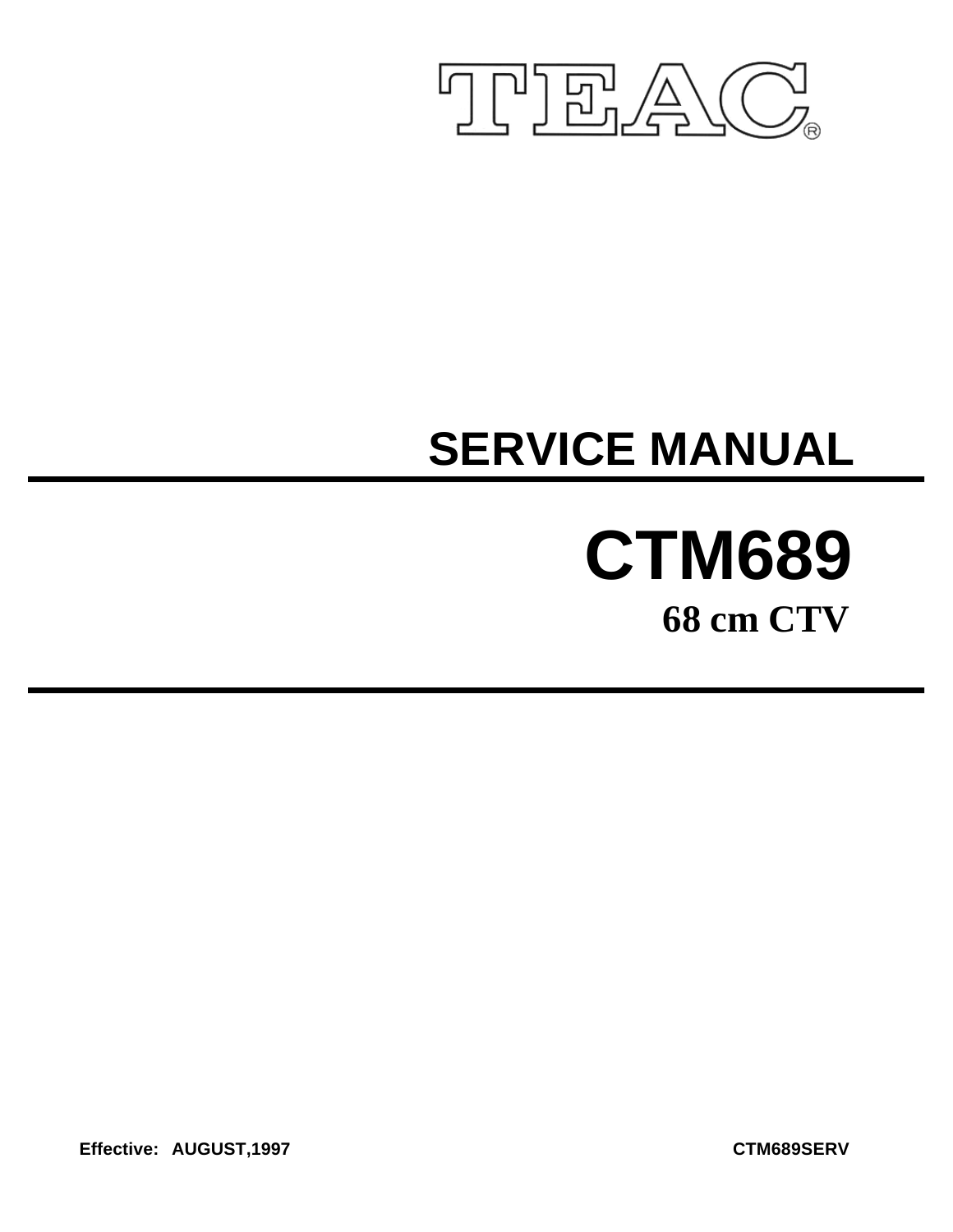

## **MODEL:** CT-M6829ST , CTM689ST **PROBLEM:** Sound drops off in AV mode when playing Macrovision based tapes.

The problem only occurs when playing Macrovision protected material via AV input.

The modification will also improve flag-waving related problems.

April 99 production onwards is corrected.

Connect the modification pcb as per directions below. P/N CTM6829MVMOD





Connection:

- ∂ ( Green ) connects to pin 37 of microprocessor.
- ( White ) connects to pin 36 of microprocessor.
- ÷ ( Orange ) connects to pin 26 of microprocessor.

Affix the board to the top of the microprocessor using some double-sided tape.

Fabian Lubanovic **TEAC Australia Pty Ltd.**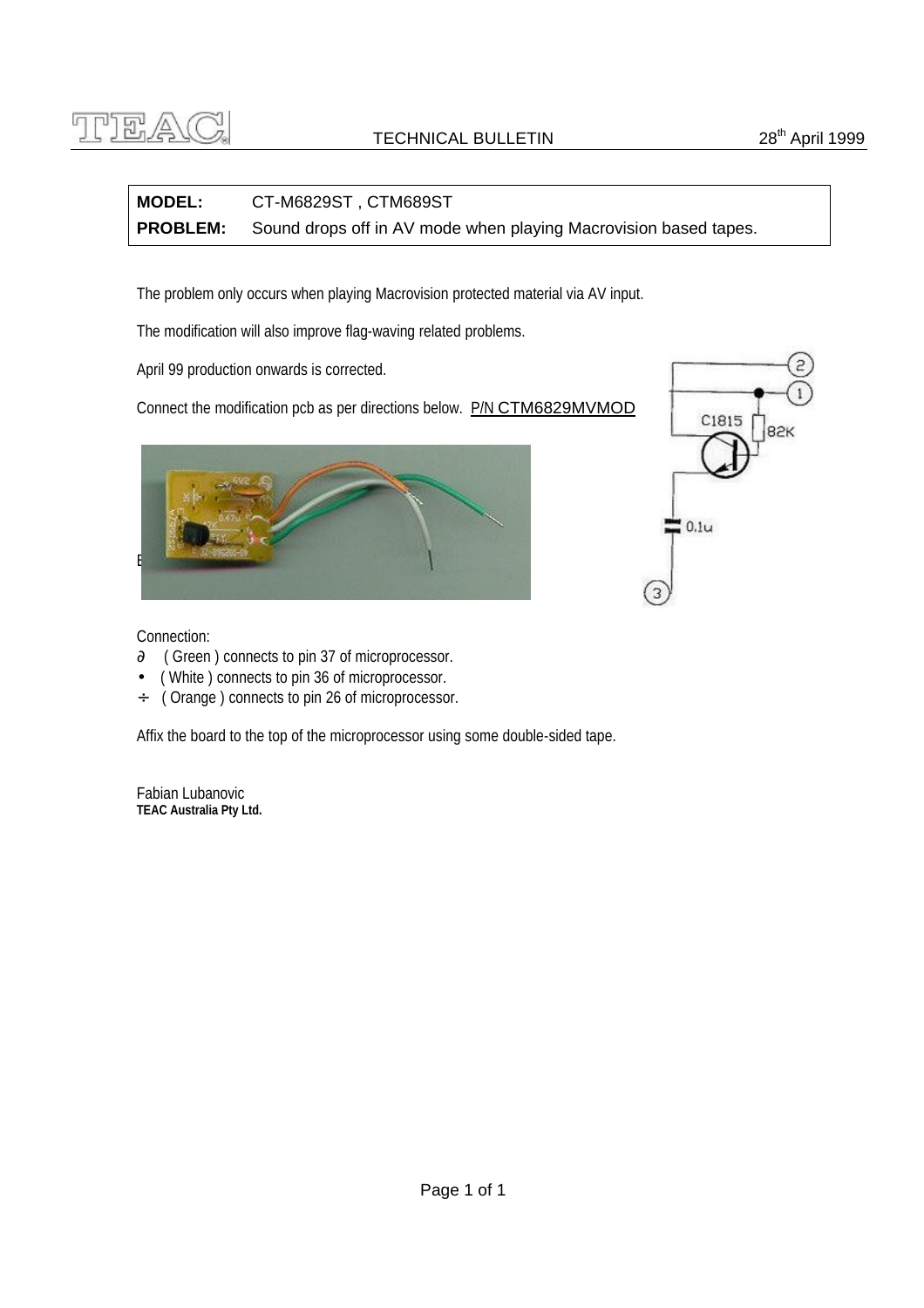## **General Specification of Electrical Properties**

This electrical specification is generally used for our current models in China market. For overseas market, the additional requirement from customers, if any, will be listed in Engineer Memo and forwarded to related departments.

| <b>I</b> tem    | <b>Basic Parameters</b>                          |                                                         |                  | Unit                     | Standard             | Condition                                 |
|-----------------|--------------------------------------------------|---------------------------------------------------------|------------------|--------------------------|----------------------|-------------------------------------------|
| $\sqrt{1}$      | Noise-Limited Sensitivity                        | <b>VHF</b>                                              |                  | μV                       | $\leq 250$           | $75\Omega$ antenna, S/N= 30dB             |
|                 |                                                  | <b>UHF</b>                                              |                  | $\mu V$                  | $\leq 350$           |                                           |
| $\overline{2}$  | <b>Chrominance Sensitivity</b>                   | <b>RF</b> input                                         | Color            | μV                       | $\overline{\leq}75$  | $\sqrt{75\Omega}$ antenna                 |
|                 |                                                  |                                                         | $\overline{B/W}$ | $\mu V$                  | $\overline{\leq 75}$ |                                           |
|                 |                                                  | <b>Burst</b>                                            |                  | $\overline{\%}$          | $\overline{\leq}30$  | Standard Video input value                |
| $\overline{3}$  | <b>Synchronizing Sensitivity RF input</b>        |                                                         |                  | $\overline{\mu V}$       | $\overline{\leq 75}$ | $\sqrt{75\Omega}$ antenna                 |
|                 |                                                  | Sync                                                    |                  | $\overline{\frac{9}{6}}$ | $\leq 20$            | Standard Video input value                |
| $\overline{4}$  | <b>AGC</b>                                       |                                                         |                  | $\overline{dB}$          | $\geq 60$            | Picture signal variation $=$              |
| $\overline{5}$  | $\overline{ACC}$                                 |                                                         |                  | dB                       | $\geq +6$            | ±1.5dB<br>Signal variation = $\pm 1.5$ dB |
|                 |                                                  |                                                         |                  | dB                       | $\overline{\leq -6}$ | Signal variation = $\pm 1.5$ dB           |
| $\overline{6}$  | <b>AFT Pull-in Range</b>                         |                                                         |                  | <b>MHz</b>               | $\leq +1; \leq -0.7$ |                                           |
| 7               | Selectivity                                      | Picture Carrier at Upper                                |                  | dB                       | $\geq$ 35            |                                           |
|                 |                                                  | Adjacent channel                                        |                  |                          |                      |                                           |
|                 |                                                  | Over the Picture Carrier of                             |                  | $\overline{dB}$          | $\overline{\geq}30$  |                                           |
|                 |                                                  | Upper adjacent channel                                  |                  |                          |                      |                                           |
|                 |                                                  | Sound Carrier at Lower                                  |                  | dB                       | $\geq 40$            |                                           |
|                 |                                                  | Adjacent channel                                        |                  |                          |                      |                                           |
|                 |                                                  | Below the Sound Carrier of                              |                  | dB                       | $\overline{\geq}30$  |                                           |
|                 |                                                  | Lower Adjacent channel                                  |                  |                          |                      |                                           |
| ୫               | IF Rejection                                     |                                                         |                  | dB                       | $\geq 45$            |                                           |
| ञ               | <b>Image Rejection</b>                           | VHF                                                     |                  | dB                       | $\geq 45$            |                                           |
|                 |                                                  | <b>UHF</b>                                              |                  | dB                       | $\geq 40$            |                                           |
| $\sqrt{10}$     | Suppression of Chrome beat Interference          |                                                         |                  | dB                       | $\geq 10$            |                                           |
| $\sqrt{11}$     | Max. RF input voltage                            |                                                         |                  | mV                       | $\geq$ 100           |                                           |
| $\overline{12}$ | Linear Waveform Response in Luminance Channel    |                                                         |                  |                          |                      |                                           |
|                 |                                                  | - Field Frequency Square-Wave Response                  |                  | %                        | $\leq 5$             |                                           |
|                 | - 2T Pulse Response.                             |                                                         |                  |                          | $\leq 12$            |                                           |
|                 | - 2T Bar/Pulse Response                          |                                                         |                  |                          | $\leq 12$            |                                           |
|                 |                                                  | - Chrominance Sub-carrier response of Luminance channel |                  |                          | $\leq 5$             |                                           |
| $\sqrt{13}$     |                                                  | Linear Wave form Response in Chrominance Channel        |                  |                          |                      |                                           |
|                 |                                                  | - Field Frequency Square-Wave Response                  |                  | $\%$                     | $\leq 5$             |                                           |
|                 | - 2T Pulse Response.                             |                                                         |                  |                          | $\leq 10$            |                                           |
|                 | - 2T Bar/Pulse Response                          |                                                         |                  |                          | $\leq 10$            |                                           |
| 14              | Distortion of DC components in Luminance Channel |                                                         |                  | %                        | $\overline{\leq}30$  |                                           |
| $\overline{15}$ | Luminance/Chrominance Delay Inequality           |                                                         |                  | nS                       | $\leq$   $\pm$ 100   |                                           |
| 16              | Line-time Non-linearity of Luminance signal      |                                                         |                  | $\overline{\frac{9}{6}}$ | $\overline{\leq 5}$  |                                           |
| $\overline{17}$ | Line-time Non-linearity of Chrominance signal    |                                                         |                  | $\overline{\%}$          | $\leq 10$            |                                           |
| $\overline{18}$ | <b>Error of Chrominance</b>                      | <b>Error of Chrominance Signal</b>                      |                  | ं                        | $\leq$   $\pm$ 15    |                                           |
|                 | Signal Demodulation                              | Demodulation Angle (PAL system)                         |                  |                          |                      |                                           |
|                 | Angle (PAL system)                               | Delayed Prominence Carrier signal phase                 |                  | ٥                        | $\leq$   $\pm$ 15    |                                           |
|                 |                                                  | Matching                                                |                  |                          |                      |                                           |
|                 |                                                  | Amplitude Matching of Delayed and                       |                  | $\overline{\frac{9}{6}}$ | $\leq 15$            |                                           |
|                 |                                                  | Direct Chrominance Carrier signal                       |                  |                          |                      |                                           |
| $ 19\rangle$    | Voltage Distortion between odd and even field.   |                                                         |                  | $\sqrt{6}$               | $\leq 10$            |                                           |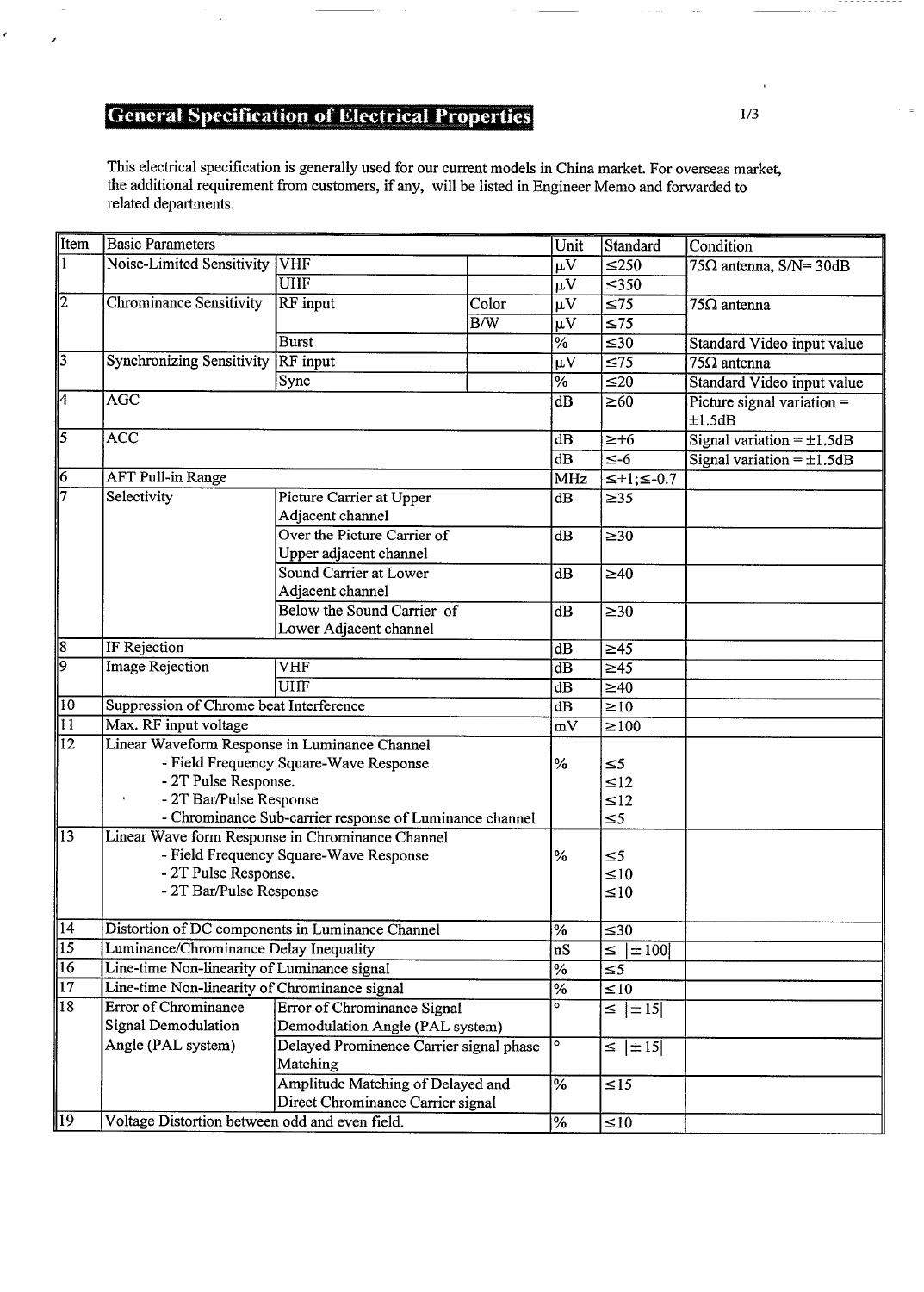## **General Specification of Electrical Properties**

 $\mathbb{R}^2$ 

---------------

ł,

 $\ldots$  . . . . . .

 $\sim$ 

\_\_\_\_\_\_\_\_**\_**\_\_\_\_

 $\overline{a}$ 

 $\blacksquare$ 

 $\overline{\phantom{a}}$ 

| Frequency Response of          | PAL                                                                                                                                                              |                                                                                                                                                                                                                                                 |                            |                                                                                                                                                                                                                                                                                                                   |                                                                                                                                                                                                                                                                                                                                                                                                                                                 |
|--------------------------------|------------------------------------------------------------------------------------------------------------------------------------------------------------------|-------------------------------------------------------------------------------------------------------------------------------------------------------------------------------------------------------------------------------------------------|----------------------------|-------------------------------------------------------------------------------------------------------------------------------------------------------------------------------------------------------------------------------------------------------------------------------------------------------------------|-------------------------------------------------------------------------------------------------------------------------------------------------------------------------------------------------------------------------------------------------------------------------------------------------------------------------------------------------------------------------------------------------------------------------------------------------|
| Video signal                   | <b>NTSC</b>                                                                                                                                                      |                                                                                                                                                                                                                                                 |                            |                                                                                                                                                                                                                                                                                                                   |                                                                                                                                                                                                                                                                                                                                                                                                                                                 |
| <b>Effective Scanning Area</b> | $\overline{\text{V}}$                                                                                                                                            |                                                                                                                                                                                                                                                 |                            |                                                                                                                                                                                                                                                                                                                   | Philips Pattern Generator                                                                                                                                                                                                                                                                                                                                                                                                                       |
|                                | $\overline{\mathrm{H}}$                                                                                                                                          |                                                                                                                                                                                                                                                 |                            |                                                                                                                                                                                                                                                                                                                   | <b>Philips Pattern Generator</b>                                                                                                                                                                                                                                                                                                                                                                                                                |
| Non-linearity of Raster        | $\overline{\text{v}}$                                                                                                                                            |                                                                                                                                                                                                                                                 |                            |                                                                                                                                                                                                                                                                                                                   |                                                                                                                                                                                                                                                                                                                                                                                                                                                 |
|                                | H                                                                                                                                                                |                                                                                                                                                                                                                                                 |                            |                                                                                                                                                                                                                                                                                                                   |                                                                                                                                                                                                                                                                                                                                                                                                                                                 |
| <b>Geometrical Distortion</b>  |                                                                                                                                                                  |                                                                                                                                                                                                                                                 |                            |                                                                                                                                                                                                                                                                                                                   |                                                                                                                                                                                                                                                                                                                                                                                                                                                 |
|                                |                                                                                                                                                                  |                                                                                                                                                                                                                                                 |                            |                                                                                                                                                                                                                                                                                                                   |                                                                                                                                                                                                                                                                                                                                                                                                                                                 |
|                                | Hold                                                                                                                                                             |                                                                                                                                                                                                                                                 |                            |                                                                                                                                                                                                                                                                                                                   |                                                                                                                                                                                                                                                                                                                                                                                                                                                 |
| Range of Vertical Scan         |                                                                                                                                                                  |                                                                                                                                                                                                                                                 | $\overline{Hz}$            | $\geq 6$                                                                                                                                                                                                                                                                                                          |                                                                                                                                                                                                                                                                                                                                                                                                                                                 |
| Range of Color                 | Pull-in                                                                                                                                                          |                                                                                                                                                                                                                                                 | $\overline{Hz}$            |                                                                                                                                                                                                                                                                                                                   |                                                                                                                                                                                                                                                                                                                                                                                                                                                 |
| Synchronization                |                                                                                                                                                                  |                                                                                                                                                                                                                                                 |                            |                                                                                                                                                                                                                                                                                                                   |                                                                                                                                                                                                                                                                                                                                                                                                                                                 |
|                                | Hold                                                                                                                                                             |                                                                                                                                                                                                                                                 | Hz                         | $\geq 300$                                                                                                                                                                                                                                                                                                        |                                                                                                                                                                                                                                                                                                                                                                                                                                                 |
| Convergence                    | 14"                                                                                                                                                              | $\overline{\text{Center}}$                                                                                                                                                                                                                      | mm                         | $\leq 0.4$                                                                                                                                                                                                                                                                                                        |                                                                                                                                                                                                                                                                                                                                                                                                                                                 |
|                                |                                                                                                                                                                  | Sides                                                                                                                                                                                                                                           | mm                         | $\leq 1.1$                                                                                                                                                                                                                                                                                                        |                                                                                                                                                                                                                                                                                                                                                                                                                                                 |
|                                |                                                                                                                                                                  | Corners                                                                                                                                                                                                                                         | mm                         | $\leq 1.6$                                                                                                                                                                                                                                                                                                        |                                                                                                                                                                                                                                                                                                                                                                                                                                                 |
|                                | 20", 21", 22"                                                                                                                                                    | Center                                                                                                                                                                                                                                          | mm                         |                                                                                                                                                                                                                                                                                                                   |                                                                                                                                                                                                                                                                                                                                                                                                                                                 |
|                                |                                                                                                                                                                  | Sides                                                                                                                                                                                                                                           | mm                         | $\leq 1.2$                                                                                                                                                                                                                                                                                                        |                                                                                                                                                                                                                                                                                                                                                                                                                                                 |
|                                |                                                                                                                                                                  |                                                                                                                                                                                                                                                 | mm                         | $\leq 1.8$                                                                                                                                                                                                                                                                                                        |                                                                                                                                                                                                                                                                                                                                                                                                                                                 |
|                                | 25"                                                                                                                                                              | Center                                                                                                                                                                                                                                          | mm                         |                                                                                                                                                                                                                                                                                                                   |                                                                                                                                                                                                                                                                                                                                                                                                                                                 |
|                                |                                                                                                                                                                  | Sides                                                                                                                                                                                                                                           | mm                         |                                                                                                                                                                                                                                                                                                                   |                                                                                                                                                                                                                                                                                                                                                                                                                                                 |
|                                |                                                                                                                                                                  |                                                                                                                                                                                                                                                 | mm                         |                                                                                                                                                                                                                                                                                                                   |                                                                                                                                                                                                                                                                                                                                                                                                                                                 |
|                                | 28", 29"                                                                                                                                                         | Center                                                                                                                                                                                                                                          |                            |                                                                                                                                                                                                                                                                                                                   |                                                                                                                                                                                                                                                                                                                                                                                                                                                 |
|                                |                                                                                                                                                                  | Sides                                                                                                                                                                                                                                           | mm                         | $\leq 1.7$                                                                                                                                                                                                                                                                                                        |                                                                                                                                                                                                                                                                                                                                                                                                                                                 |
|                                |                                                                                                                                                                  | Corners                                                                                                                                                                                                                                         | mm                         | $\leq 2.2$                                                                                                                                                                                                                                                                                                        |                                                                                                                                                                                                                                                                                                                                                                                                                                                 |
|                                | 14"                                                                                                                                                              |                                                                                                                                                                                                                                                 | cd/m <sup>2</sup>          |                                                                                                                                                                                                                                                                                                                   | Remark:                                                                                                                                                                                                                                                                                                                                                                                                                                         |
| Screen                         |                                                                                                                                                                  |                                                                                                                                                                                                                                                 |                            |                                                                                                                                                                                                                                                                                                                   | $( )$ : for high transparent tube                                                                                                                                                                                                                                                                                                                                                                                                               |
|                                |                                                                                                                                                                  |                                                                                                                                                                                                                                                 | $\text{cd/m}^2$            |                                                                                                                                                                                                                                                                                                                   | other: Black tube                                                                                                                                                                                                                                                                                                                                                                                                                               |
|                                |                                                                                                                                                                  |                                                                                                                                                                                                                                                 | cd/m <sup>2</sup>          | $\geq 110(120)$                                                                                                                                                                                                                                                                                                   |                                                                                                                                                                                                                                                                                                                                                                                                                                                 |
|                                |                                                                                                                                                                  |                                                                                                                                                                                                                                                 | $\overline{\text{cd/m}^2}$ | $\overline{\geq}90$                                                                                                                                                                                                                                                                                               |                                                                                                                                                                                                                                                                                                                                                                                                                                                 |
|                                |                                                                                                                                                                  |                                                                                                                                                                                                                                                 | $\text{cd/m}^2$            | $\overline{\geq}90$                                                                                                                                                                                                                                                                                               |                                                                                                                                                                                                                                                                                                                                                                                                                                                 |
|                                |                                                                                                                                                                  |                                                                                                                                                                                                                                                 | $\overline{\%}$            | $+10/ -20$                                                                                                                                                                                                                                                                                                        |                                                                                                                                                                                                                                                                                                                                                                                                                                                 |
|                                |                                                                                                                                                                  |                                                                                                                                                                                                                                                 |                            |                                                                                                                                                                                                                                                                                                                   |                                                                                                                                                                                                                                                                                                                                                                                                                                                 |
|                                |                                                                                                                                                                  |                                                                                                                                                                                                                                                 |                            |                                                                                                                                                                                                                                                                                                                   |                                                                                                                                                                                                                                                                                                                                                                                                                                                 |
|                                |                                                                                                                                                                  |                                                                                                                                                                                                                                                 |                            | $\leq 5$                                                                                                                                                                                                                                                                                                          |                                                                                                                                                                                                                                                                                                                                                                                                                                                 |
|                                |                                                                                                                                                                  |                                                                                                                                                                                                                                                 |                            |                                                                                                                                                                                                                                                                                                                   |                                                                                                                                                                                                                                                                                                                                                                                                                                                 |
|                                |                                                                                                                                                                  |                                                                                                                                                                                                                                                 |                            |                                                                                                                                                                                                                                                                                                                   |                                                                                                                                                                                                                                                                                                                                                                                                                                                 |
|                                |                                                                                                                                                                  |                                                                                                                                                                                                                                                 |                            |                                                                                                                                                                                                                                                                                                                   |                                                                                                                                                                                                                                                                                                                                                                                                                                                 |
|                                |                                                                                                                                                                  |                                                                                                                                                                                                                                                 |                            |                                                                                                                                                                                                                                                                                                                   |                                                                                                                                                                                                                                                                                                                                                                                                                                                 |
|                                |                                                                                                                                                                  |                                                                                                                                                                                                                                                 |                            |                                                                                                                                                                                                                                                                                                                   |                                                                                                                                                                                                                                                                                                                                                                                                                                                 |
|                                |                                                                                                                                                                  |                                                                                                                                                                                                                                                 |                            |                                                                                                                                                                                                                                                                                                                   |                                                                                                                                                                                                                                                                                                                                                                                                                                                 |
|                                |                                                                                                                                                                  |                                                                                                                                                                                                                                                 |                            |                                                                                                                                                                                                                                                                                                                   |                                                                                                                                                                                                                                                                                                                                                                                                                                                 |
|                                |                                                                                                                                                                  |                                                                                                                                                                                                                                                 |                            |                                                                                                                                                                                                                                                                                                                   |                                                                                                                                                                                                                                                                                                                                                                                                                                                 |
| of audio signal                |                                                                                                                                                                  |                                                                                                                                                                                                                                                 |                            |                                                                                                                                                                                                                                                                                                                   | $75\Omega$ antenna, S/N= 30dB                                                                                                                                                                                                                                                                                                                                                                                                                   |
|                                | <b>UHF</b>                                                                                                                                                       |                                                                                                                                                                                                                                                 | $\mu \overline{V}$         | $\leq 120$                                                                                                                                                                                                                                                                                                        | $75\Omega$ antenna, S/N= 30dB                                                                                                                                                                                                                                                                                                                                                                                                                   |
|                                | Max. Brightness on<br>Range of Voltage<br>Variation without affect<br>picture<br>Stability of Anode<br>Voltage<br>Power Consumption<br>Noise-Limited Sensitivity | Range of Color Saturation<br>Range of Horizontal Scan  Pull- in<br>$20$ "<br>$\overline{21}$<br>25"<br>$\overline{28"}$<br>14"<br>20"<br>$\overline{21}$<br>$\overline{22"}$<br>$\overline{25"}$<br>$\overline{28"}$<br>$\overline{29"}$<br>VHF | Corners<br>Corners         | %<br>MHz<br><b>MHz</b><br>$\overline{\%}$<br>$\overline{\%}$<br>$\overline{\%}$<br>$\overline{\%}$<br>$\frac{0}{6}$<br>Hz<br>Hz<br>mm<br>$\overline{\frac{9}{6}}$<br>$\overline{W}$<br>$\overline{W}$<br>$\overline{W}$<br>$\overline{W}$<br>$\overline{W}$<br>$\overline{W}$<br>$\overline{\text{w}}$<br>$\mu$ V | $150 - 200$<br>$\geq 3.5$<br>$\geq$ 2.5<br>$90 - 95$<br>$90 - 95$<br>$\overline{\leq}8$<br>$\overline{\leq 10}$<br>$\overline{\leq}3$<br>$\geq \mid \pm 200 \mid$<br>$\geq$ ±400<br>$\geq 200$<br>$\leq 0.4$<br>$\leq 0.4$<br>$\leq 1.5$<br>$\leq 2.0$<br>$\leq 0.4$<br>$\geq 120(140)$<br>$\geq 110(120)$<br>$\overline{\leq}60$<br>$\overline{\leq 70}$<br>$\overline{\leq}$ 75<br>$\leq 80$<br>$\leq 110$<br>$\leq 120$<br>$\leq$ 130<br>≤80 |

 $\bar{z}$ 

 $\overline{a}$ 

 $\blacksquare$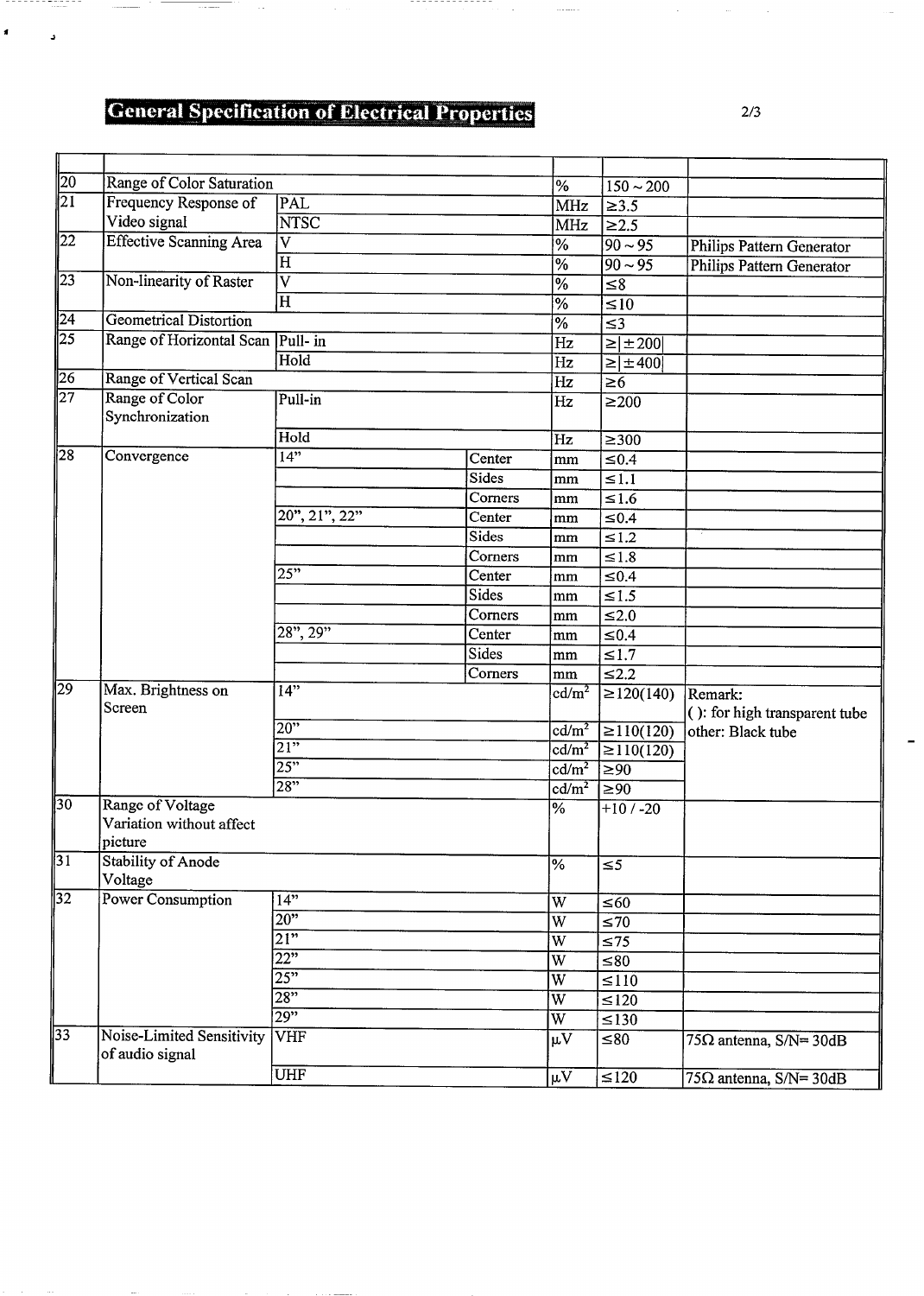## **General Specification of Electrical Properties**

 $\sim$ 

, , , , , ,

 $\mathbb{R}^2$ 

 $\sim$   $\sim$ 

 $\vec{r}$ 

| $\sqrt{34}$     | Effective power output<br>for audio signal | 14"              |                  | $\overline{\text{W}}$ | $\geq$ 120(140)  | $THD = 7%$                                 |
|-----------------|--------------------------------------------|------------------|------------------|-----------------------|------------------|--------------------------------------------|
|                 |                                            | $\overline{20"}$ |                  | $\overline{W}$        | $\geq$ 1.5(+1.5) |                                            |
|                 |                                            | $\overline{21"}$ |                  | W                     | $≥(2.0+2.0)$     |                                            |
|                 |                                            | 25"              |                  | W                     | $≥(6+6)$         |                                            |
|                 |                                            | $\overline{28"}$ |                  | W                     | $≥(6+6)$         |                                            |
|                 |                                            | 29"              |                  | W                     | $\geq (6+6)$     |                                            |
| 35              | Frequency Response of<br>Audio Channels    | $-3dB$ B/W       |                  | Hz                    | $100 \sim 10K$   | Output = $0.25$ (max. effective<br>output) |
|                 |                                            | <b>Deviation</b> |                  | dB                    | $\leq$ 5         | at 1kHz frequency                          |
| $\overline{36}$ | Harmonic Distortion of                     |                  |                  | %                     | $\leq 10$        | $F = 100 Hz \sim 8 kHz$                    |
|                 | <b>Audio Channels</b>                      |                  |                  |                       |                  | $M = 100\%$ (max. effective                |
|                 |                                            |                  |                  |                       |                  | output)                                    |
| 137             | Noise Ratio of Audio<br>Channels           |                  |                  | dB                    | $\leq -40$       | Sound modulation index                     |
|                 |                                            |                  |                  |                       |                  | $= 100\%$                                  |
|                 |                                            |                  |                  |                       |                  | $75\Omega$ antenna, S/N= 30dB<br>2.        |
| 38              |                                            |                  |                  |                       |                  | Max. Volume Position.                      |
|                 | Range of Remote                            | Direction        | $0^{\circ}$      | lm.                   | $\geq 8.5$       | Nature Light: 200~400Lx                    |
|                 | Controlling                                |                  | $\pm 30^{\circ}$ | m                     | $\geq 6.5$       | Fluorescent Light:150~250Lx                |
|                 |                                            |                  | ±30°             | m                     | $\geq 6.5$       |                                            |
|                 |                                            |                  | $0°$ with        | m                     | $\geq$ 2.5       | Point the inverter fluorescent             |
|                 |                                            |                  | Interference     |                       |                  | lamp at position same at the               |
|                 |                                            |                  |                  |                       |                  | remote control to the IR                   |
|                 |                                            |                  |                  |                       |                  | sensor.                                    |

-----------

 $\sim$   $\sim$   $\sim$ 

 $\cdots$ 

 $3/3$ 

 $-$ 

 $\bar{z}$  ,  $\bar{z}$  ,  $\bar{z}$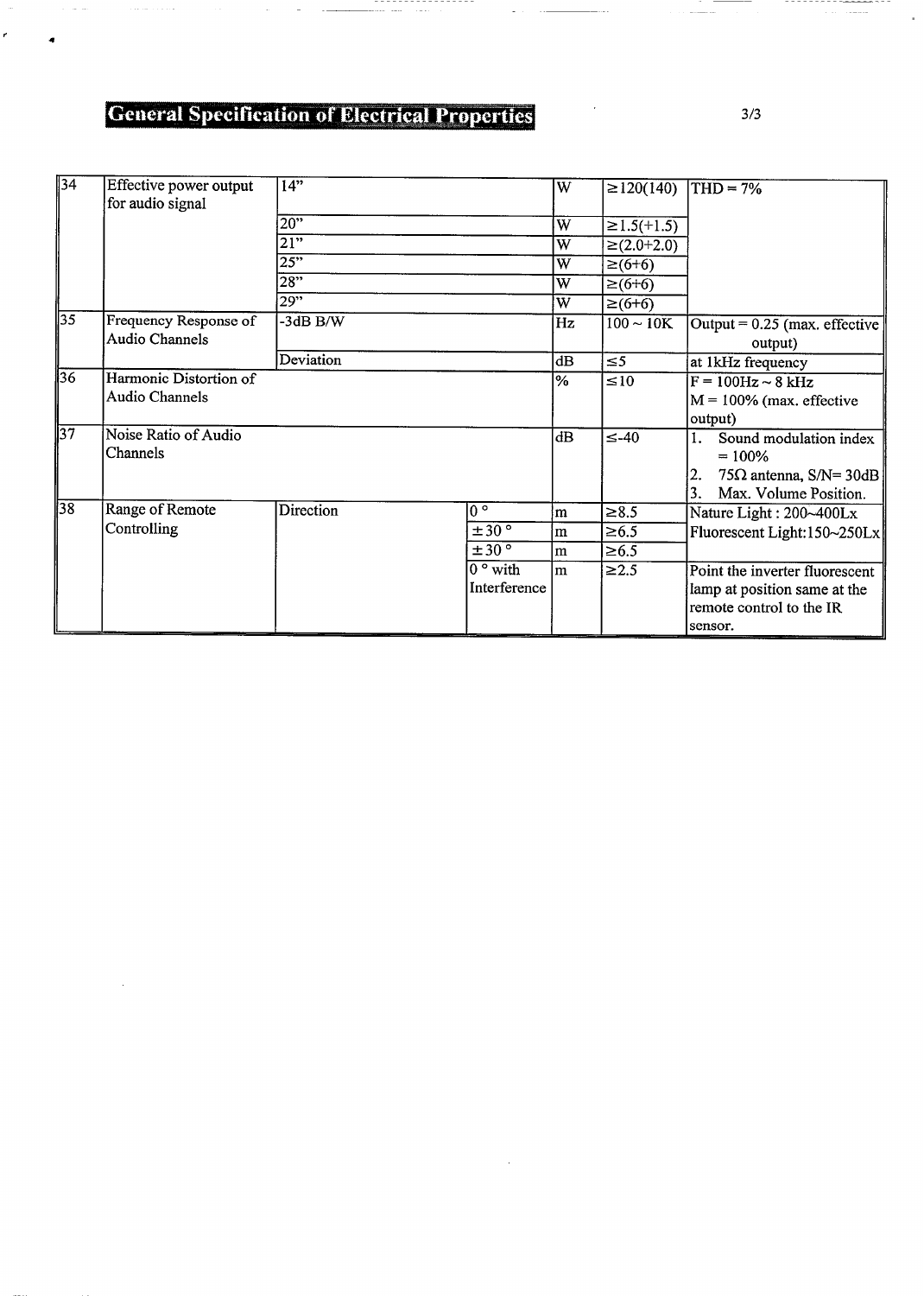

## **ALIGNMENT PROCEDURE**

## SYSTEM: PAL, SECAM and NTSC (AV)

MODEL: 25" and 29" M2-Toshiba Chassis & Philips Chassis

**ISSUE DATE: 30 July, 1998** 

-------------------------------

**VER 2.2** 

Prepared by: Kwok Chun Wah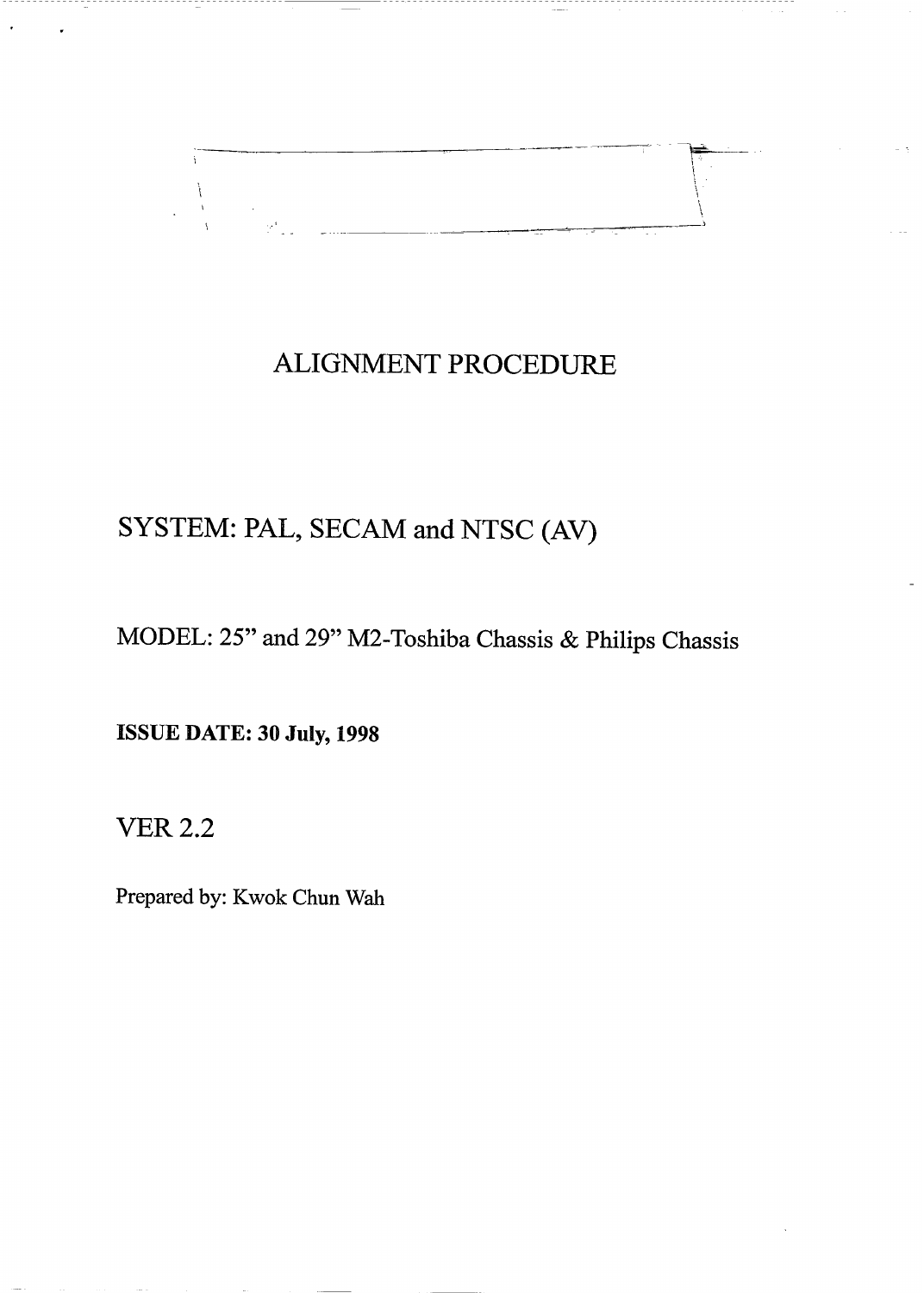## $\mathbf{1}$ **Power Supply**

- $1.1$ The voltage of the B+ terminal is  $135V \pm 0.2V$  for 25" TV. For 29" TV the voltage of the B+ terminal is  $142 \pm 0.2$ V.
- 1.2 The voltage at pin 42 of the CPU should be 5V.

### $\boldsymbol{2}$ I.F. Amplifier

Adjustment of the attenuation of adjacent channel frequency: 2.1 Apply a sweep signal to the IF input. Observe the waveform at the Collector of Q101, using a detector with 3pF input capacitance. By tuning IF T101, minimize the signal level at  $f_c$ , refer to table 2.1. Found the IF frequency,  $f_p$  of the tuner in its specification and then according to table 2.1, adjust  $f_c$  to the correct value.



| $f_p$ /MHz | $f_c$ / MHz |
|------------|-------------|
| 38.9       | 31.9        |
| 38         | 31.0        |
| 39.5       | 32.5        |
| 45.75      | 40.75       |

Table 2.1



The detector circuit

### $2.2$ Adjustment of sound IF:

Apply a sweep signal to the IF input. Observe the waveform at pin 8 of IC101, using a detector with 3pF input capacitor (the same as above). By tuning IF T108, adjust the signal level at  $f_s$  to maximum value, where  $f_s$  can be calculated by the following formula.

$$
f_s = f_p - f_a
$$

Where  $f_a$  is the audio frequency and it can be found in table 2.2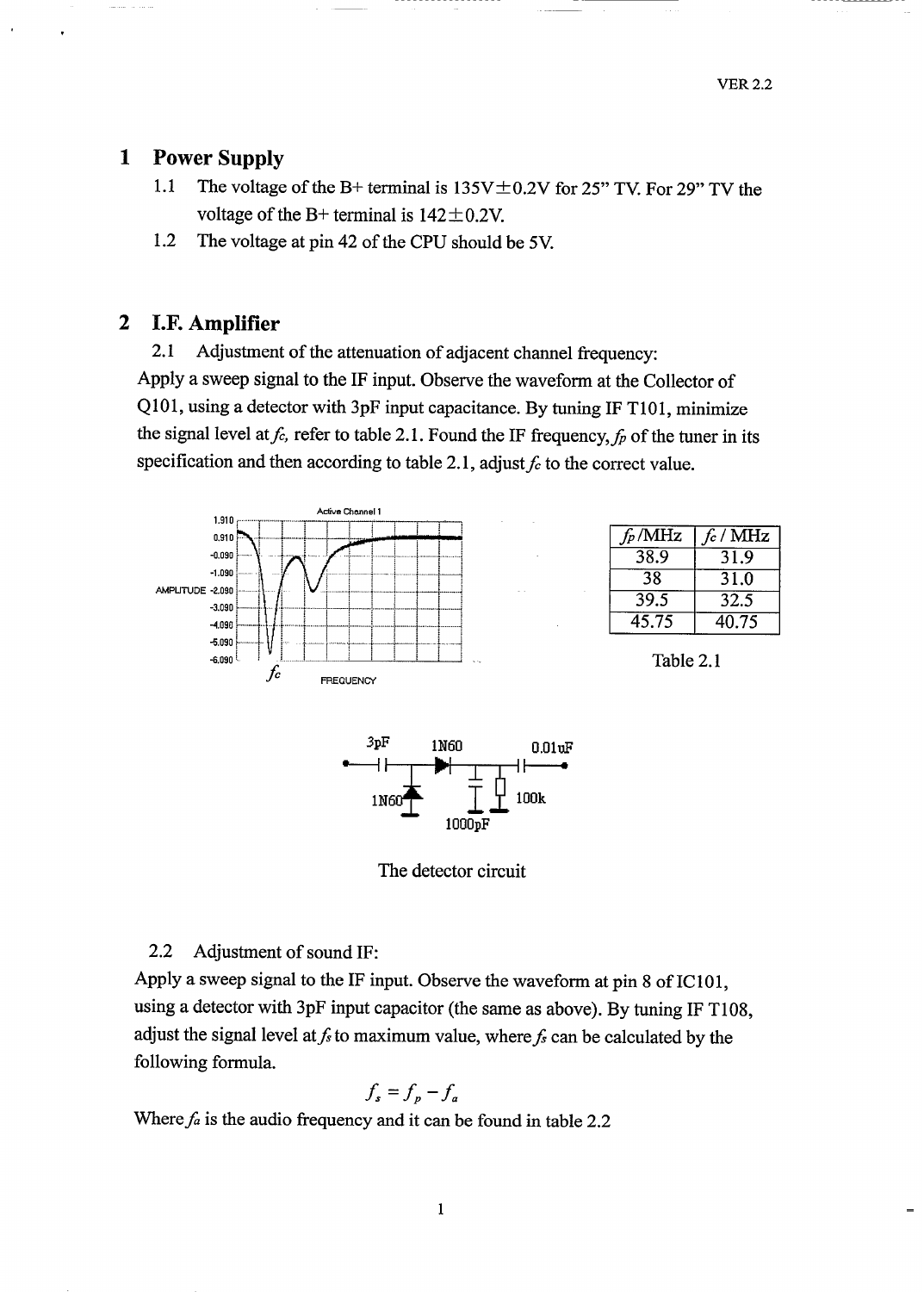

Note: if the TV had two or more sound systems, get the average value of fa E.g.  $B/G+D/K$  system,  $fa = 6MHz$ 

## $2.3$ Adjustment of VCO:

Apply an IF signal (gray scale),  $f_p$  refer to the tuner specification, to the IF input. Observe the waveform at pin 21 of IC101. By tuning IF T105, make the black level most smooth.



#### $2.4$ Adjustment of AFT:

Apply an IF signal,  $f_p$  refer to the tuner specification, (multi-burst & white field) to the IF input. Use a CRO to observe the waveform at pin 14 of IC101. Tuning IF T104 to minimize the ripple of the signal.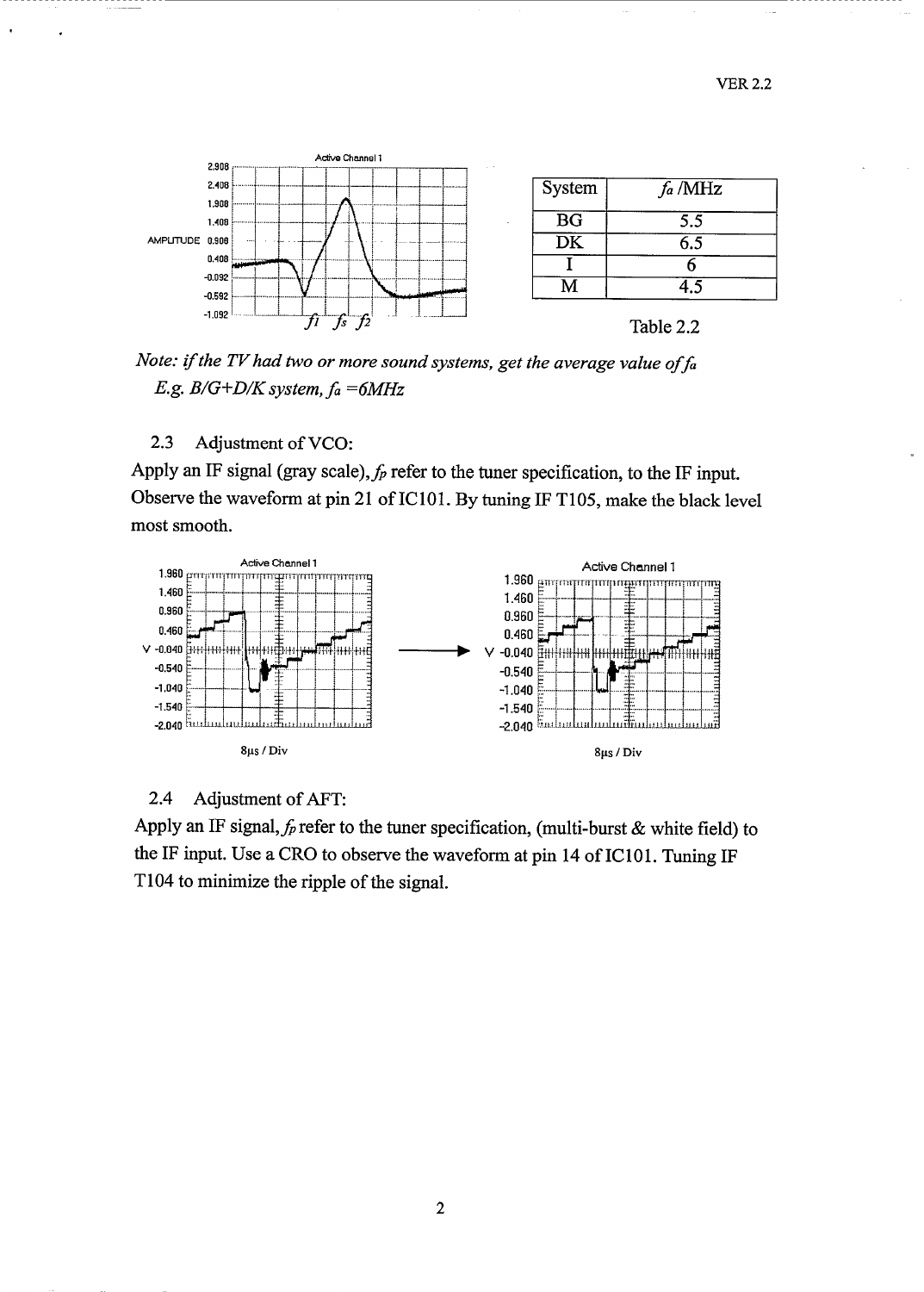**VER 2.2** 

 $2.5$ Adjustment of first sound IF:

Apply PAL IF signal (gray scale with audio), refer to table 2.5, to the IF input. Connect a detector to pin 24 of IC101. Observe the waveform with CRO. By tuning IF T106, maximize the AC voltage shown on the CRO.



Detector circuit



#### 2.6 Adjustment of second sound IF:

Apply PAL IF signal (gray scale with audio), refer to table 2.5, to the IF input. The audio carrier must be modulated by a 1kHz signal with frequency deviation  $\pm$ 30kHz. Connect a multimeter and CRO to pin 1 of IC101. By tuning IF T103, adjust the DC voltage shown on the multimeter to  $6.3 \pm 0.1$ V and the CRO must display a maximum signal without distortion.

Adjustment of SAW filter matching coil (if provided): 2.7

After complete the VCO and AFT alignment, apply an IF signal (multi burst and white field),  $f_p$  refer to the tuner specification, to the IF input. Connect a CRO to pin 21 of IC101 and observe the waveform of the output video signal. By tuning IF T102, adjust the amplitude of the multi burst signal so that it is equal to the white field signal.

### 3 **VCD**

 $3.1$ PAL aligment procdures

3.1.1 Absorption of color sub-carrier:

Input a PAL color bar signal. Observe the waveform at R206 and minimize the misalignment on the waveform by tuning T206 (minimize the level of color subcarrier). Then change the channel to NTSC 3.58 and the absorption of the color carrier must be the same as the PAL channel. The waveform at R206 was shown bellow:

 $\overline{\mathbf{3}}$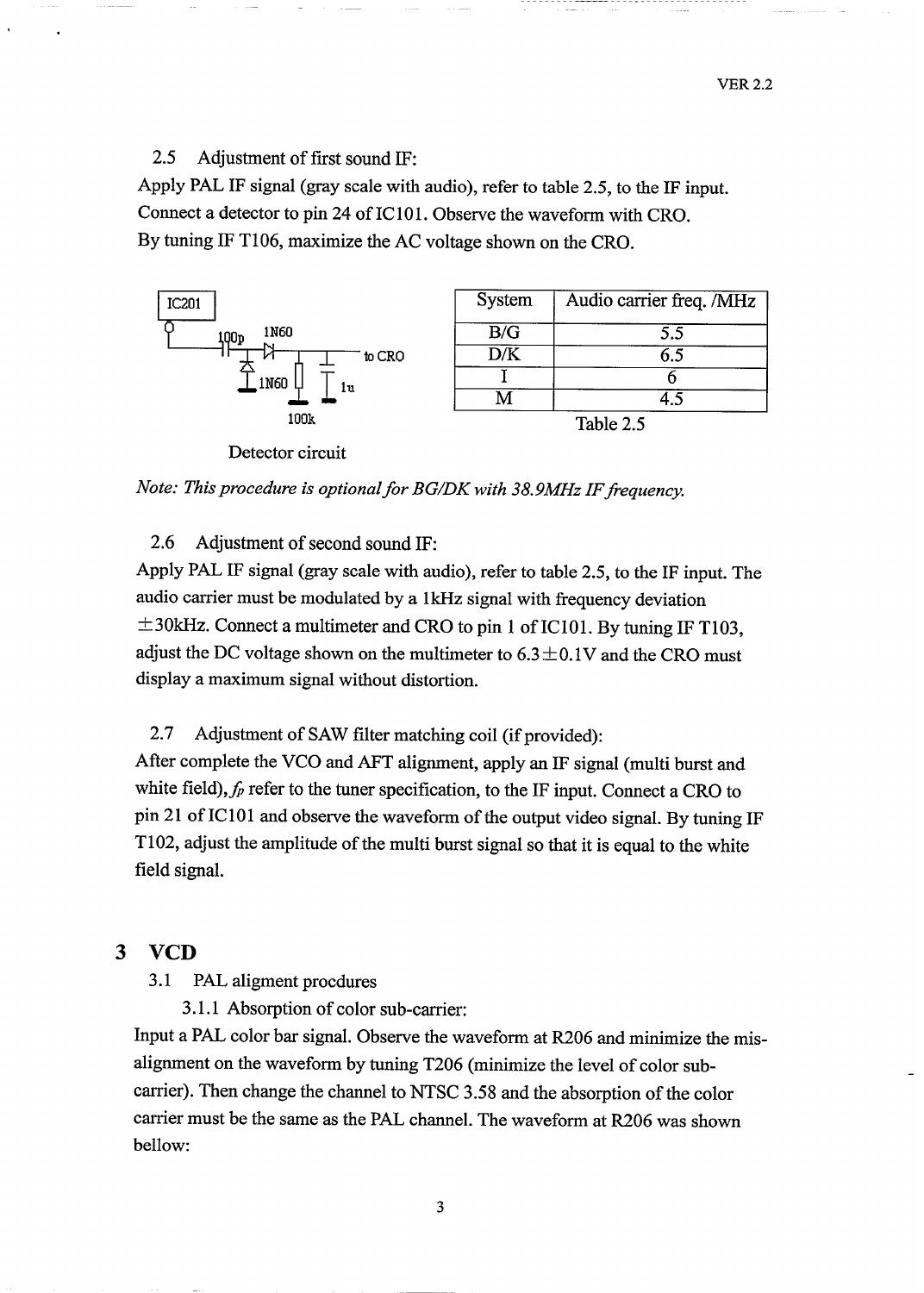

3.1.2 Adjustment of color demodulation:

Select the PAL color bar, all analogue setting must be set to medium. Use a CRO to observe the waveform of the 'green cathode' terminal on the CRT board. By tuning VR203 and T203, minimize the mis-alignment of the waveform.



## $3.2$ Secam aligment procedures

## 3.2.1 Bell filter

Select the SECAM color bar signal. Observe the waveform at pin 64 of IC201. Tuning IF T204 and get the correct waveform.

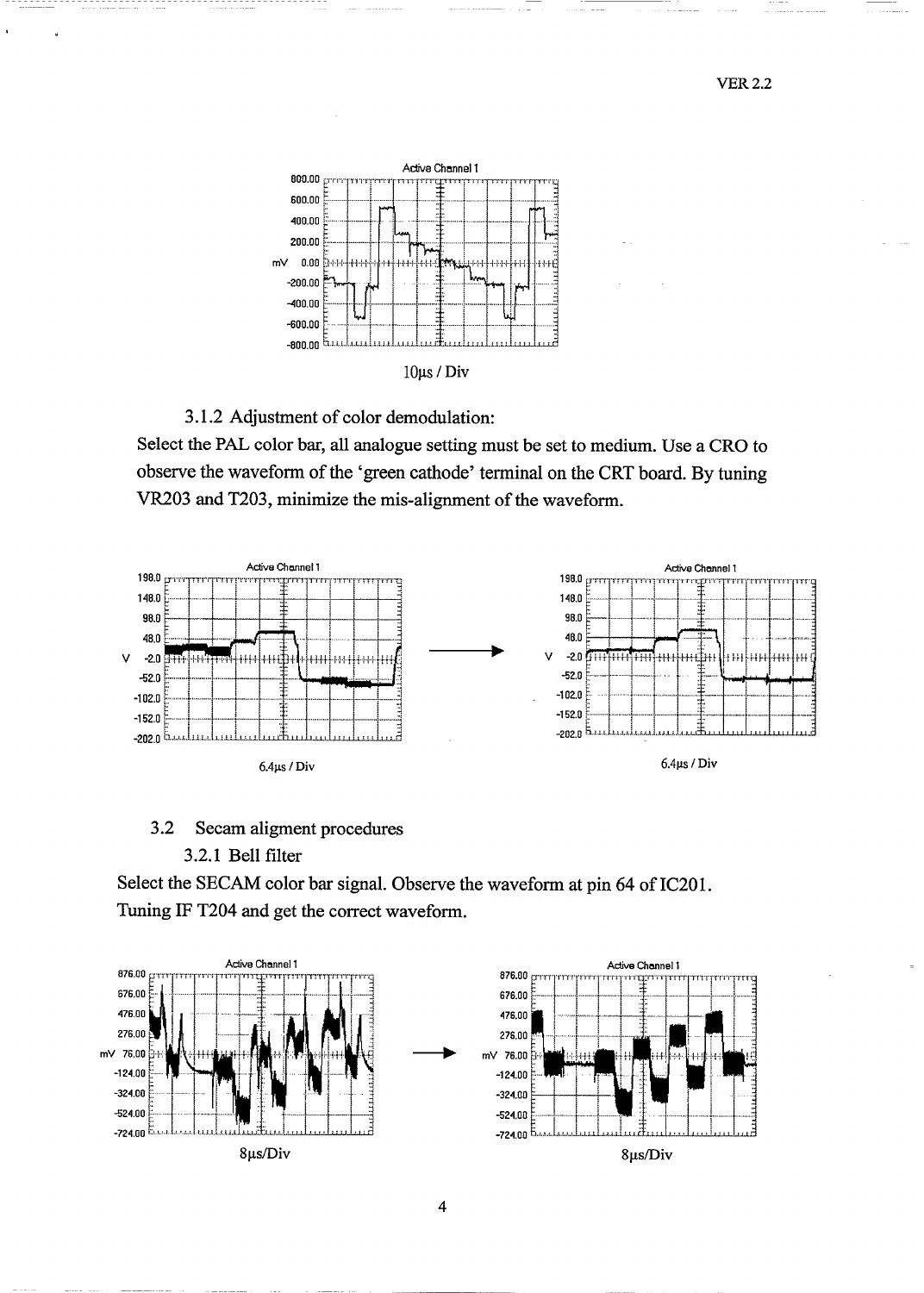**VER 2.2** 

## 3.2.2 De-emphasis alignment

Receive the SECAM color pattern and observe the waveform at the pin 2 of IC201. Adjust T202 to get the correct waveform.



Receive the SECAM color pattern and observe the waveform at the pin 64 of IC201. Adjust T201 to get the correct waveform.



## 3.2.3 Ident signal adjustment

Apply SECAM color bar signal to the IF input, the amplitude of the signal is about 40dBµV. Then measure the DC voltage at pin 23 of IC 201. By adjust IF T205, maximize the DC voltage.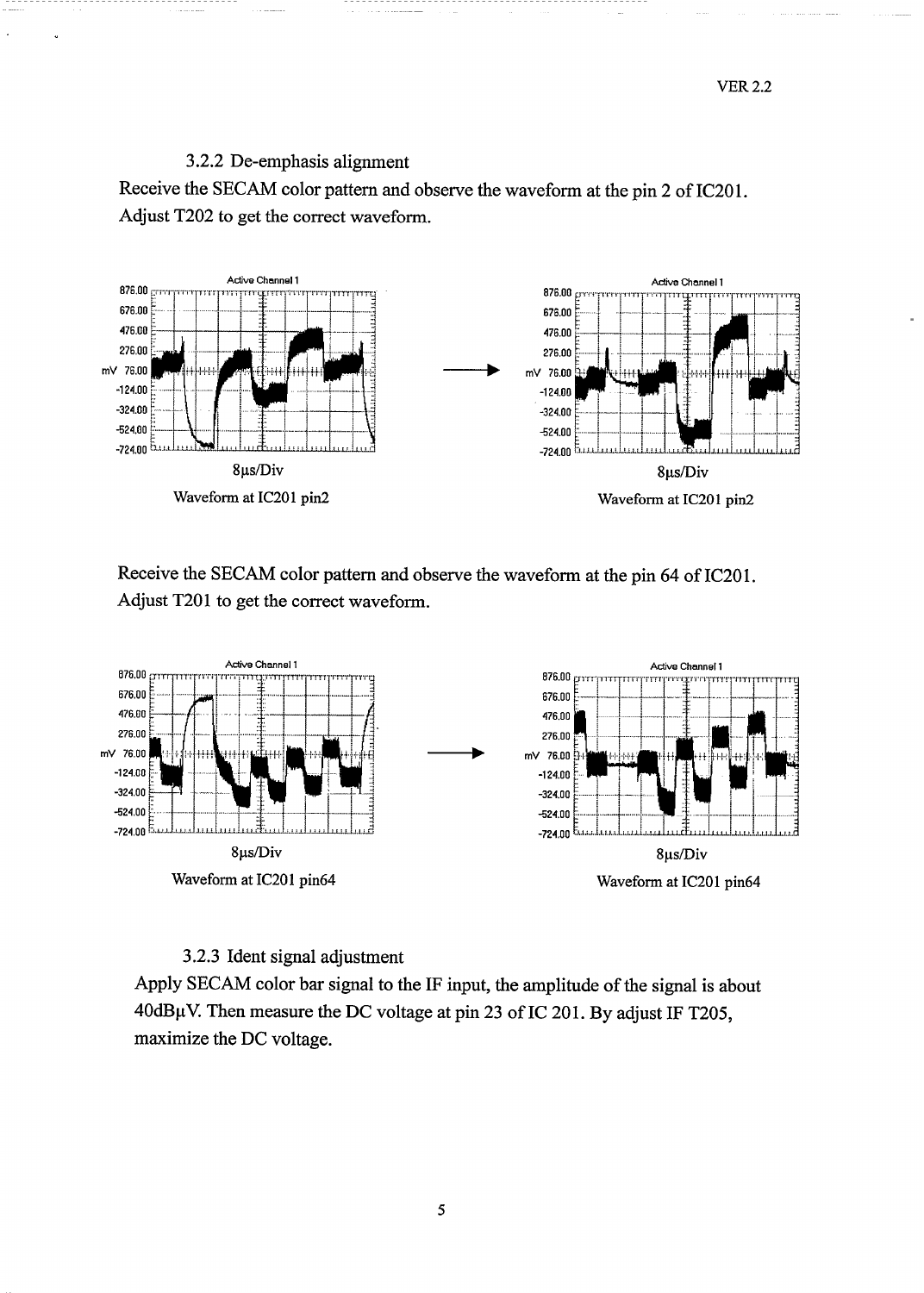## $\overline{\mathbf{4}}$ **Adjustment of RF-AGC**

Select the gray scale signal with amplitude about  $60d$ B $\mu$ V. Adjust VR101 until the noise at the left of the screen disappears.

## **On Screen Display Position Alignment** 5

Select PAL standard testing signal. Press the 'Function' button on the remote control and the screen will display the OSD menu. Adjust the OSD menu to the center position by tuning T001.

Note: this procedure is not necessary for Philips chassis.

## 6 **Pincushion Distortion**

Receive a crosshatch pattern. The image at the left and right of the screen may have some distortion. By adjust VR1406, make the vertical lines become a straight line.



## **Screen Alignment**  $\overline{7}$

Center alignment:  $7.1$ 

Receive a center cross with border castellations pattern. Place the centerline (both vertical and horizontal) to the center marking of the CRT. The center of the screen can be adjusted by tuning VR315 (vertical) and VR401 (horizontal).

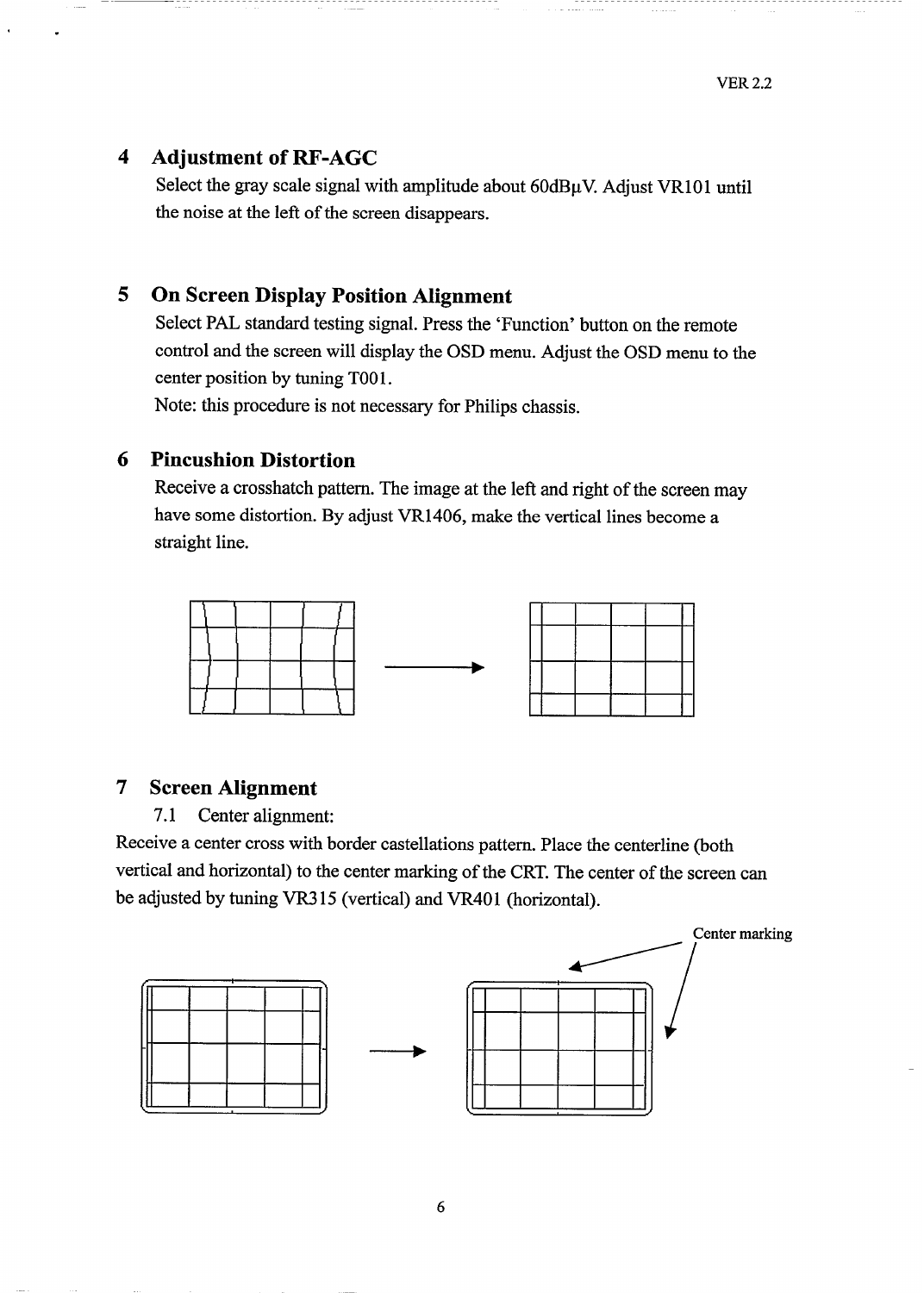### $7.2$ Screen size adjustment:

Receive a center cross with border castellations pattern. Adjust the screen size until the border was just disappearing on the screen. The screen size can be adjusted by tuning VR202 (60Hz vertical size), VR204 (50Hz vertical size) and VR1405 (horizontal size). The screen size is 90%-95% of the CRT size.

### 8 **Focus alignment**

Receive a center cross with border castellation pattern. Then adjust the 'focus' switch on the flyback transformer until the picture become the clearest.

#### 9 **Cut-off alignment**

Set the value of VR555 (GDRV), VR557 (RCUT) and VR556 (BDRV) to middle and set VR558 (GCUT) and VR559 (BCUT) to fully clockwise. Then turn the switch S201 to the service side and a line appear on the screen. Adjust the 'screen' switch on the flyback transformer to set the intensity of the line to a minimum level (a level where the line is just appears). Then adjust VR557 until the line become a red line. By adjusting VR558 and VR559, change the red line to a white line.

## 10 White Balance

- Receive a black and white pattern. a.
- Use a CRT color analyzer to measure the black side of the screen. By adjusting b. VR558 and VR559, set the reading of the color analyzer to x=281, y=311.
- Then measure the white side of the screen. By adjusting VR555 and VR556, set c. the reading of the color analyzer to  $x=281$ ,  $y=311$ .
- Then repeat step 'a' and 'b' until you can get the correct reading for both black d. and white sides.

## 11 Sub-brightness Alignment

Receive a gray scale pattern, set the contrast, brightness and color to center. Then adjust VR206 so that the brightness of the first and second step have a little difference.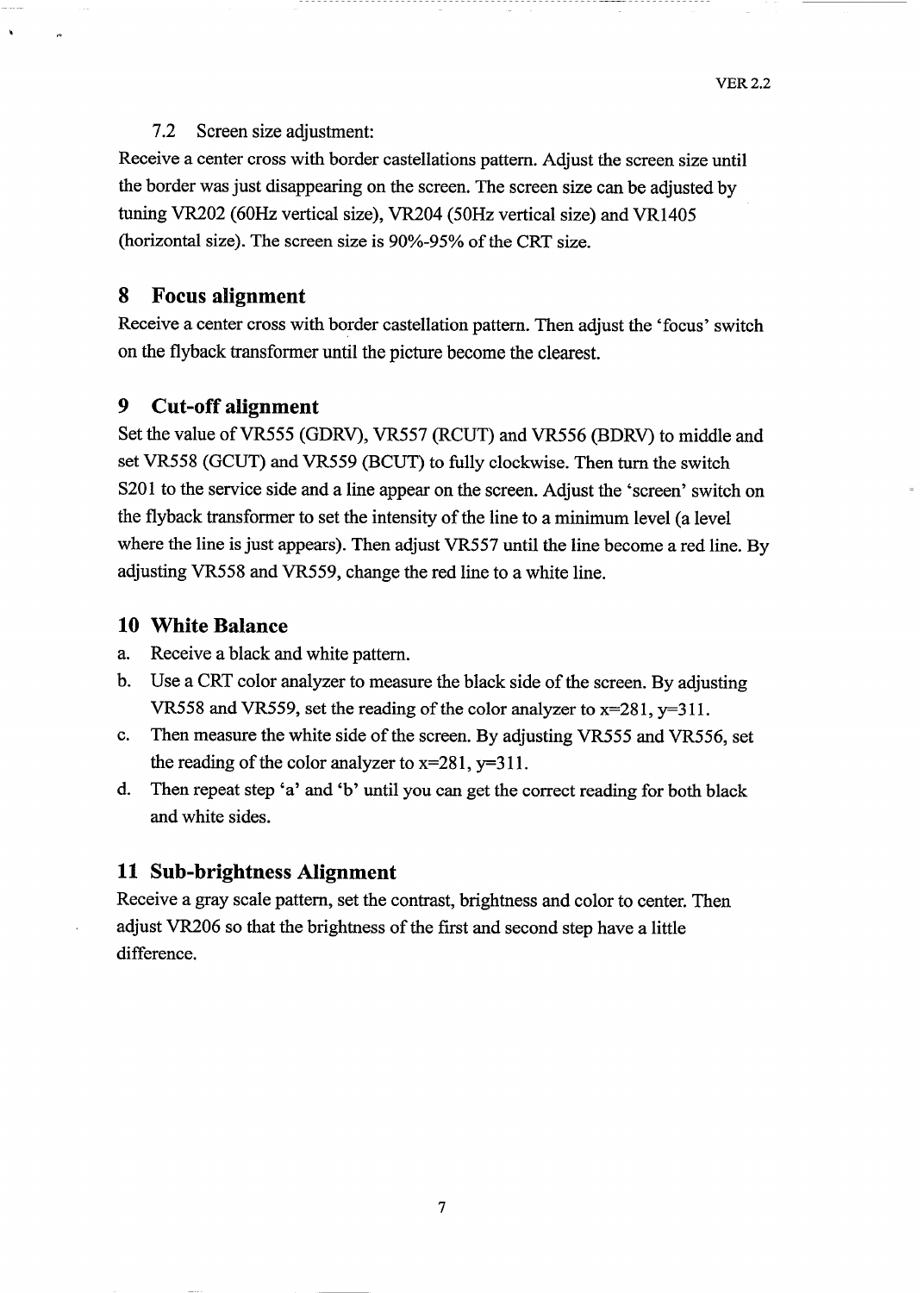| DATE:             | 21 / 08 / 97             | <b>BILLS OF MATERIALS</b>                              |                   |
|-------------------|--------------------------|--------------------------------------------------------|-------------------|
| <b>CUSTOMER:</b>  | <b>TEAC</b>              |                                                        |                   |
| <b>MODEL NO.:</b> | EC 2988 / CT-M689ST      |                                                        |                   |
| <b>BOM NO.:</b>   | 03-2988MD-A34            |                                                        |                   |
| <b>SYSTEM:</b>    |                          | PAL SECAM BG DK NTSC PLAYBACK CABLE TUNER GERMAN       |                   |
|                   |                          | STEREO 8 PAGE TELETEXT BUILT-IN WOOFER AV IN / OUT 50P |                   |
|                   |                          |                                                        |                   |
| Assembly          | Parts                    | Description                                            | Location          |
| 08-261770-001     | <b>ASS'Y - DPC BOARD</b> |                                                        |                   |
| 08-261770-001     | 10-1N4148-AB1            | DIODE 1N4148 (SWITCHING)                               | D1401             |
| 08-261770-001     | 10-79C12V-DB1            | <b>DIODE ZENER 12V 1/2W 5%</b>                         | D1403             |
| 08-261770-001     | 10-79C12V-DB1            | DIODE ZENER 12V 1/2W 5%                                | D1404             |
| 08-261770-001     | 11-SA1015-YB1            | TRANSISTOR 2SA1015Y                                    | Q1404             |
| 08-261770-001     | 11-SC1815-YB1            | TRANSISTOR 2SC1815Y                                    | Q1405             |
| 08-261770-001     | 11-SC1815-YB1            | TRANSISTOR 2SC1815Y                                    | Q1406             |
| 08-261770-001     | 11-SC1815-YB1            | TRANSISTOR 2SC1815Y                                    | Q1407             |
| 08-261770-001     | 11-SC1815-YB1            | TRANSISTOR 2SC1815Y                                    | Q1408             |
| 08-261770-001     | 11-SD1499-QA1            | TRANSISTOR 2SD1499Q (POWER)                            | Q1403             |
| 08-261770-001     | 18-CB0102-JNX            | RES. C.F. 1K OHM 1/6W +/-5%                            | R1442             |
| 08-261770-001     | 18-CB0102-JNX            | RES. C.F. 1K OHM 1/6W +/-5%                            | R1445             |
| 08-261770-001     | 18-CB0102-JNX            | RES. C.F. 1K OHM 1/6W +/-5%                            | R1447             |
| 08-261770-001     | 18-CB0103-JNX            | RES. C.F. 10K OHM 1/6W +/-5%                           | R1440             |
| 08-261770-001     | 18-CB0122-JNX            | RES. C.F. 1.2K OHM 1/6W +/-5%                          | R1435             |
| 08-261770-001     | 18-CB0122-JNX            | RES. C.F. 1.2K OHM 1/6W +/-5%                          | R1467             |
| 08-261770-001     | 18-CB0152-JNX            | RES. C.F. 1.5K OHM 1/6W +/-5%                          | R1444             |
| 08-261770-001     | 18-CB0183-JNX            | RES. C.F. 18K OHM 1/6W +/-5%                           | R1434             |
| 08-261770-001     | 18-CB0222-JNX            | RES. C.F. 2.2K OHM 1/6W +/-5%                          | R1437             |
| 08-261770-001     | 18-CB0222-JNX            | RES. C.F. 2.2K OHM 1/6W +/-5%                          | R1446             |
| 08-261770-001     | 18-CB0222-JNX            | RES. C.F. 2.2K OHM 1/6W +/-5%                          | R1461             |
| 08-261770-001     | 18-CB0223-JNX            | RES. C.F. 22K OHM 1/6W +/-5%                           | R1466             |
| 08-261770-001     | 18-CB0272-JNX            | RES. C.F. 2.7K OHM 1/6W +/-5%                          | R1458             |
| 08-261770-001     | 18-CB0274-JNX            | RES. C.F. 270K OHM 1/6W +/-5%                          | R1441             |
| 08-261770-001     | 18-CB0274-JNX            | RES. C.F. 270K OHM 1/6W +/-5%                          | R1460             |
| 08-261770-001     | 18-CB0333-JNX            | RES. C.F. 33K OHM 1/6W +/-5%                           | R <sub>1438</sub> |
| 08-261770-001     | 18-CB0392-JNX            | RES. C.F. 3.9K OHM 1/6W +/-5%                          | R1449             |
| 08-261770-001     | 18-CB0393-JNX            | RES. C.F. 39K OHM 1/6W +/-5%                           | R <sub>1450</sub> |
| 08-261770-001     | 18-CB0473-JNX            | RES. C.F. 47K OHM 1/6W +/-5%                           | R <sub>1457</sub> |
| 08-261770-001     | 18-CB0473-JNX            | RES. C.F. 47K OHM 1/6W +/-5%                           | R1459             |
| 08-261770-001     | 18-CB0752-JNX            | RES. C.F. 7.5K OHM 1/6W +/-5%                          | R1448             |
| 08-261770-001     | 18-CD0122-JNX            | RES. C.F. 1.2K OHM 1/4W +/-5%                          | R1453             |
| 08-261770-001     | 18-CD0222-JNX            | RES. C.F. 2.2K OHM 1/4W +/-5%                          | R <sub>1452</sub> |
| 08-261770-001     | 18-CD0392-JNX            | RES. C.F. 3.9K OHM 1/4W +/-5%                          | R1431             |
| 08-261770-001     | 18-DD0183-FN1            | RES. M.F. 18K OHM 1/4W +/-1%                           | R1443             |
| 08-261770-001     | 18-DD0184-FN1            | RES. M.F. 180K OHM 1/4W +/-1%                          | R <sub>1439</sub> |
| 08-261770-001     | 18-FE0121-JXX            | RES. M.O. 120 OHM 1/2W +/-5%                           | R1432             |
| 08-261770-001     | 18-FG0339-JH1            | RES. M.O. 3.3 OHM 2W +/-5%                             | R1430             |
| 08-261770-001     | 20-141630-502            | TRIMMER B5K VERT TYPE                                  | <b>VR1405</b>     |
| 08-261770-001     | 20-201260-203            | TRIMMER B20K VERT TYPE                                 | VR1406            |
| 08-261770-001     | 25-264610-M11            | CAP. ELEC 4.7UF 50V +/-20% NP                          | C1451             |
| 08-261770-001     | 25-BEA471-M11            | CAP. ELEC 470 UF 35V +/-20%                            | C1454             |
| 08-261770-001     | 25-BEB101-M11            | CAP. ELEC 100 UF 35V +/-20%                            | C1452             |
| 08-261770-001     | 25-BEB470-M11            | CAP. ELEC 47UF 35V +/-20%                              | C1453             |
| 08-261770-001     | 25-BFB479-M11            | CAP. ELEC 4.7 UF 50V +/-20%                            | C1460             |
| 08-261770-001     | 25-FEB330-M11            | CAP. ELEC 33 UF 35V +/-20% N.P                         | C1457             |
| 08-261770-001     | 25-FEB330-M11            | CAP. ELEC 33 UF 35V +/-20% N.P                         | C1458             |
| 08-261770-001     | 27-PBC104-J01            | CAP. P.E. 0.1 UF 50V +/-5%                             | C1455             |
| 08-261770-001     | 27-PBC104-J01            | CAP. P.E. 0.1 UF 50V +/-5%                             | C1456             |
| 08-261770-001     | 36-264520-008            | <b>COIL LINEARITY 800 UH</b>                           | L1405             |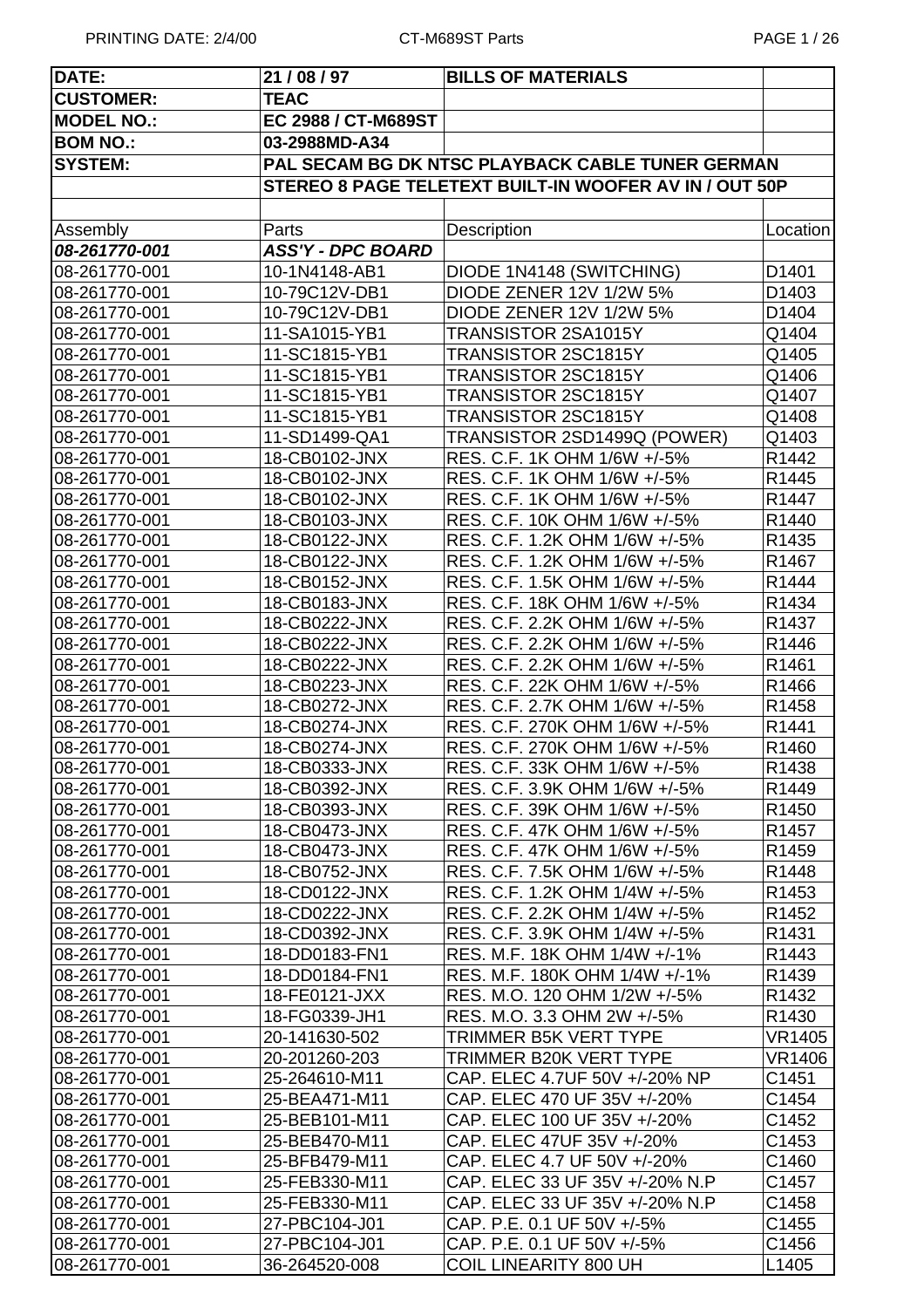PRINTING DATE: 2/4/00 CT-M689ST Parts CT-M689ST Parts PAGE 2 / 26

| Assembly      | Parts                         | Description                     | Location     |
|---------------|-------------------------------|---------------------------------|--------------|
| 08-261770-001 | 40-262751-0AE                 | P.C.B. DPC BD                   |              |
| 08-261770-001 | 41-WJ0075-B00                 | WIRE BARE JUMPER 7.5MM          | J1401A       |
| 08-261770-001 | 41-WJ0075-B00                 | WIRE BARE JUMPER 7.5MM          | J1402        |
| 08-261770-001 | 41-WJ0075-B00                 | WIRE BARE JUMPER 7.5MM          | J1403        |
| 08-261770-001 | 41-WJ0075-B00                 | WIRE BARE JUMPER 7.5MM          | J1405        |
| 08-261770-001 | 46-21550W-037                 | HEADER *3 TS3B-SQ-1             |              |
| 08-261770-001 | 63-B3508H-0B4                 | S/T SCREW B 3.5 X 8 B HARD      |              |
| 08-261770-001 | 64-P3010X-104                 | M/C SCREW P 3 X 10              |              |
| 08-261770-001 | 65-Z3005X-23M                 | NUT <sub>M3</sub>               |              |
| 08-261770-001 | 67-229340-2A0                 | <b>HEAT SINK DPC</b>            |              |
| 08-261770-001 | 99-217425-00X                 | UL ELEC. TAPE 19(W) X 50(L)MM   |              |
|               |                               |                                 |              |
| 08-264250-002 | <b>ASS'Y - STEREO PARTS</b>   |                                 |              |
| 08-264250-002 | 10-79C5V1-DB1                 | DIODE ZENER 5.1V 1/2W 5%        | D603         |
| 08-264250-002 | 11-SA1015-YB1                 | TRANSISTOR 2SA1015Y             | Q602         |
| 08-264250-002 | 13-0TDA84-15P                 | IC TDA8415                      | <b>IC604</b> |
| 08-264250-002 | 13-0TDA98-21P                 | IC TDA9821                      | IC603        |
| 08-264250-002 | 18-CB0102-JNX                 | RES. C.F. 1K OHM 1/6W +/-5%     | R624         |
| 08-264250-002 | 18-CB0103-JNX                 | RES. C.F. 10K OHM 1/6W +/-5%    | R633         |
| 08-264250-002 | 18-CB0122-JNX                 | RES. C.F. 1.2K OHM 1/6W +/-5%   | R626         |
| 08-264250-002 | 18-CB0122-JNX                 | RES. C.F. 1.2K OHM 1/6W +/-5%   | R627         |
| 08-264250-002 | 18-CB0150-JNX                 | RES. C.F. 15 OHM 1/6W +/-5%     | R630         |
| 08-264250-002 | 18-CB0221-JNX                 | RES. C.F. 220 OHM 1/6W +/-5%    | R628         |
| 08-264250-002 | 18-CB0221-JNX                 | RES. C.F. 220 OHM 1/6W +/-5%    | R629         |
| 08-264250-002 | 18-CB0224-JNX                 | RES. C.F. 220K OHM 1/6W +/-5%   | R632         |
| 08-264250-002 | 18-CB0273-JNX                 | RES. C.F. 27K OHM 1/6W +/-5%    | R625         |
| 08-264250-002 | 18-CB0331-JNX                 | RES. C.F. 330 OHM 1/6W +/-5%    | R622         |
| 08-264250-002 | 18-CB0331-JNX                 | RES. C.F. 330 OHM 1/6W +/-5%    | R623         |
| 08-264250-002 | 18-CB0472-JNX                 | RES. C.F. 4.7K OHM 1/6W +/-5%   | R631         |
| 08-264250-002 | 18-FF0101-JGX                 | RES. M.O. 100 OHM 1W +/-5%      | R634         |
| 08-264250-002 | 20-202990-502                 | <b>TRIMMER B5K HORIZ TYPE</b>   | <b>VR601</b> |
| 08-264250-002 | 25-BCA221-M11                 | CAP. ELEC 220 UF 16V +/-20%     | C632         |
| 08-264250-002 | 25-BCB100-M11                 | CAP. ELEC 10 UF 16V +/-20%      | C639         |
| 08-264250-002 | 25-BCB229-M11                 | CAP. ELEC 2.2 UF 16V +/-20%     | C641         |
| 08-264250-002 | 25-BCB229-M11                 | CAP. ELEC 2.2 UF 16V +/-20%     | C633         |
| 08-264250-002 | 25-BCB229-M11                 | CAP. ELEC 2.2 UF 16V +/-20%     | C634         |
| 08-264250-002 | 25-BCB229-M11                 | CAP. ELEC 2.2 UF 16V +/-20%     | C635         |
| 08-264250-002 | 25-BCB229-M11                 | CAP. ELEC 2.2 UF 16V +/-20%     | C636         |
| 08-264250-002 | 25-BCB229-M11                 | CAP. ELEC 2.2 UF 16V +/-20%     | C637         |
| 08-264250-002 | 26-ABC103-ZFX                 | CAP. CER 0.01 UF 50V +80-20% F  | C640         |
| 08-264250-002 | 26-ABC223-ZFX                 | CAP. CER 0.022UF 50V +80-20% F  | C631         |
| 08-264250-002 | 27-MBC224-J01                 | CAP. M. P.E. 0.22 UF 50V +/-5%  | C638         |
| 08-264250-002 | 34-R120J2-0EX                 | COIL PL - 12 UH +/-5%           | L601         |
| 08-264250-002 | 45-107741-401                 | CER. FILTER 6.5MHZ              | Z603         |
| 08-264250-002 | 45-228590-100                 | <b>CRYSTAL 10MHZ</b>            | X601         |
| 08-264250-002 | 45-269230-40H                 | <b>CERAMIC FILTER SFT5.74MA</b> | Z601         |
| 08-264250-002 | 45-269240-40H                 | <b>CERAMIC FILTER SFT5.5MA</b>  | Z602         |
|               |                               |                                 |              |
| 08-270340-002 | <b>ASS'Y - BAZOOKA HOLDER</b> |                                 |              |
| 08-270340-002 | 42-246360-006                 | SPEAKER 11.4CM 8 OHM 15W        |              |
| 08-270340-002 | 62-240940-0HA                 | <b>BAZOOKA HOLDER A</b>         |              |
| 08-270340-002 | 62-240950-0HA                 | <b>BAZOOKA HOLDER B</b>         |              |
| 08-270340-002 | 63-P3014X-AB4                 | S/T SCREW P 3 X 14 AB           |              |
| 08-270340-002 | 63-P3014X-BT4                 | S/T SCREW P 3 X 14 BT           |              |
| 08-270340-002 | 65-A40090-06E                 | WASHER 4 X 9 X 0.6 MM           |              |
| 08-270340-002 | 71-247820-0A0                 | LABEL FOR WOOFER (BLACK)        |              |
| 08-274690-001 | 02-274410-001                 | IR RECEIVER MODULE SBX8031-F    |              |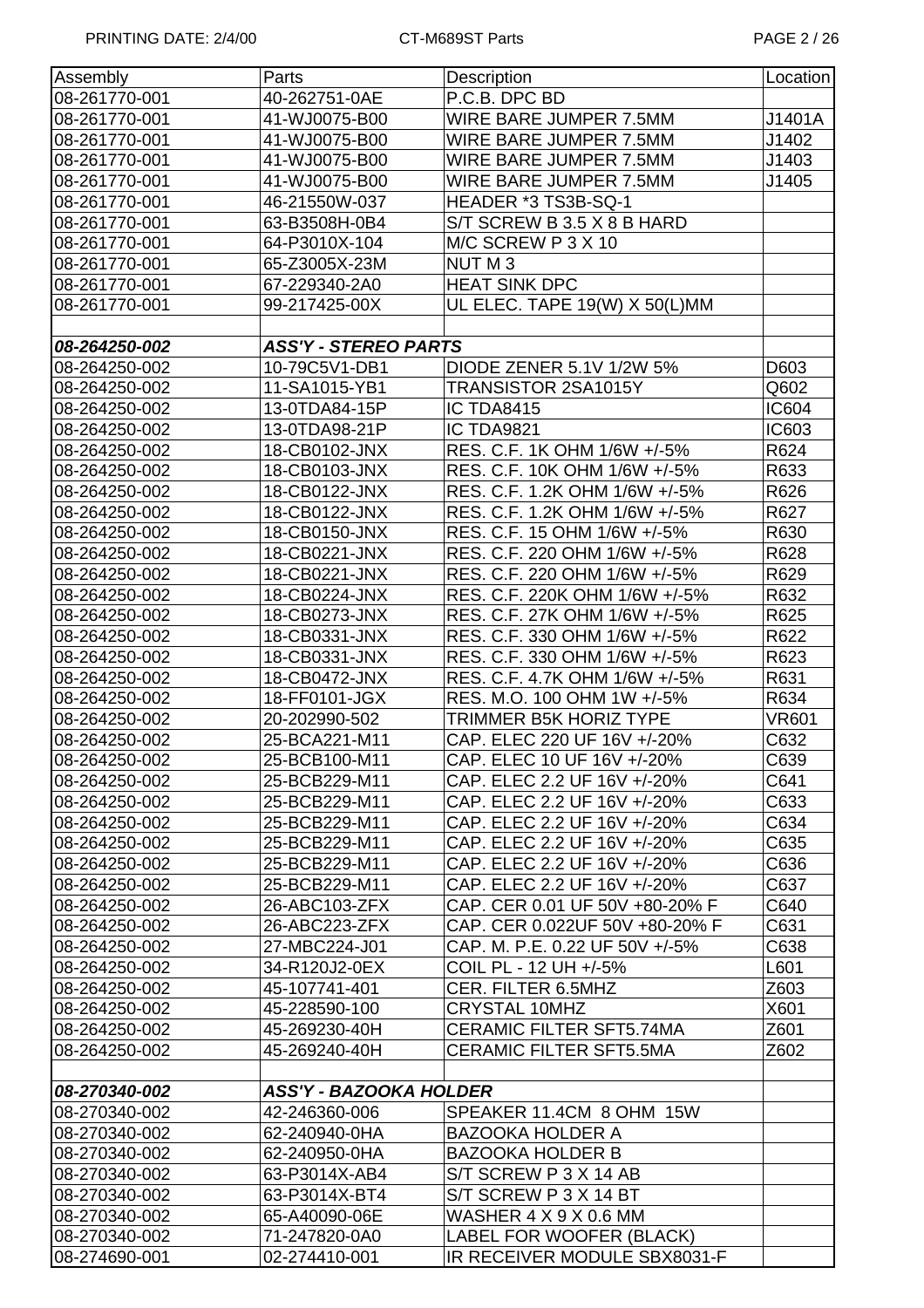| Assembly      | Parts                     | Description                         | Location         |
|---------------|---------------------------|-------------------------------------|------------------|
| 08-274690-001 | 40-274000-0DB             | P.C.B IR PREAMP BD (25&29)          |                  |
| 08-274690-001 | 41-AJ0060-BEE             | WIRE BARE JUMPER 6MM                | J01301           |
| 08-274690-001 | 67-235880-1T0             | SHIELD CAN - IR PRE-AMP             |                  |
|               |                           |                                     |                  |
| 08-275151-001 | <b>ASS'Y - MAIN BOARD</b> |                                     |                  |
| 08-275151-001 | 07-2900KK-C3X             | <b>TUNER 2900KKC-3X1784 (CABLE)</b> | <b>TU101</b>     |
| 08-275151-001 | 10-0FR104-EB1             | DIODE FR104 (FAST RECOVERY)         | D407A            |
| 08-275151-001 | 10-0FR104-EB1             | DIODE FR104 (FAST RECOVERY)         | D401             |
| 08-275151-001 | 10-0FR104-EB1             | DIODE FR104 (FAST RECOVERY)         | D421             |
| 08-275151-001 | 10-0FR105-EB1             | DIODE FR105 (FAST RECOVERY)         | D403             |
| 08-275151-001 | 10-0RS3FS-E01             | DIODE RS3FS (FAST RECOVERY)         | D422             |
| 08-275151-001 | 10-1N4001-EB1             | DIODE 1N4001 (RECTIFIER)            | D301             |
| 08-275151-001 | 10-1N4148-AB1             | DIODE 1N4148 (SWITCHING)            | D602             |
| 08-275151-001 | 10-1N4148-AB1             | DIODE 1N4148 (SWITCHING)            | D601             |
| 08-275151-001 | 10-1N4148-AB1             | DIODE 1N4148 (SWITCHING)            | D316             |
| 08-275151-001 | 10-1N4148-AB1             | DIODE 1N4148 (SWITCHING)            | D01              |
| 08-275151-001 | 10-1N4148-AB1             | DIODE 1N4148 (SWITCHING)            | D <sub>02</sub>  |
| 08-275151-001 | 10-1N4148-AB1             | DIODE 1N4148 (SWITCHING)            | D <sub>03</sub>  |
| 08-275151-001 | 10-1N4148-AB1             | DIODE 1N4148 (SWITCHING)            | D04              |
| 08-275151-001 | 10-1N4148-AB1             | DIODE 1N4148 (SWITCHING)            | D008             |
| 08-275151-001 | 10-1N4148-AB1             | DIODE 1N4148 (SWITCHING)            | D011             |
| 08-275151-001 | 10-1N4148-AB1             | DIODE 1N4148 (SWITCHING)            | D010             |
| 08-275151-001 | 10-1N4148-AB1             | DIODE 1N4148 (SWITCHING)            | D012             |
| 08-275151-001 | 10-1N4148-AB1             | DIODE 1N4148 (SWITCHING)            | D013             |
| 08-275151-001 | 10-1N4148-AB1             | DIODE 1N4148 (SWITCHING)            | D206             |
| 08-275151-001 | 10-1N4148-AB1             | DIODE 1N4148 (SWITCHING)            | D014             |
| 08-275151-001 | 10-1N4148-AB1             | DIODE 1N4148 (SWITCHING)            | D006             |
| 08-275151-001 | 10-1N4148-AB1             | DIODE 1N4148 (SWITCHING)            | D007             |
| 08-275151-001 | 10-1N4148-AB1             | DIODE 1N4148 (SWITCHING)            | D <sub>201</sub> |
| 08-275151-001 | 10-1N4148-AB1             | DIODE 1N4148 (SWITCHING)            | D222             |
| 08-275151-001 | 10-79B5V6-DB1             | <b>DIODE ZENER 5.6V 1/2W 2%</b>     | D210             |
| 08-275151-001 | 10-79C12V-DB1             | DIODE ZENER 12V 1/2W 5%             | D407             |
| 08-275151-001 | 10-79C20V-DB1             | DIODE ZENER 20V 1/2W 5%             | D432             |
| 08-275151-001 | 10-79C5V1-DB1             | DIODE ZENER 5.1V 1/2W 5%            | D834A            |
| 08-275151-001 | 10-79C5V6-DB1             | <b>DIODE ZENER 5.6V 1/2W 5%</b>     | D901             |
| 08-275151-001 | 10-79C6V2-DB1             | DIODE ZENER 6.2V 1/2W 5%            | D211             |
| 08-275151-001 | 10-79C7V5-DB1             | DIODE ZENER 7.5V 1/2W 5%            | D <sub>208</sub> |
| 08-275151-001 | 10-79C9V1-DB1             | DIODE ZENER 9.1V 1/2W 5%            | D217             |
| 08-275151-001 | 10-HZ9LA3-DB1             | DIODE ZENER 8.1V-8.5V 1/2W          | D433             |
| 08-275151-001 | 10-PC574J-DJ1             | DIODE ZENER UPC 574J                | D004             |
| 08-275151-001 | 11-0BC558-0B1             | <b>TRANSISTOR BC558</b>             | Q210             |
| 08-275151-001 | 11-0BC558-0B1             | <b>TRANSISTOR BC558</b>             | Q211             |
| 08-275151-001 | 11-2N3904-0B1             | TRANSISTOR 2N3904                   | Q007             |
| 08-275151-001 | 11-SA1015-YB1             | TRANSISTOR 2SA1015Y                 | Q811A            |
| 08-275151-001 | 11-SA1015-YB1             | TRANSISTOR 2SA1015Y                 | Q903             |
| 08-275151-001 | 11-SA1015-YB1             | TRANSISTOR 2SA1015Y                 | Q203             |
| 08-275151-001 | 11-SA1015-YB1             | TRANSISTOR 2SA1015Y                 | Q204             |
| 08-275151-001 | 11-SC1815-YB1             | TRANSISTOR 2SC1815Y                 | Q901             |
| 08-275151-001 | 11-SC1815-YB1             | TRANSISTOR 2SC1815Y                 | Q902             |
| 08-275151-001 | 11-SC1815-YB1             | TRANSISTOR 2SC1815Y                 | Q904             |
| 08-275151-001 | 11-SC1815-YB1             | TRANSISTOR 2SC1815Y                 | Q905             |
| 08-275151-001 | 11-SC1815-YB1             | TRANSISTOR 2SC1815Y                 | Q906             |
| 08-275151-001 | 11-SC1815-YB1             | TRANSISTOR 2SC1815Y                 | Q201             |
| 08-275151-001 | 11-SC1815-YB1             | TRANSISTOR 2SC1815Y                 | Q601             |
| 08-275151-001 | 11-SC1815-YB1             | TRANSISTOR 2SC1815Y                 | Q207             |
| 08-275151-001 | 11-SC1815-YB1             | TRANSISTOR 2SC1815Y                 | Q202             |
| 08-275151-001 | 11-SC1815-YB1             | TRANSISTOR 2SC1815Y                 | Q001             |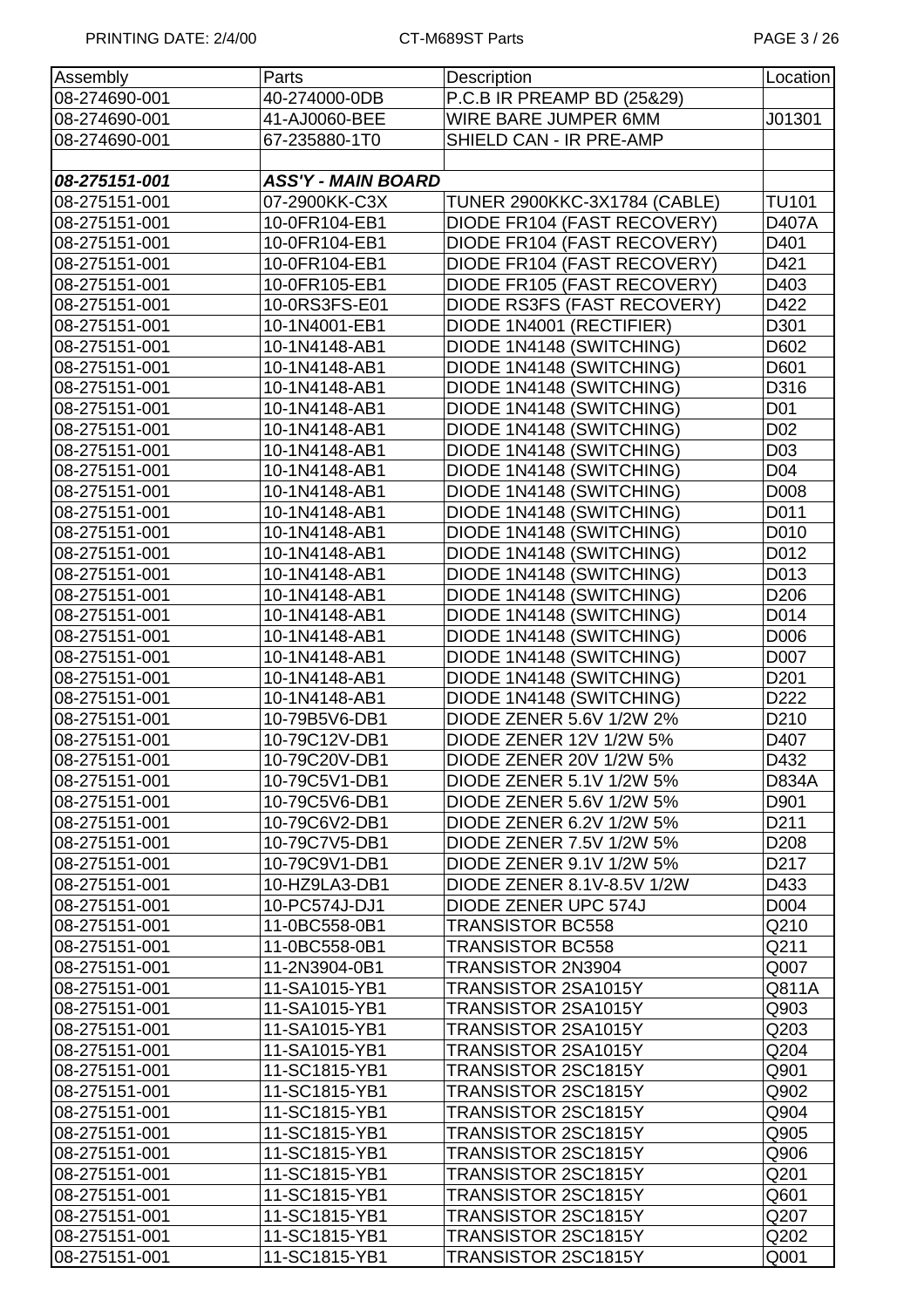| Assembly      | Parts         | Description                     | Location         |
|---------------|---------------|---------------------------------|------------------|
| 08-275151-001 | 11-SC1815-YB1 | TRANSISTOR 2SC1815Y             | Q002             |
| 08-275151-001 | 11-SC1815-YB1 | TRANSISTOR 2SC1815Y             | Q008             |
| 08-275151-001 | 11-SC1815-YB1 | TRANSISTOR 2SC1815Y             | Q006             |
| 08-275151-001 | 11-SC1815-YB1 | TRANSISTOR 2SC1815Y             | Q12              |
| 08-275151-001 | 11-SC1815-YB1 | TRANSISTOR 2SC1815Y             | Q13              |
| 08-275151-001 | 11-SC2230-YB1 | TRANSISTOR 2SC2230Y             | Q810A            |
| 08-275151-001 | 11-SC4544-0A1 | TRANSISTOR 2SC4544              | Q411             |
| 08-275151-001 | 11-SD2539-0A1 | TRANSISTOR 2SD2539              | Q421             |
| 08-275151-001 | 11-TC144E-SB1 | TRANSISTOR DTC144ES (TP)        | Q208             |
| 08-275151-001 | 11-TC144E-SB1 | <b>TRANSISTOR DTC144ES (TP)</b> | Q604             |
| 08-275151-001 | 11-TC144E-SB1 | <b>TRANSISTOR DTC144ES (TP)</b> | Q <sub>01</sub>  |
| 08-275151-001 | 11-TC144E-SB1 | <b>TRANSISTOR DTC144ES (TP)</b> | Q213             |
| 08-275151-001 | 11-TC144E-SB1 | <b>TRANSISTOR DTC144ES (TP)</b> | Q212             |
| 08-275151-001 | 11-TC144E-SB1 | <b>TRANSISTOR DTC144ES (TP)</b> | Q205             |
| 08-275151-001 | 11-TC144E-SB1 | <b>TRANSISTOR DTC144ES (TP)</b> | Q206             |
| 08-275151-001 | 13-000040-53P | IC 4053 (ANALOG SW)             | <b>IC901</b>     |
| 08-275151-001 | 13-00LA78-33S | <b>IC LA7833</b>                | IC301            |
| 08-275151-001 | 13-0DBL20-44S | IC DBL2044(BAND SELECT)         | IC103            |
| 08-275151-001 | 13-0TA763-0PP | IC TA7630P (DC VOL.CONT.)       | <b>IC602</b>     |
| 08-275151-001 | 13-P47C83-4AP | IC TMP47C834N-LK-5140M2A(RB11)  | <b>IC001</b>     |
| 08-275151-001 | 13-ST24C0-2FP | IC ST24C02FB6 EEPROM 2K         | <b>IC002</b>     |
| 08-275151-001 | 13-TA8759-BNP | IC TA8759BN                     | IC201            |
| 08-275151-001 | 13-TDA200-9AS | IC TDA2009A (AUDIO O/P)         | IC601            |
| 08-275151-001 | 18-CB0101-JNX | RES. C.F. 100 OHM 1/6W +/-5%    | R901             |
| 08-275151-001 | 18-CB0101-JNX | RES. C.F. 100 OHM 1/6W +/-5%    | R903             |
| 08-275151-001 | 18-CB0101-JNX | RES. C.F. 100 OHM 1/6W +/-5%    | R045             |
| 08-275151-001 | 18-CB0102-JNX | RES. C.F. 1K OHM 1/6W +/-5%     | J260             |
| 08-275151-001 | 18-CB0102-JNX | RES. C.F. 1K OHM 1/6W +/-5%     | <b>R834A</b>     |
| 08-275151-001 | 18-CB0102-JNX | RES. C.F. 1K OHM 1/6W +/-5%     | R904             |
| 08-275151-001 | 18-CB0102-JNX | RES. C.F. 1K OHM 1/6W +/-5%     | R910             |
| 08-275151-001 | 18-CB0102-JNX | RES. C.F. 1K OHM 1/6W +/-5%     | R921             |
| 08-275151-001 | 18-CB0102-JNX | RES. C.F. 1K OHM 1/6W +/-5%     | R922             |
| 08-275151-001 | 18-CB0102-JNX | RES. C.F. 1K OHM 1/6W +/-5%     | R210             |
| 08-275151-001 | 18-CB0102-JNX | RES. C.F. 1K OHM 1/6W +/-5%     | R321             |
| 08-275151-001 | 18-CB0102-JNX | RES. C.F. 1K OHM 1/6W +/-5%     | R324             |
| 08-275151-001 | 18-CB0102-JNX | RES. C.F. 1K OHM 1/6W +/-5%     | R604             |
| 08-275151-001 | 18-CB0102-JNX | RES. C.F. 1K OHM 1/6W +/-5%     | R606             |
| 08-275151-001 | 18-CB0102-JNX | RES. C.F. 1K OHM 1/6W +/-5%     | R220             |
| 08-275151-001 | 18-CB0102-JNX | RES. C.F. 1K OHM 1/6W +/-5%     | R215             |
| 08-275151-001 | 18-CB0102-JNX | RES. C.F. 1K OHM 1/6W +/-5%     | R280             |
| 08-275151-001 | 18-CB0102-JNX | RES. C.F. 1K OHM 1/6W +/-5%     | R043             |
| 08-275151-001 | 18-CB0102-JNX | RES. C.F. 1K OHM 1/6W +/-5%     | R <sub>209</sub> |
| 08-275151-001 | 18-CB0103-JNX | RES. C.F. 10K OHM 1/6W +/-5%    | <b>R836A</b>     |
| 08-275151-001 | 18-CB0103-JNX | RES. C.F. 10K OHM 1/6W +/-5%    | R613             |
| 08-275151-001 | 18-CB0103-JNX | RES. C.F. 10K OHM 1/6W +/-5%    | R615             |
| 08-275151-001 | 18-CB0103-JNX | RES. C.F. 10K OHM 1/6W +/-5%    | R616             |
| 08-275151-001 | 18-CB0103-JNX | RES. C.F. 10K OHM 1/6W +/-5%    | R614             |
| 08-275151-001 | 18-CB0103-JNX | RES. C.F. 10K OHM 1/6W +/-5%    | R618             |
| 08-275151-001 | 18-CB0103-JNX | RES. C.F. 10K OHM 1/6W +/-5%    | R620             |
| 08-275151-001 | 18-CB0103-JNX | RES. C.F. 10K OHM 1/6W +/-5%    | R403             |
| 08-275151-001 | 18-CB0103-JNX | RES. C.F. 10K OHM 1/6W +/-5%    | R404             |
| 08-275151-001 | 18-CB0103-JNX | RES. C.F. 10K OHM 1/6W +/-5%    | R248             |
| 08-275151-001 | 18-CB0103-JNX | RES. C.F. 10K OHM 1/6W +/-5%    | R036             |
| 08-275151-001 | 18-CB0103-JNX | RES. C.F. 10K OHM 1/6W +/-5%    | R249             |
| 08-275151-001 | 18-CB0103-JNX | RES. C.F. 10K OHM 1/6W +/-5%    | R <sub>165</sub> |
| 08-275151-001 | 18-CB0103-JNX | RES. C.F. 10K OHM 1/6W +/-5%    | R044             |
| 08-275151-001 | 18-CB0103-JNX | RES. C.F. 10K OHM 1/6W +/-5%    | R034             |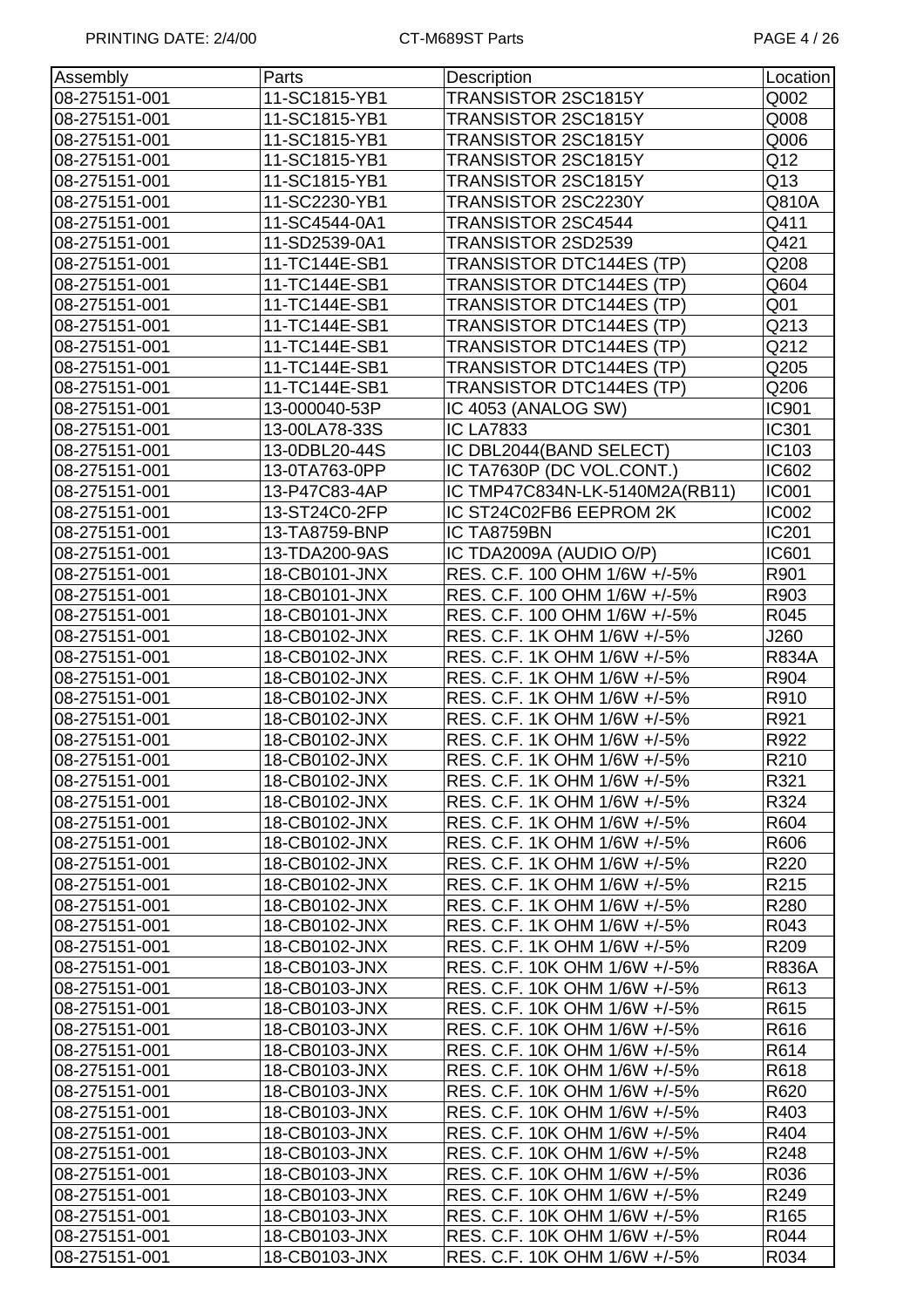| Assembly      | Parts         | <b>Description</b>            | Location         |
|---------------|---------------|-------------------------------|------------------|
| 08-275151-001 | 18-CB0103-JNX | RES. C.F. 10K OHM 1/6W +/-5%  | R279             |
| 08-275151-001 | 18-CB0103-JNX | RES. C.F. 10K OHM 1/6W +/-5%  | R007             |
| 08-275151-001 | 18-CB0103-JNX | RES. C.F. 10K OHM 1/6W +/-5%  | R049             |
| 08-275151-001 | 18-CB0103-JNX | RES. C.F. 10K OHM 1/6W +/-5%  | R051             |
| 08-275151-001 | 18-CB0103-JNX | RES. C.F. 10K OHM 1/6W +/-5%  | R056             |
| 08-275151-001 | 18-CB0103-JNX | RES. C.F. 10K OHM 1/6W +/-5%  | R064             |
| 08-275151-001 | 18-CB0103-JNX | RES. C.F. 10K OHM 1/6W +/-5%  | R290             |
| 08-275151-001 | 18-CB0103-JNX | RES. C.F. 10K OHM 1/6W +/-5%  | R293             |
| 08-275151-001 | 18-CB0103-JNX | RES. C.F. 10K OHM 1/6W +/-5%  | R050             |
| 08-275151-001 | 18-CB0103-JNX | RES. C.F. 10K OHM 1/6W +/-5%  | R055             |
| 08-275151-001 | 18-CB0103-JNX | RES. C.F. 10K OHM 1/6W +/-5%  | R260             |
| 08-275151-001 | 18-CB0103-JNX | RES. C.F. 10K OHM 1/6W +/-5%  | R003             |
| 08-275151-001 | 18-CB0103-JNX | RES. C.F. 10K OHM 1/6W +/-5%  | R001             |
| 08-275151-001 | 18-CB0103-JNX | RES. C.F. 10K OHM 1/6W +/-5%  | R054             |
| 08-275151-001 | 18-CB0103-JNX | RES. C.F. 10K OHM 1/6W +/-5%  | R295             |
| 08-275151-001 | 18-CB0104-JNX | RES. C.F. 100K OHM 1/6W +/-5% | <b>R835A</b>     |
| 08-275151-001 | 18-CB0104-JNX | RES. C.F. 100K OHM 1/6W +/-5% | R039             |
| 08-275151-001 | 18-CB0104-JNX | RES. C.F. 100K OHM 1/6W +/-5% | R <sub>124</sub> |
| 08-275151-001 | 18-CB0104-JNX | RES. C.F. 100K OHM 1/6W +/-5% | R002             |
| 08-275151-001 | 18-CB0104-JNX | RES. C.F. 100K OHM 1/6W +/-5% | R004             |
| 08-275151-001 | 18-CB0105-JNX | RES. C.F. 1M OHM 1/6W +/-5%   | R304             |
| 08-275151-001 | 18-CB0105-JNX | RES. C.F. 1M OHM 1/6W +/-5%   | R381             |
| 08-275151-001 | 18-CB0105-JNX | RES. C.F. 1M OHM 1/6W +/-5%   | R <sub>163</sub> |
| 08-275151-001 | 18-CB0105-JNX | RES. C.F. 1M OHM 1/6W +/-5%   | R <sub>164</sub> |
| 08-275151-001 | 18-CB0109-JNX | RES. C.F. 1 OHM 1/6W +/-5%    | R602             |
| 08-275151-001 | 18-CB0109-JNX | RES. C.F. 1 OHM 1/6W +/-5%    | R603             |
| 08-275151-001 | 18-CB0121-JNX | RES. C.F. 120 OHM 1/6W +/05%  | R228             |
| 08-275151-001 | 18-CB0122-JNX | RES. C.F. 1.2K OHM 1/6W +/-5% | R266             |
| 08-275151-001 | 18-CB0122-JNX | RES. C.F. 1.2K OHM 1/6W +/-5% | R <sub>208</sub> |
| 08-275151-001 | 18-CB0123-JNX | RES. C.F. 12K OHM 1/6W +/-5%  | R032             |
| 08-275151-001 | 18-CB0123-JNX | RES. C.F. 12K OHM 1/6W +/-5%  | R038             |
| 08-275151-001 | 18-CB0123-JNX | RES. C.F. 12K OHM 1/6W +/-5%  | R029             |
| 08-275151-001 | 18-CB0123-JNX | RES. C.F. 12K OHM 1/6W +/-5%  | R253             |
| 08-275151-001 | 18-CB0151-JNX | RES. C.F. 150 OHM 1/6W +/-5%  | R234             |
| 08-275151-001 | 18-CB0151-JNX | RES. C.F. 150 OHM 1/6W +/-5%  | R233             |
| 08-275151-001 | 18-CB0152-JNX | RES. C.F. 1.5K OHM 1/6W +/-5% | R273             |
| 08-275151-001 | 18-CB0152-JNX | RES. C.F. 1.5K OHM 1/6W +/-5% | R272             |
| 08-275151-001 | 18-CB0152-JNX | RES. C.F. 1.5K OHM 1/6W +/-5% | R023             |
| 08-275151-001 | 18-CB0152-JNX | RES. C.F. 1.5K OHM 1/6W +/-5% | R231             |
| 08-275151-001 | 18-CB0153-JNX | RES. C.F. 15K OHM 1/6W +/-5%  | R499             |
| 08-275151-001 | 18-CB0153-JNX | RES. C.F. 15K OHM 1/6W +/-5%  | R035             |
| 08-275151-001 | 18-CB0153-JNX | RES. C.F. 15K OHM 1/6W +/-5%  | R030             |
| 08-275151-001 | 18-CB0153-JNX | RES. C.F. 15K OHM 1/6W +/-5%  | R021             |
| 08-275151-001 | 18-CB0153-JNX | RES. C.F. 15K OHM 1/6W +/-5%  | R018             |
| 08-275151-001 | 18-CB0154-JNX | RES. C.F. 150K OHM 1/6W +/-5% | R608             |
| 08-275151-001 | 18-CB0154-JNX | RES. C.F. 150K OHM 1/6W +/-5% | R609             |
| 08-275151-001 | 18-CB0155-JNX | RES. C.F. 1.5M OHM 1/6W +/-5% | R270             |
| 08-275151-001 | 18-CB0181-JNX | RES. C.F. 180 OHM 1/6W +/-5%  | R218             |
| 08-275151-001 | 18-CB0182-JNX | RES. C.F. 1.8K OHM 1/6W +/-5% | R205             |
| 08-275151-001 | 18-CB0182-JNX | RES. C.F. 1.8K OHM 1/6W +/-5% | R292             |
| 08-275151-001 | 18-CB0182-JNX | RES. C.F. 1.8K OHM 1/6W +/-5% | R206             |
| 08-275151-001 | 18-CB0182-JNX | RES. C.F. 1.8K OHM 1/6W +/-5% | R217             |
| 08-275151-001 | 18-CB0183-JNX | RES. C.F. 18K OHM 1/6W +/-5%  | R028             |
| 08-275151-001 | 18-CB0184-JNX | RES. C.F. 180K OHM 1/6W +/-5% | R <sub>254</sub> |
| 08-275151-001 | 18-CB0185-JNX | RES. C.F. 1.8M OHM 1/6W +/-5% | R268             |
| 08-275151-001 | 18-CB0202-JNX | RES. C.F. 2K OHM 1/6W +/-5%   | R <sub>252</sub> |
| 08-275151-001 | 18-CB0220-JNX | RES. C.F. 22 OHM 1/6W +/-5%   | R <sub>14</sub>  |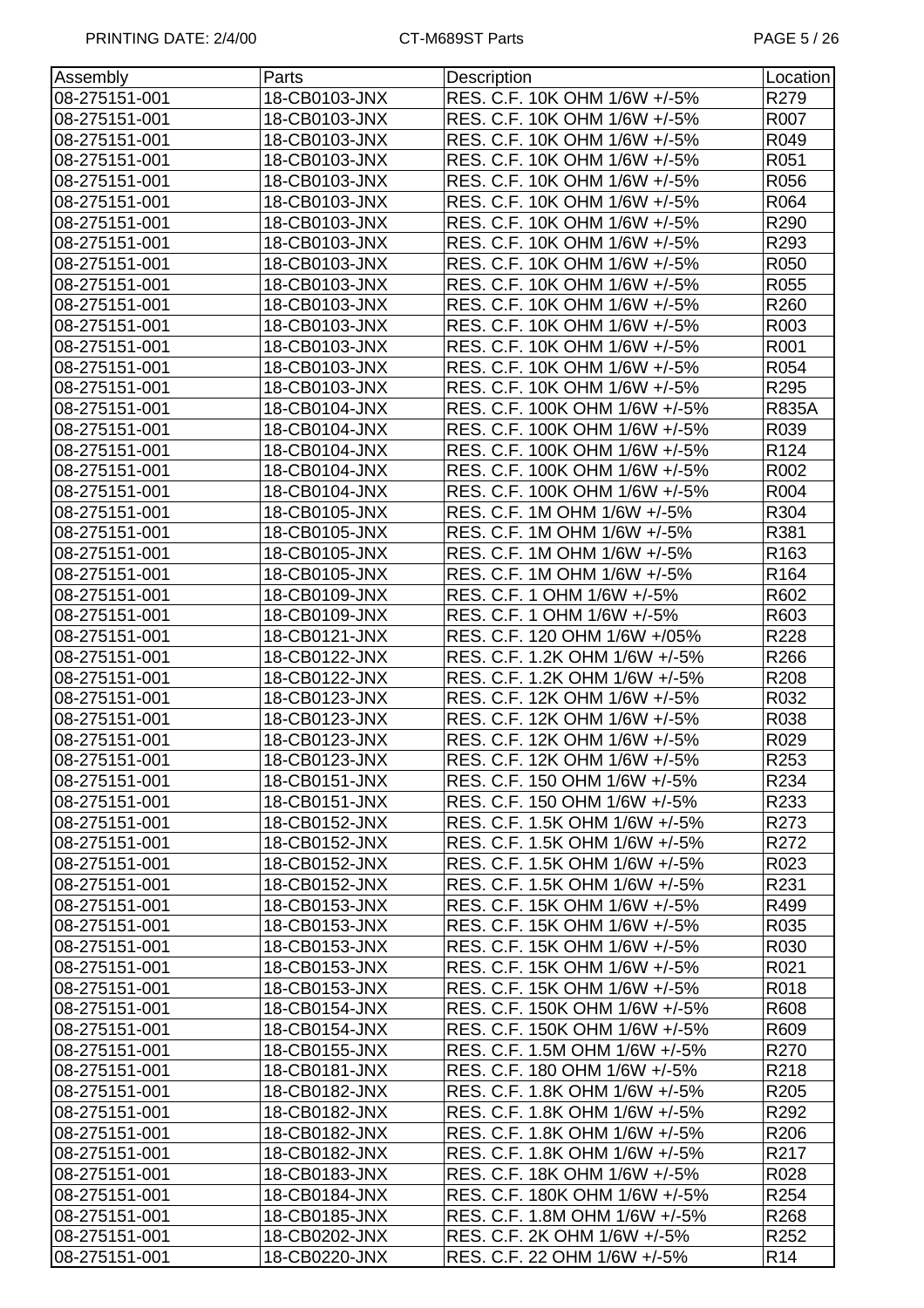| Assembly      | Parts         | Description                   | Location         |
|---------------|---------------|-------------------------------|------------------|
| 08-275151-001 | 18-CB0220-JNX | RES. C.F. 22 OHM 1/6W +/-5%   | R <sub>15</sub>  |
| 08-275151-001 | 18-CB0220-JNX | RES. C.F. 22 OHM 1/6W +/-5%   | R <sub>16</sub>  |
| 08-275151-001 | 18-CB0221-JNX | RES. C.F. 220 OHM 1/6W +/-5%  | R447             |
| 08-275151-001 | 18-CB0221-JNX | RES. C.F. 220 OHM 1/6W +/-5%  | R262             |
| 08-275151-001 | 18-CB0221-JNX | RES. C.F. 220 OHM 1/6W +/-5%  | R005             |
| 08-275151-001 | 18-CB0222-JNX | RES. C.F. 2.2K OHM 1/6W +/-5% | R924             |
| 08-275151-001 | 18-CB0222-JNX | RES. C.F. 2.2K OHM 1/6W +/-5% | R925             |
| 08-275151-001 | 18-CB0222-JNX | RES. C.F. 2.2K OHM 1/6W +/-5% | R911             |
| 08-275151-001 | 18-CB0222-JNX | RES. C.F. 2.2K OHM 1/6W +/-5% | R212             |
| 08-275151-001 | 18-CB0222-JNX | RES. C.F. 2.2K OHM 1/6W +/-5% | R213             |
| 08-275151-001 | 18-CB0223-JNX | RES. C.F. 22K OHM 1/6W +/-5%  | R01              |
| 08-275151-001 | 18-CB0223-JNX | RES. C.F. 22K OHM 1/6W +/-5%  | R261             |
| 08-275151-001 | 18-CB0223-JNX | RES. C.F. 22K OHM 1/6W +/-5%  | R042             |
| 08-275151-001 | 18-CB0223-JNX | RES. C.F. 22K OHM 1/6W +/-5%  | R263             |
| 08-275151-001 | 18-CB0223-JNX | RES. C.F. 22K OHM 1/6W +/-5%  | R014             |
| 08-275151-001 | 18-CB0224-JNX | RES. C.F. 220K OHM 1/6W +/-5% | R905             |
| 08-275151-001 | 18-CB0224-JNX | RES. C.F. 220K OHM 1/6W +/-5% | R906             |
| 08-275151-001 | 18-CB0242-JNX | RES. C.F. 2.4K OHM 1/6W +/-5% | R410             |
| 08-275151-001 | 18-CB0271-JNX | RES. C.F. 270 OHM 1/6W +/-5%  | R221             |
| 08-275151-001 | 18-CB0271-JNX | RES. C.F. 270 OHM 1/6W +/-5%  | R222             |
| 08-275151-001 | 18-CB0271-JNX | RES. C.F. 270 OHM 1/6W +/-5%  | R223             |
| 08-275151-001 | 18-CB0272-JNX | RES. C.F. 2.7K OHM 1/6W +/-5% | R255             |
| 08-275151-001 | 18-CB0273-JNX | RES. C.F. 27K OHM 1/6W +/-5%  | R235             |
| 08-275151-001 | 18-CB0274-JNX | RES. C.F. 270K OHM 1/6W +/-5% | R236             |
| 08-275151-001 | 18-CB0274-JNX | RES. C.F. 270K OHM 1/6W +/-5% | R274             |
| 08-275151-001 | 18-CB0302-JNX | RES. C.F. 3K OHM 1/6W +/-5%   | R240             |
| 08-275151-001 | 18-CB0330-JNX | RES. C.F. 33 OHM 1/6W +/-5%   | R605             |
| 08-275151-001 | 18-CB0330-JNX | RES. C.F. 33 OHM 1/6W +/-5%   | R607             |
| 08-275151-001 | 18-CB0331-JNX | RES. C.F. 330 OHM 1/6W +/-5%  | R915             |
| 08-275151-001 | 18-CB0331-JNX | RES. C.F. 330 OHM 1/6W +/-5%  | R923             |
| 08-275151-001 | 18-CB0331-JNX | RES. C.F. 330 OHM 1/6W +/-5%  | R912             |
| 08-275151-001 | 18-CB0331-JNX | RES. C.F. 330 OHM 1/6W +/-5%  | R916             |
| 08-275151-001 | 18-CB0331-JNX | RES. C.F. 330 OHM 1/6W +/-5%  | R281             |
| 08-275151-001 | 18-CB0331-JNX | RES. C.F. 330 OHM 1/6W +/-5%  | R636             |
| 08-275151-001 | 18-CB0331-JNX | RES. C.F. 330 OHM 1/6W +/-5%  | R446             |
| 08-275151-001 | 18-CB0332-JNX | RES. C.F. 3.3K OHM 1/6W +/-5% | R323             |
| 08-275151-001 | 18-CB0332-JNX | RES. C.F. 3.3K OHM 1/6W +/-5% | R278             |
| 08-275151-001 | 18-CB0332-JNX | RES. C.F. 3.3K OHM 1/6W +/-5% | R <sub>13</sub>  |
| 08-275151-001 | 18-CB0332-JNX | RES. C.F. 3.3K OHM 1/6W +/-5% | R <sub>11</sub>  |
| 08-275151-001 | 18-CB0333-JNX | RES. C.F. 33K OHM 1/6W +/-5%  | R020             |
| 08-275151-001 | 18-CB0333-JNX | RES. C.F. 33K OHM 1/6W +/-5%  | R031             |
| 08-275151-001 | 18-CB0333-JNX | RES. C.F. 33K OHM 1/6W +/-5%  | R305             |
| 08-275151-001 | 18-CB0362-JNX | RES. C.F. 3.6K OHM 1/6W +/-5% | R040             |
| 08-275151-001 | 18-CB0391-JNX | RES. C.F. 390 OHM 1/6W +/-5%  | R <sub>251</sub> |
| 08-275151-001 | 18-CB0393-JNX | RES. C.F. 39K OHM 1/6W +/-5%  | R306             |
| 08-275151-001 | 18-CB0393-JNX | RES. C.F. 39K OHM 1/6W +/-5%  | R173             |
| 08-275151-001 | 18-CB0470-JNX | RES. C.F. 47 OHM 1/6W +/-5%   | R066             |
| 08-275151-001 | 18-CB0470-JNX | RES. C.F. 47 OHM 1/6W +/-5%   | R068             |
| 08-275151-001 | 18-CB0471-JNX | RES. C.F. 470 OHM 1/6W +/-5%  | R265             |
| 08-275151-001 | 18-CB0471-JNX | RES. C.F. 470 OHM 1/6W +/-5%  | R048             |
| 08-275151-001 | 18-CB0472-JNX | RES. C.F. 4.7K OHM 1/6W +/-5% | R617             |
| 08-275151-001 | 18-CB0472-JNX | RES. C.F. 4.7K OHM 1/6W +/-5% | R619             |
| 08-275151-001 | 18-CB0472-JNX | RES. C.F. 4.7K OHM 1/6W +/-5% | R907             |
| 08-275151-001 | 18-CB0472-JNX | RES. C.F. 4.7K OHM 1/6W +/-5% | R908             |
| 08-275151-001 | 18-CB0472-JNX | RES. C.F. 4.7K OHM 1/6W +/-5% | R015             |
| 08-275151-001 | 18-CB0472-JNX | RES. C.F. 4.7K OHM 1/6W +/-5% | R033             |
| 08-275151-001 | 18-CB0472-JNX | RES. C.F. 4.7K OHM 1/6W +/-5% | R027             |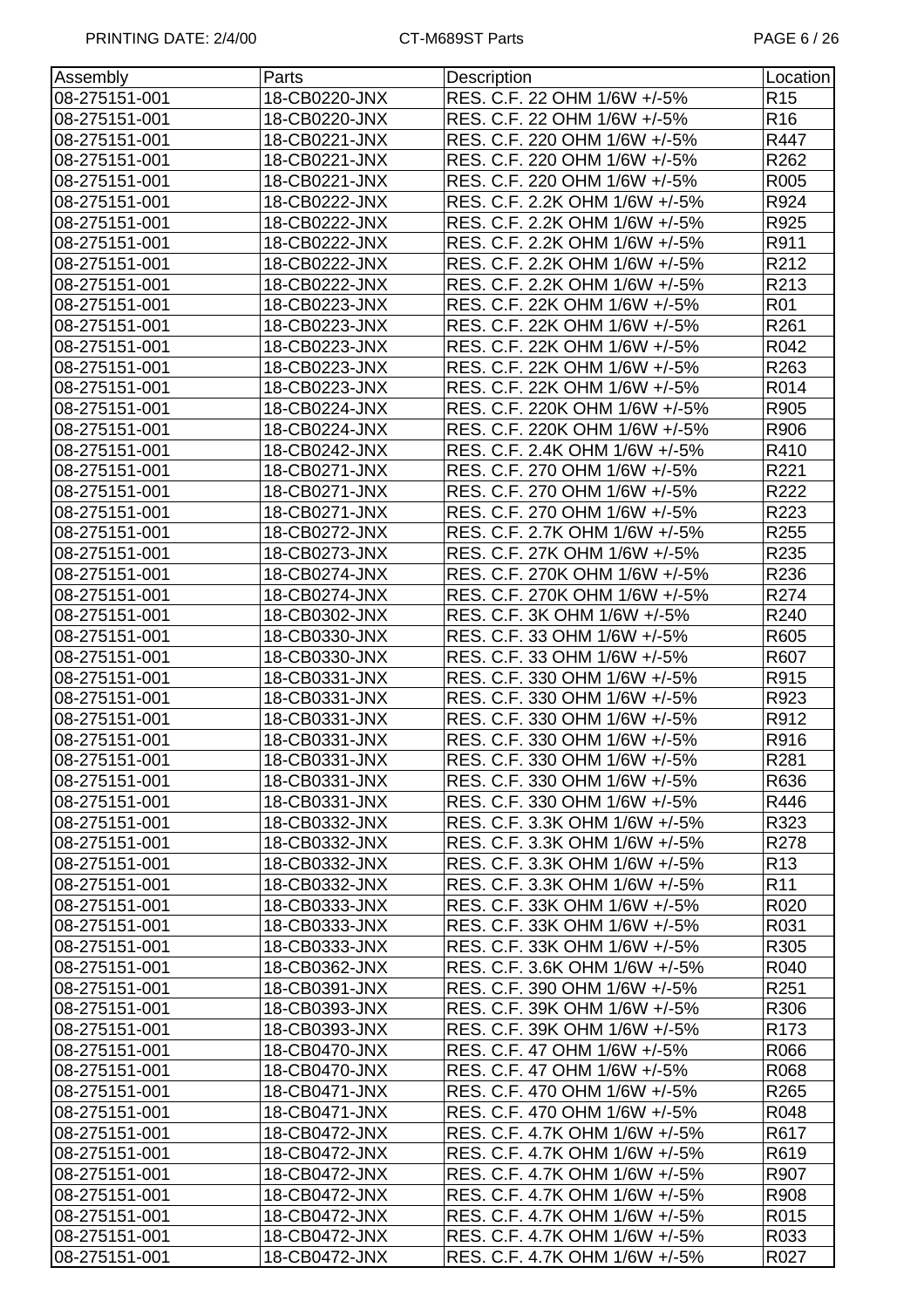| Assembly      | Parts         | Description                   | Location         |
|---------------|---------------|-------------------------------|------------------|
| 08-275151-001 | 18-CB0472-JNX | RES. C.F. 4.7K OHM 1/6W +/-5% | R232             |
| 08-275151-001 | 18-CB0472-JNX | RES. C.F. 4.7K OHM 1/6W +/-5% | R <sub>168</sub> |
| 08-275151-001 | 18-CB0472-JNX | RES. C.F. 4.7K OHM 1/6W +/-5% | R <sub>170</sub> |
| 08-275151-001 | 18-CB0472-JNX | RES. C.F. 4.7K OHM 1/6W +/-5% | R <sub>171</sub> |
| 08-275151-001 | 18-CB0472-JNX | RES. C.F. 4.7K OHM 1/6W +/-5% | R172             |
| 08-275151-001 | 18-CB0472-JNX | RES. C.F. 4.7K OHM 1/6W +/-5% | R022             |
| 08-275151-001 | 18-CB0472-JNX | RES. C.F. 4.7K OHM 1/6W +/-5% | R242             |
| 08-275151-001 | 18-CB0472-JNX | RES. C.F. 4.7K OHM 1/6W +/-5% | R216             |
| 08-275151-001 | 18-CB0472-JNX | RES. C.F. 4.7K OHM 1/6W +/-5% | R409             |
| 08-275151-001 | 18-CB0473-JNX | RES. C.F. 47K OHM 1/6W +/-5%  | R638             |
| 08-275151-001 | 18-CB0473-JNX | RES. C.F. 47K OHM 1/6W +/-5%  | R639             |
| 08-275151-001 | 18-CB0473-JNX | RES. C.F. 47K OHM 1/6W +/-5%  | R246             |
| 08-275151-001 | 18-CB0473-JNX | RES. C.F. 47K OHM 1/6W +/-5%  | R203             |
| 08-275151-001 | 18-CB0473-JNX | RES. C.F. 47K OHM 1/6W +/-5%  | R016             |
| 08-275151-001 | 18-CB0473-JNX | RES. C.F. 47K OHM 1/6W +/-5%  | R <sub>257</sub> |
| 08-275151-001 | 18-CB0473-JNX | RES. C.F. 47K OHM 1/6W +/-5%  | R166             |
| 08-275151-001 | 18-CB0473-JNX | RES. C.F. 47K OHM 1/6W +/-5%  | R006             |
| 08-275151-001 | 18-CB0473-JNX | RES. C.F. 47K OHM 1/6W +/-5%  | R024             |
| 08-275151-001 | 18-CB0473-JNX | RES. C.F. 47K OHM 1/6W +/-5%  | R <sub>12</sub>  |
| 08-275151-001 | 18-CB0475-JNX | RES. C.F. 4.7M OHM 1/6W +/-5% | R271             |
| 08-275151-001 | 18-CB0511-JNX | RES. C.F. 510 OHM 1/6W +/-5%  | R276             |
| 08-275151-001 | 18-CB0511-JNX | RES. C.F. 510 OHM 1/6W +/-5%  | R230             |
| 08-275151-001 | 18-CB0561-JNX | RES. C.F. 560 OHM 1/6W +/-5%  | R913             |
| 08-275151-001 | 18-CB0561-JNX | RES. C.F. 560 OHM 1/6W +/-5%  | R269             |
| 08-275151-001 | 18-CB0561-JNX | RES. C.F. 560 OHM 1/6W +/-5%  | R201             |
| 08-275151-001 | 18-CB0561-JNX | RES. C.F. 560 OHM 1/6W +/-5%  | R237             |
| 08-275151-001 | 18-CB0562-JNX | RES. C.F. 5.6K OHM 1/6W +/-5% | R611             |
| 08-275151-001 | 18-CB0562-JNX | RES. C.F. 5.6K OHM 1/6W +/-5% | R612             |
| 08-275151-001 | 18-CB0562-JNX | RES. C.F. 5.6K OHM 1/6W +/-5% | R026             |
| 08-275151-001 | 18-CB0562-JNX | RES. C.F. 5.6K OHM 1/6W +/-5% | R291             |
| 08-275151-001 | 18-CB0562-JNX | RES. C.F. 5.6K OHM 1/6W +/-5% | R025             |
| 08-275151-001 | 18-CB0563-JNX | RES. C.F. 56K OHM 1/6W +/-5%  | R126             |
| 08-275151-001 | 18-CB0682-JNX | RES. C.F. 6.8K OHM 1/6W +/-5% | R909             |
| 08-275151-001 | 18-CB0682-JNX | RES. C.F. 6.8K OHM 1/6W +/-5% | R037             |
| 08-275151-001 | 18-CB0682-JNX | RES. C.F. 6.8K OHM 1/6W +/-5% | R227             |
| 08-275151-001 | 18-CB0682-JNX | RES. C.F. 6.8K OHM 1/6W +/-5% | R294             |
| 08-275151-001 | 18-CB0682-JNX | RES. C.F. 6.8K OHM 1/6W +/-5% | R067             |
| 08-275151-001 | 18-CB0682-JNX | RES. C.F. 6.8K OHM 1/6W +/-5% | R065             |
| 08-275151-001 | 18-CB0682-JNX | RES. C.F. 6.8K OHM 1/6W +/-5% | R046             |
| 08-275151-001 | 18-CB0682-JNX | RES. C.F. 6.8K OHM 1/6W +/-5% | R047             |
| 08-275151-001 | 18-CB0683-JNX | RES. C.F. 68K OHM 1/6W +/-5%  | R057             |
| 08-275151-001 | 18-CB0683-JNX | RES. C.F. 68K OHM 1/6W +/-5%  | R058             |
| 08-275151-001 | 18-CB0683-JNX | RES. C.F. 68K OHM 1/6W +/-5%  | R060             |
| 08-275151-001 | 18-CB0750-JNX | RES. C.F. 75 OHM 1/6W +/-5%   | R920             |
| 08-275151-001 | 18-CB0820-JNX | RES. C.F. 82 OHM 1/6W +/-5%   | R914             |
| 08-275151-001 | 18-CB0821-JNX | RES. C.F. 820 OHM 1/6W +/-5%  | R <sub>264</sub> |
| 08-275151-001 | 18-CB0821-JNX | RES. C.F. 820 OHM 1/6W +/-5%  | R214             |
| 08-275151-001 | 18-CB0822-JNX | RES. C.F. 8.2K OHM 1/6W +/-5% | R <sub>202</sub> |
| 08-275151-001 | 18-CB0822-JNX | RES. C.F. 8.2K OHM 1/6W +/-5% | R238             |
| 08-275151-001 | 18-CB0822-JNX | RES. C.F. 8.2K OHM 1/6W +/-5% | R <sub>204</sub> |
| 08-275151-001 | 18-CB0823-JNX | RES. C.F. 82K OHM 1/6W +/-5%  | R <sub>125</sub> |
| 08-275151-001 | 18-CD0221-JNX | RES. C.F. 220 OHM 1/4W +/-5%  | <b>R833A</b>     |
| 08-275151-001 | 18-CD0222-JNX | RES. C.F. 2.2K OHM 1/4W +/-5% | R017             |
| 08-275151-001 | 18-CE0822-JNX | RES. C.F. 8.2K OHM 1/2W +/-5% | R <sub>167</sub> |
| 08-275151-001 | 18-DF0129-JGX | RES. M.F 1.2 OHM 1W +/-5%     | R307             |
| 08-275151-001 | 18-EG0109-JH1 | RES. FUS 1 OHM 2W +/-5%       | R406             |
| 08-275151-001 | 18-FE0121-JXX | RES. M.O. 120 OHM 1/2W +/-5%  | R308             |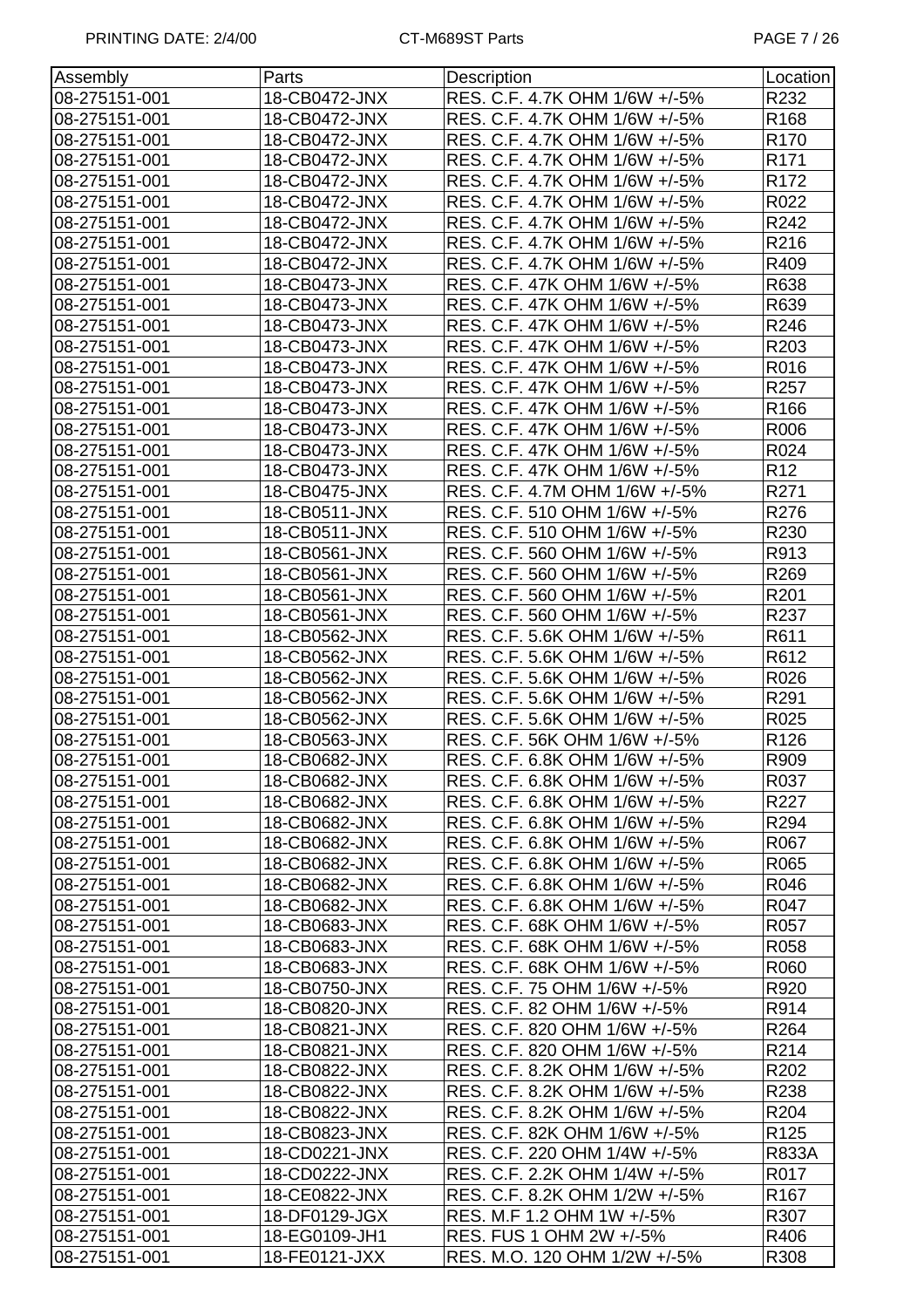| Assembly      | Parts         | Description                   | Location          |
|---------------|---------------|-------------------------------|-------------------|
| 08-275151-001 | 18-FE0221-JXX | RES. M.O. 220 OHM 1/2W +/-5%  | R315              |
| 08-275151-001 | 18-FE0301-JXX | RES. M.O. 300 OHM 1/2W +/-5%  | R313              |
| 08-275151-001 | 18-FE0472-JXX | RES. M.O. 4.7K OHM 1/2W +/-5% | R420              |
| 08-275151-001 | 18-FE0472-JXX | RES. M.O. 4.7K OHM 1/2W +/-5% | R416              |
| 08-275151-001 | 18-FE0681-JXX | RES. M.O. 680 OHM 1/2W +/-5%  | R421              |
| 08-275151-001 | 18-FE0759-JXX | RES. M.O. 7.5 OHM 1/2W +/-5%  | <b>R832A</b>      |
| 08-275151-001 | 18-FF0103-JGX | RES. M.O. 10K OHM 1W +/-5%    | <b>R407A</b>      |
| 08-275151-001 | 18-FF0221-JGX | RES. M.O. 220 OHM 1W +/-5%    | R309              |
| 08-275151-001 | 18-FF0242-JGX | RES. M.O. 2.4K OHM 1W +/-5%   | R448              |
| 08-275151-001 | 18-FG0399-JH1 | RES. M.O. 3.9 OHM 2W +/-5%    | R402              |
| 08-275151-001 | 18-FG0479-JH1 | RES. M.O. 4.7 OHM 2W +/-5%    | R301              |
| 08-275151-001 | 18-FH0822-JI1 | RES. M.O. 8.2K OHM 3W +/-5%   | R418              |
| 08-275151-001 | 18-FH0822-JI1 | RES. M.O. 8.2K OHM 3W +/-5%   | R443              |
| 08-275151-001 | 18-FH0822-JI1 | RES. M.O. 8.2K OHM 3W +/-5%   | R444              |
| 08-275151-001 | 18-FH0822-JI1 | RES. M.O. 8.2K OHM 3W +/-5%   | R445              |
| 08-275151-001 | 18-GJ0229-KU1 | RES. CEMENT 2.2 OHM 5W +/-10% | R601              |
| 08-275151-001 | 20-141610-302 | TRIMMER B3K VERT TYPE         | <b>VR315</b>      |
| 08-275151-001 | 20-141630-502 | TRIMMER B5K VERT TYPE         | <b>VR401</b>      |
| 08-275151-001 | 20-200561-102 | <b>TRIMMER B1K HORIZ TYPE</b> | <b>VR203</b>      |
| 08-275151-001 | 20-202980-503 | TRIMMER B50K VERT TYPE        | <b>VR206</b>      |
| 08-275151-001 | 20-202980-503 | TRIMMER B50K VERT TYPE        | <b>VR204</b>      |
| 08-275151-001 | 20-216061-504 | TRIMMER 500K VERT TYPE        | <b>VR202</b>      |
| 08-275151-001 | 25-BBB101-M11 | CAP. ELEC 100 UF 10V +/-20%   | C801A             |
| 08-275151-001 | 25-BCA102-M11 | CAP. ELEC 1000 UF 16V +/-20%  | C621              |
|               |               |                               |                   |
| 08-275151-001 | 25-BCA102-M11 | CAP. ELEC 1000 UF 16V +/-20%  | C147              |
| 08-275151-001 | 25-BCB100-M11 | CAP. ELEC 10 UF 16V +/-20%    | C903              |
| 08-275151-001 | 25-BCB100-M11 | CAP. ELEC 10 UF 16V +/-20%    | C904              |
| 08-275151-001 | 25-BCB100-M11 | CAP. ELEC 10 UF 16V +/-20%    | C905              |
| 08-275151-001 | 25-BCB100-M11 | CAP. ELEC 10 UF 16V +/-20%    | C921              |
| 08-275151-001 | 25-BCB100-M11 | CAP. ELEC 10 UF 16V +/-20%    | C922              |
| 08-275151-001 | 25-BCB100-M11 | CAP. ELEC 10 UF 16V +/-20%    | C920              |
| 08-275151-001 | 25-BCB100-M11 | CAP. ELEC 10 UF 16V +/-20%    | C910              |
| 08-275151-001 | 25-BCB100-M11 | CAP. ELEC 10 UF 16V +/-20%    | CO <sub>1</sub>   |
| 08-275151-001 | 25-BCB100-M11 | CAP. ELEC 10 UF 16V +/-20%    | C619              |
| 08-275151-001 | 25-BCB100-M11 | CAP. ELEC 10 UF 16V +/-20%    | C147A             |
| 08-275151-001 | 25-BCB100-M11 | CAP. ELEC 10 UF 16V +/-20%    | C208              |
| 08-275151-001 | 25-BCB100-M11 | CAP. ELEC 10 UF 16V +/-20%    | C216              |
| 08-275151-001 | 25-BCB100-M11 | CAP. ELEC 10 UF 16V +/-20%    | C <sub>251</sub>  |
| 08-275151-001 | 25-BCB100-M11 | CAP. ELEC 10 UF 16V +/-20%    | C149              |
| 08-275151-001 | 25-BCB100-M11 | CAP. ELEC 10 UF 16V +/-20%    | C152              |
| 08-275151-001 | 25-BCB100-M11 | CAP. ELEC 10 UF 16V +/-20%    | C154              |
| 08-275151-001 | 25-BCB100-M11 | CAP. ELEC 10 UF 16V +/-20%    | C148              |
| 08-275151-001 | 25-BCB101-M11 | CAP. ELEC 100 UF 16V +/-20%   | C231              |
| 08-275151-001 | 25-BCB220-M11 | CAP. ELEC 22 UF 16V +/-20%    | C907              |
| 08-275151-001 | 25-BCB220-M11 | CAP. ELEC 22 UF 16V +/-20%    | C <sub>20</sub> 7 |
| 08-275151-001 | 25-BCB220-M11 | CAP. ELEC 22 UF 16V +/-20%    | C275              |
| 08-275151-001 | 25-BCB220-M11 | CAP. ELEC 22 UF 16V +/-20%    | C222              |
| 08-275151-001 | 25-BCB220-M11 | CAP. ELEC 22 UF 16V +/-20%    | C245              |
| 08-275151-001 | 25-BCB220-M11 | CAP. ELEC 22 UF 16V +/-20%    | C028              |
| 08-275151-001 | 25-BCB221-M11 | CAP. ELEC 220 UF 16V +/-20%   | C606              |
| 08-275151-001 | 25-BCB221-M11 | CAP. ELEC 220 UF 16V +/-20%   | C607              |
| 08-275151-001 | 25-BCB221-M11 | CAP. ELEC 220 UF 16V +/-20%   | C <sub>204</sub>  |
| 08-275151-001 | 25-BCB470-M11 | CAP. ELEC 47 UF 16V +/-20%    | C005A             |
| 08-275151-001 | 25-BCB470-M11 | CAP. ELEC 47 UF 16V +/-20%    | C001              |
| 08-275151-001 | 25-BDA471-M11 | CAP. ELEC 470 UF 25V +/-20%   | C627              |
| 08-275151-001 | 25-BDA471-M11 | CAP. ELEC 470 UF 25V +/-20%   | C628              |
| 08-275151-001 | 25-BEA102-M11 | CAP. ELEC 1000 UF 35V +/-20%  | C601              |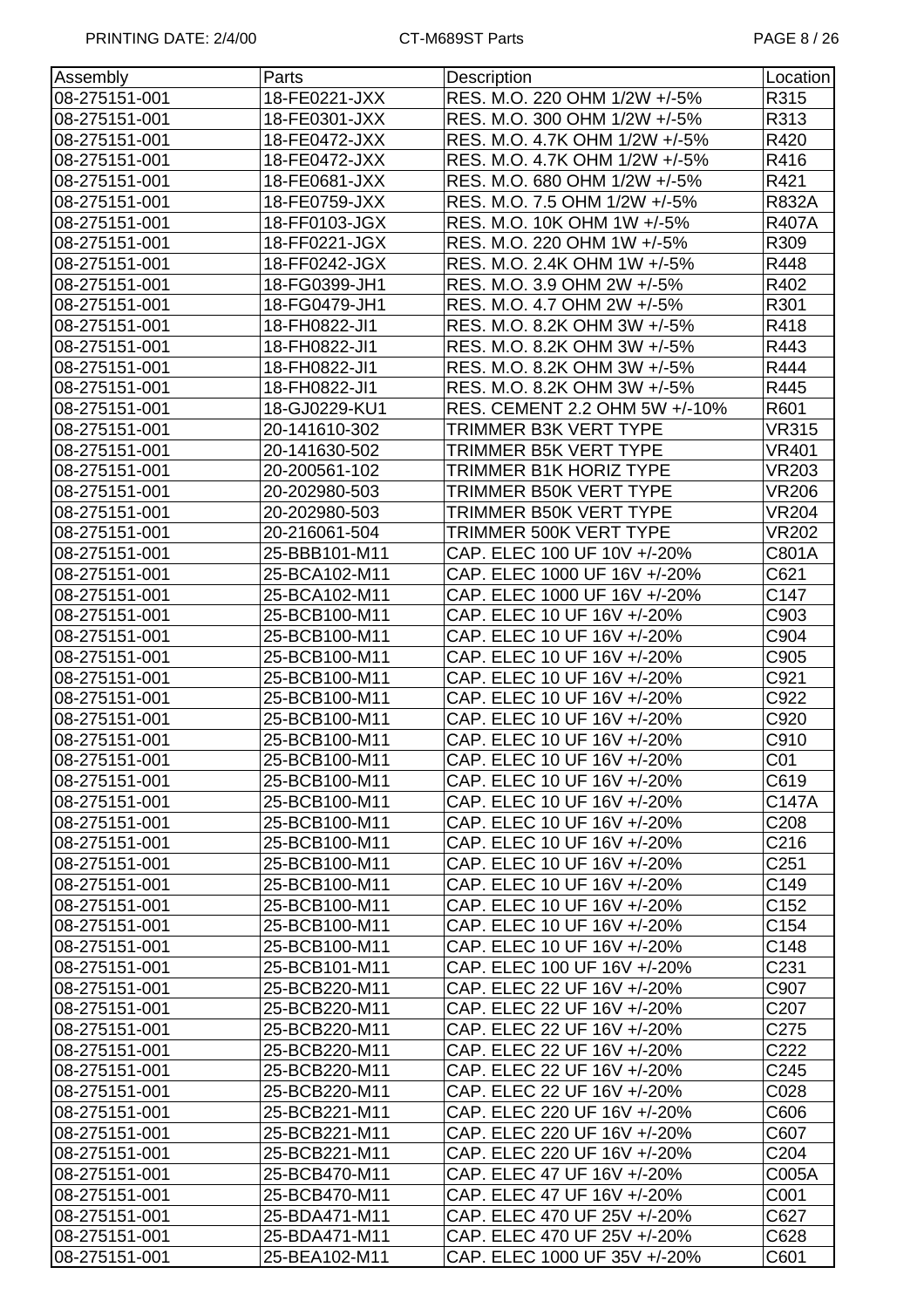| Assembly      | Parts         | Description                    | Location         |
|---------------|---------------|--------------------------------|------------------|
| 08-275151-001 | 25-BEA102-M11 | CAP. ELEC 1000 UF 35V +/-20%   | C405             |
| 08-275151-001 | 25-BEA221-M11 | CAP. ELEC 220 UF 35V +/-20%    | C303             |
| 08-275151-001 | 25-BEA222-M11 | CAP. ELEC 2200 UF 35V +/-20%   | C301             |
| 08-275151-001 | 25-BEG332-M11 | CAP. ELEC 3300 UF 35V +/-20%   | C311             |
| 08-275151-001 | 25-BFB100-M11 | CAP. ELEC 10 UF 50V +/-20%     | C006             |
| 08-275151-001 | 25-BFB109-K1A | CAP. ELEC 1 UF 50V 10% CEC-K   | C272             |
| 08-275151-001 | 25-BFB109-K1A | CAP. ELEC 1 UF 50V 10% CEC-K   | C312             |
| 08-275151-001 | 25-BFB109-M11 | CAP. ELEC 1 UF 50V +/-20%      | C237             |
| 08-275151-001 | 25-BFB109-M11 | CAP. ELEC 1 UF 50V +/-20%      | C249             |
| 08-275151-001 | 25-BFB109-M11 | CAP. ELEC 1 UF 50V +/-20%      | C11              |
| 08-275151-001 | 25-BFB229-M11 | CAP. ELEC 2.2 UF 50V +/-20%    | C <sub>252</sub> |
| 08-275151-001 | 25-BFB229-M11 | CAP. ELEC 2.2 UF 50V +/-20%    | C217             |
| 08-275151-001 | 25-BFB229-M11 | CAP. ELEC 2.2 UF 50V +/-20%    | C603             |
| 08-275151-001 | 25-BFB339-M11 | CAP. ELEC 3.3 UF 50V +/-20%    | C234             |
| 08-275151-001 | 25-BFB478-M11 | CAP. ELEC 0.47 UF 50V +/-20%   | C212             |
| 08-275151-001 | 25-BFB479-M11 | CAP. ELEC 4.7 UF 50V +/-20%    | C030             |
| 08-275151-001 | 25-BFB479-M11 | CAP. ELEC 4.7 UF 50V +/-20%    | C613             |
| 08-275151-001 | 25-BFB479-M11 | CAP. ELEC 4.7 UF 50V +/-20%    | C618             |
| 08-275151-001 | 25-BFB479-M11 | CAP. ELEC 4.7 UF 50V +/-20%    | C620             |
| 08-275151-001 | 25-BFB479-M11 | CAP. ELEC 4.7 UF 50V +/-20%    | C610             |
| 08-275151-001 | 25-BFB479-M11 | CAP. ELEC 4.7 UF 50V +/-20%    | C246             |
| 08-275151-001 | 25-BFB479-M11 | CAP. ELEC 4.7 UF 50V +/-20%    | C151             |
| 08-275151-001 | 25-BJA479-M11 | CAP. ELEC 4.7 UF 160V +/-20%   | C442             |
| 08-275151-001 | 25-BKA100-M11 | CAP. ELEC 10 UF 200V +/-20%    | C407A            |
| 08-275151-001 | 25-BKG101-M11 | CAP. ELEC 100 UF 200V +/-20%   | C426             |
| 08-275151-001 | 25-BLA100-M11 | CAP. ELEC 10 UF 250V +/-20%    | C402             |
| 08-275151-001 | 25-DFB229-M11 | CAP. ELEC 2.2 UF 50V +/-20% BP | C604             |
| 08-275151-001 | 25-DFB229-M11 | CAP. ELEC 2.2 UF 50V +/-20% BP | C605             |
| 08-275151-001 | 25-DFB229-M11 | CAP. ELEC 2.2 UF 50V +/-20% BP | C <sub>265</sub> |
| 08-275151-001 | 26-ABA509-CZX | CAP. CER 5 PF 50V +/-0.25 SL   | C213             |
| 08-275151-001 | 26-ABA829-CZX | CAP. CER 8.2 PF 50V +/-0.25 PF | C002             |
| 08-275151-001 | 26-ABC100-JCX | CAP. CER 10 PF 50V +/-5% NPO   | C <sub>260</sub> |
| 08-275151-001 | 26-ABC100-JCX | CAP. CER 10 PF 50V +/-5% NPO   | C <sub>256</sub> |
| 08-275151-001 | 26-ABC101-JZX | CAP. CER 100 PF 50V +/-5% SL   | C014             |
| 08-275151-001 | 26-ABC101-JZX | CAP. CER 100 PF 50V +/-5% SL   | C015             |
| 08-275151-001 | 26-ABC101-JZX | CAP. CER 100 PF 50V +/-5% SL   | C016             |
| 08-275151-001 | 26-ABC101-JZX | CAP. CER 100 PF 50V +/-5% SL   | C011             |
| 08-275151-001 | 26-ABC102-KBX | CAP. CER 1N PF 50V +/-10% B    | C5               |
| 08-275151-001 | 26-ABC102-KBX | CAP. CER 1N PF 50V +/-10% B    | C421             |
| 08-275151-001 | 26-ABC102-KBX | CAP. CER 1N PF 50V +/-10% B    | C125             |
| 08-275151-001 | 26-ABC102-KBX | CAP. CER 1N PF 50V +/-10% B    | C304             |
| 08-275151-001 | 26-ABC102-KBX | CAP. CER 1N PF 50V +/-10% B    | C306             |
| 08-275151-001 | 26-ABC103-ZFX | CAP. CER 0.01 UF 50V +80-20% F | C902             |
| 08-275151-001 | 26-ABC103-ZFX | CAP. CER 0.01 UF 50V +80-20% F | C840A            |
| 08-275151-001 | 26-ABC103-ZFX | CAP. CER 0.01 UF 50V +80-20% F | C239             |
| 08-275151-001 | 26-ABC103-ZFX | CAP. CER 0.01 UF 50V +80-20% F | C323             |
| 08-275151-001 | 26-ABC103-ZFX | CAP. CER 0.01 UF 50V +80-20% F | C614             |
| 08-275151-001 | 26-ABC103-ZFX | CAP. CER 0.01 UF 50V +80-20% F | C616             |
| 08-275151-001 | 26-ABC103-ZFX | CAP. CER 0.01 UF 50V +80-20% F | C617             |
| 08-275151-001 | 26-ABC103-ZFX | CAP. CER 0.01 UF 50V +80-20% F | C646             |
| 08-275151-001 | 26-ABC103-ZFX | CAP. CER 0.01 UF 50V +80-20% F | C <sub>203</sub> |
| 08-275151-001 | 26-ABC103-ZFX | CAP. CER 0.01 UF 50V +80-20% F | C019             |
| 08-275151-001 | 26-ABC103-ZFX | CAP. CER 0.01 UF 50V +80-20% F | C026             |
| 08-275151-001 | 26-ABC103-ZFX | CAP. CER 0.01 UF 50V +80-20% F | C <sub>255</sub> |
| 08-275151-001 | 26-ABC103-ZFX | CAP. CER 0.01 UF 50V +80-20% F | C214             |
| 08-275151-001 | 26-ABC103-ZFX | CAP. CER 0.01 UF 50V +80-20% F | C <sub>223</sub> |
| 08-275151-001 | 26-ABC103-ZFX | CAP. CER 0.01 UF 50V +80-20% F | C263             |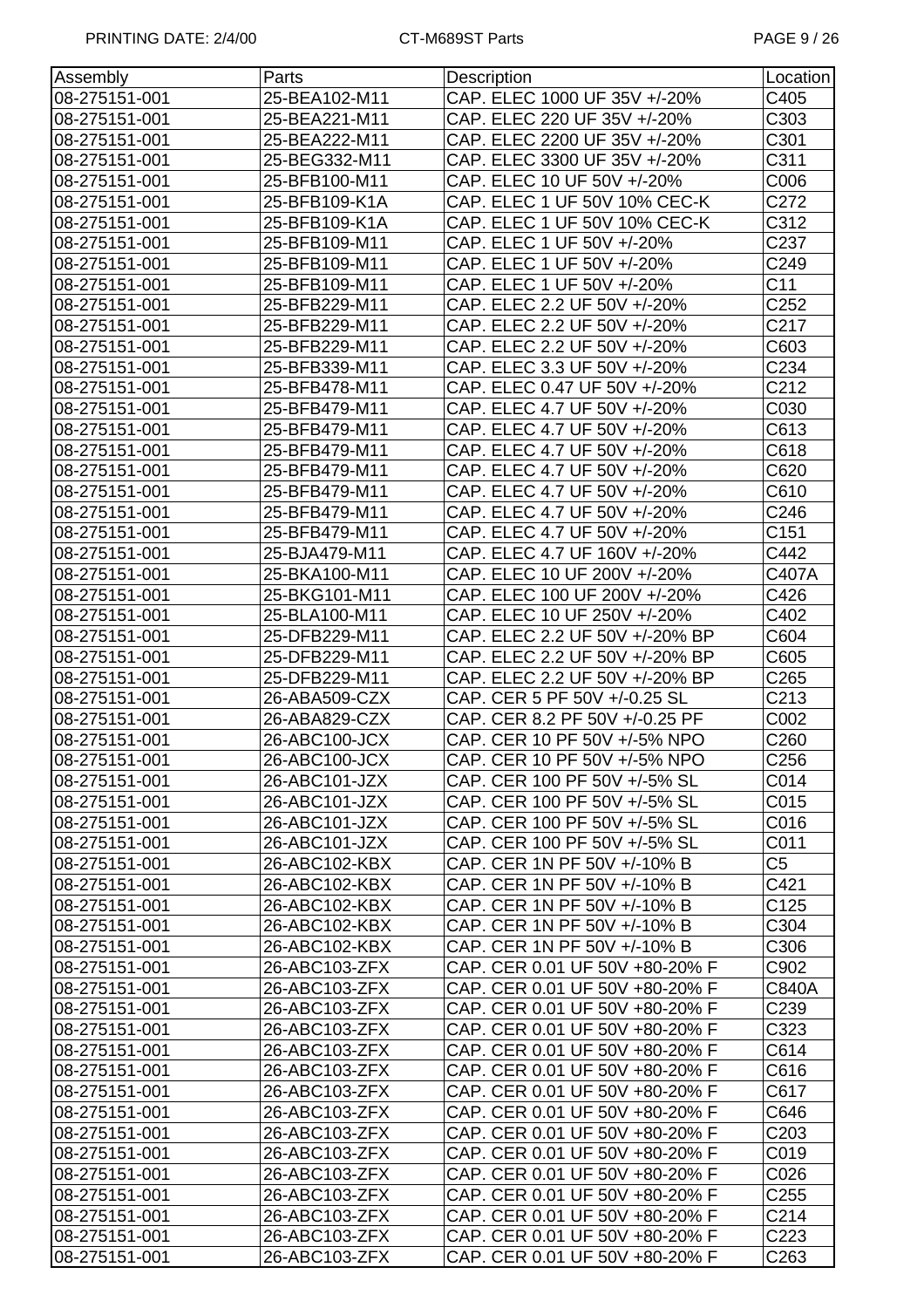| Assembly      | Parts         | Description                    | Location         |
|---------------|---------------|--------------------------------|------------------|
| 08-275151-001 | 26-ABC103-ZFX | CAP. CER 0.01 UF 50V +80-20% F | C <sub>253</sub> |
| 08-275151-001 | 26-ABC103-ZFX | CAP. CER 0.01 UF 50V +80-20% F | C <sub>250</sub> |
| 08-275151-001 | 26-ABC103-ZFX | CAP. CER 0.01 UF 50V +80-20% F | C230             |
| 08-275151-001 | 26-ABC103-ZFX | CAP. CER 0.01 UF 50V +80-20% F | C248             |
| 08-275151-001 | 26-ABC103-ZFX | CAP. CER 0.01 UF 50V +80-20% F | C244             |
| 08-275151-001 | 26-ABC103-ZFX | CAP. CER 0.01 UF 50V +80-20% F | C206             |
| 08-275151-001 | 26-ABC103-ZFX | CAP. CER 0.01 UF 50V +80-20% F | C005             |
| 08-275151-001 | 26-ABC120-JCX | CAP. CER 12 PF 50V +/-5% NPO   | C211             |
| 08-275151-001 | 26-ABC150-JCX | CAP. CER 15 PF 50V +/-5% NPO   | C270             |
| 08-275151-001 | 26-ABC180-JZX | CAP. CER 18 PF 50V +/-5% SL    | C022             |
| 08-275151-001 | 26-ABC181-JZX | CAP. CER 180 PF 50V +/-5% SL   | C241             |
| 08-275151-001 | 26-ABC181-JZX | CAP. CER 180 PF 50V +/-5% SL   | C201             |
| 08-275151-001 | 26-ABC220-JCX | CAP. CER 22 PF 50V +/-5% NPO   | C <sub>258</sub> |
| 08-275151-001 | 26-ABC220-JZX | CAP. CER 22 PF 50V +/-5% SL    | C047             |
| 08-275151-001 | 26-ABC220-JZX | CAP. CER 22 PF 50V +/-5% SL    | C219             |
| 08-275151-001 | 26-ABC220-JZX | CAP. CER 22 PF 50V +/-5% SL    | C268             |
| 08-275151-001 | 26-ABC220-JZX | CAP. CER 22 PF 50V +/-5% SL    | C <sub>257</sub> |
| 08-275151-001 | 26-ABC221-JCX | CAP. CER 220 PF 50V +/-5% NPO  | C010             |
| 08-275151-001 | 26-ABC221-JZX | CAP. CER 220 PF 50V +/-5% SL   | C017             |
| 08-275151-001 | 26-ABC221-JZX | CAP. CER 220 PF 50V +/-5% SL   | C013             |
| 08-275151-001 | 26-ABC221-JZX | CAP. CER 220 PF 50V +/-5% SL   | C240             |
| 08-275151-001 | 26-ABC221-JZX | CAP. CER 220 PF 50V +/-5% SL   | C242             |
|               |               |                                |                  |
| 08-275151-001 | 26-ABC241-JZX | CAP. CER 240 PF 50V +/-5% SL   | C236             |
| 08-275151-001 | 26-ABC300-JZX | CAP. CER 30 PF 50V +/-5% SL    | C023             |
| 08-275151-001 | 26-ABC300-JZX | CAP. CER 30 PF 50V +/-5% SL    | C024             |
| 08-275151-001 | 26-ABC330-JCX | CAP. CER 33 PF 50V +/-5% NPO   | C271             |
| 08-275151-001 | 26-ABC330-JZX | CAP. CER 33 PF 50V +/-5% SL    | C266             |
| 08-275151-001 | 26-ABC470-JCX | CAP. CER 47 PF 50V +/-5% NPO   | C215             |
| 08-275151-001 | 26-ABC470-JZX | CAP. CER 47 PF 50V +/-5% SL    | C269             |
| 08-275151-001 | 26-ABC470-JZX | CAP. CER 47 PF 50V +/-5% SL    | C018             |
| 08-275151-001 | 26-ABC470-JZX | CAP. CER 47 PF 50V +/-5% SL    | C020             |
| 08-275151-001 | 26-ABC470-JZX | CAP. CER 47 PF 50V +/-5% SL    | C012             |
| 08-275151-001 | 26-ABC470-JZX | CAP. CER 47 PF 50V +/-5% SL    | C021             |
| 08-275151-001 | 26-ABC809-JUX | CAP. CER 8 PF 50V +/-5% UJ     | C <sub>247</sub> |
| 08-275151-001 | 26-ABC809-JUX | CAP. CER 8 PF 50V +/-5% UJ     | C243             |
| 08-275151-001 | 26-ABC820-JZX | CAP. CER 82 PF 50V +/-5% SL    | C226             |
| 08-275151-001 | 26-ABC820-JZX | CAP. CER 82 PF 50V +/-5% SL    | C <sub>227</sub> |
| 08-275151-001 | 26-ABC820-JZX | CAP. CER 82 PF 50V +/-5% SL    | C228             |
| 08-275151-001 | 26-AIC221-KBX | CAP. CER 220 PF 500V +/-10% B  | C404             |
| 08-275151-001 | 26-AIC221-KBX | CAP. CER 220 PF 500V +/-10% B  | C401             |
| 08-275151-001 | 26-AIC332-KBX | CAP. CER 3300 PF 500V +/-10% B | C443             |
| 08-275151-001 | 26-AIC391-KBX | CAP. CER 390 PF 500V +/-10%    | C444             |
| 08-275151-001 | 27-AHR394-J01 | CAP. M.PP 0.39 UF 400V +/-5%   | C407             |
| 08-275151-001 | 27-ALR332-J01 | CAP. M.PP 0.0033UF 1.6KV +/-5% | C425             |
| 08-275151-001 | 27-ALR392-J01 | CAP. M.PP 0.0039UF 1.6KV +/-5% | C409             |
| 08-275151-001 | 27-ALR632-J01 | CAP. M.PP 0.0063UF 1.6KV +/-5% | C424             |
| 08-275151-001 | 27-MBC104-J01 | CAP. M. P.E. 0.1 UF 50V +/-5%  | C911             |
| 08-275151-001 | 27-MBC104-J01 | CAP. M. P.E. 0.1 UF 50V +/-5%  | C912             |
| 08-275151-001 | 27-MBC104-J01 | CAP. M. P.E. 0.1 UF 50V +/-5%  | C602             |
| 08-275151-001 | 27-MBC104-J01 | CAP. M. P.E. 0.1 UF 50V +/-5%  | C625             |
| 08-275151-001 | 27-MBC104-J01 | CAP. M. P.E. 0.1 UF 50V +/-5%  | C626             |
| 08-275151-001 | 27-MBC104-J01 | CAP. M. P.E. 0.1 UF 50V +/-5%  | C229             |
| 08-275151-001 | 27-MBC104-J01 | CAP. M. P.E. 0.1 UF 50V +/-5%  | C220             |
| 08-275151-001 | 27-MBC104-J01 | CAP. M. P.E. 0.1 UF 50V +/-5%  | C218             |
| 08-275151-001 | 27-MBC184-J01 | CAP. M. P.E. 0.18 UF 50V +/-5% | C608             |
| 08-275151-001 | 27-MBC184-J01 | CAP. M. P.E. 0.18 UF 50V +/-5% | C611             |
| 08-275151-001 | 27-MBC224-J01 | CAP. M. P.E. 0.22 UF 50V +/-5% | C008             |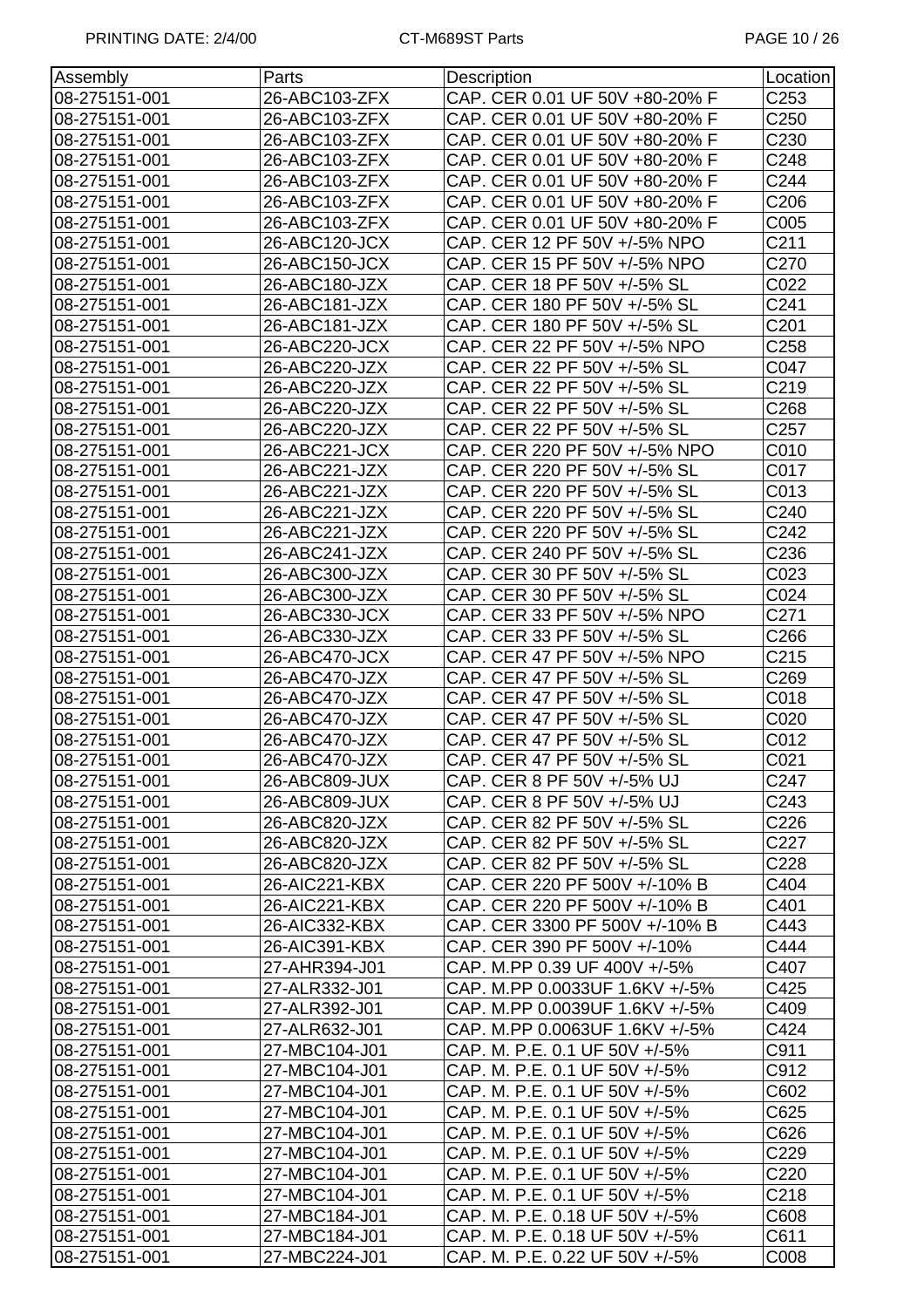| Assembly      | Parts         | Description                        | Location         |
|---------------|---------------|------------------------------------|------------------|
| 08-275151-001 | 27-MBC393-J01 | CAP. M. P.E. 0.039UF 50V +/-5%     | C313             |
| 08-275151-001 | 27-PBC102-J01 | CAP. P.E. 0.001 UF 50V +/-5%       | C691             |
| 08-275151-001 | 27-PBC102-J01 | CAP. P.E. 0.001 UF 50V +/-5%       | C692             |
| 08-275151-001 | 27-PBC103-J01 | CAP. P.E. 0.01 UF 50V +/-5%        | C264             |
| 08-275151-001 | 27-PBC104-J01 | CAP. P.E. 0.1 UF 50V +/-5%         | C225             |
| 08-275151-001 | 27-PBC104-J01 | CAP. P.E. 0.1 UF 50V +/-5%         | C224             |
| 08-275151-001 | 27-PBC104-J01 | CAP. P.E. 0.1 UF 50V +/-5%         | C221             |
| 08-275151-001 | 27-PBC104-J01 | CAP. P.E. 0.1 UF 50V +/-5%         | C007             |
| 08-275151-001 | 27-PBC104-J01 | CAP. P.E. 0.1 UF 50V +/-5%         | C202             |
| 08-275151-001 | 27-PBC104-J01 | CAP. P.E. 0.1 UF 50V +/-5%         | C <sub>205</sub> |
| 08-275151-001 | 27-PBC223-J01 | CAP. P.E. 0.022 UF 50V +/-5%       | C232             |
| 08-275151-001 | 27-PBC223-J01 | CAP. P.E. 0.022 UF 50V +/-5%       | C233             |
| 08-275151-001 | 27-PBC272-J01 | CAP. P.E. 0.0027 UF 50V +/-5%      | C609             |
| 08-275151-001 | 27-PBC272-J01 | CAP. P.E. 0.0027 UF 50V +/-5%      | C612             |
| 08-275151-001 | 27-PBC272-J01 | CAP. P.E. 0.0027 UF 50V +/-5%      | C238             |
| 08-275151-001 | 27-PBC273-J01 | CAP. P.E. 0.027 UF 50V +/-5%       | C262             |
| 08-275151-001 | 27-PBC273-J01 | CAP. P.E. 0.027 UF 50V +/-5%       | C261             |
| 08-275151-001 | 27-PBC333-J01 | CAP. P.E. 0.033 UF 50V +/-5%       | C308             |
| 08-275151-001 | 27-PBC472-J01 | CAP. P.E. 0.0047 UF 50V +/-5%      | C441             |
| 08-275151-001 | 27-PBC473-J01 | CAP. P.E. 0.047 UF 50V +/-5%       | C153             |
| 08-275151-001 | 27-PBC562-J01 | CAP. P.E. 0.0056 UF 50V +/-5%      | C448             |
| 08-275151-001 | 27-PBC563-J01 | CAP. P.E. 0.056 UF 50V +/-5%       | C267             |
| 08-275151-001 | 27-PBC563-J01 | CAP. P.E. 0.056 UF 50V +/-5%       | C320             |
| 08-275151-001 | 27-PBC683-J01 | CAP. P.E. 0.068 UF 50V +/-5%       | C235             |
| 08-275151-001 | 27-RHQ223-J01 | CAP. PP 0.022 UF 400V +/-5%        | C423             |
| 08-275151-001 | 27-RHQ563-J01 | CAP. PP 0.056 UF 400V +/-5%        | C403             |
| 08-275151-001 | 34-A608K6-1BX | COIL CHOKE 0.6 UH +/-10%           | L422             |
| 08-275151-001 | 34-R100J2-0EX | COIL PL - 10 UH +/-5%              | L001             |
| 08-275151-001 | 34-R100J2-0EX | COIL PL - 10 UH +/-5%              | L002             |
| 08-275151-001 | 34-R101J2-0EX | COIL PL - 100 UH +/-5%             | L110             |
| 08-275151-001 | 34-R101J2-0EX | COIL PL - 100 UH +/-5%             | L205             |
| 08-275151-001 | 34-R101J2-0EX | COIL PL - 100 UH +/-5%             | L206             |
| 08-275151-001 | 34-R101J2-0EX | COIL PL - 100 UH +/-5%             | L601             |
| 08-275151-001 | 34-R109J2-0EX | COIL PL - 1 UH +/-5%               | L421             |
| 08-275151-001 | 34-R120J2-0EX | COIL PL - 12 UH +/-5%              | L <sub>203</sub> |
| 08-275151-001 | 34-R300J2-0EX | COIL PL - 30 UH +/-5%              | L204             |
| 08-275151-001 | 34-R300J2-0EX | COIL PL - 30 UH +/-5%              | L207             |
| 08-275151-001 | 35-139730-00X | FERR. BEAD BF60                    | L411             |
| 08-275151-001 | 35-139730-00X | FERR. BEAD BF60                    | L412             |
| 08-275151-001 | 36-107481-A02 | TRANSFORMER HOR. DRIVE             | T401             |
| 08-275151-001 | 36-256200-00X | COIL LINEARITY TRL242 (21UH)       | L402             |
| 08-275151-001 | 37-JF0702-B0X | FLYBACK JF0702B (25/29)            | T461             |
| 08-275151-001 | 38-130990-000 | COIL I.F.T. TRF5418H               | T203             |
| 08-275151-001 | 38-138270-000 | <b>COIL DEMODULATION (TY-6045)</b> | T206             |
| 08-275151-001 | 38-215980-000 | COIL I.F.T. TRF1092                | T205             |
| 08-275151-001 | 38-215990-000 | COIL I.F.T. TRF1093                | T204             |
| 08-275151-001 | 38-243750-000 | COIL I.F.T. KM516RC                | T001             |
| 08-275151-001 | 38-243750-000 | COIL I.F.T. KM516RC                | T201             |
| 08-275151-001 | 38-243750-000 | COIL I.F.T. KM516RC                | T202             |
| 08-275151-001 | 40-262241-0AF | P.C.B. MAIN BD                     |                  |
| 08-275151-001 | 41-BF0050-3BB | WIRE UL 1007 #24 50MM ORG          |                  |
| 08-275151-001 | 41-BF0080-0BB | WIRE UL 1007 #24 80MM BLACK        |                  |
| 08-275151-001 | 41-WJ0050-B00 | WIRE BARE JUMPER 5MM               | L404             |
| 08-275151-001 | 41-WJ0050-B00 | WIRE BARE JUMPER 5MM               | J002             |
| 08-275151-001 | 41-WJ0050-B00 | WIRE BARE JUMPER 5MM               | J004             |
| 08-275151-001 | 41-WJ0050-B00 | WIRE BARE JUMPER 5MM               | J008             |
| 08-275151-001 | 41-WJ0050-B00 | WIRE BARE JUMPER 5MM               | J017             |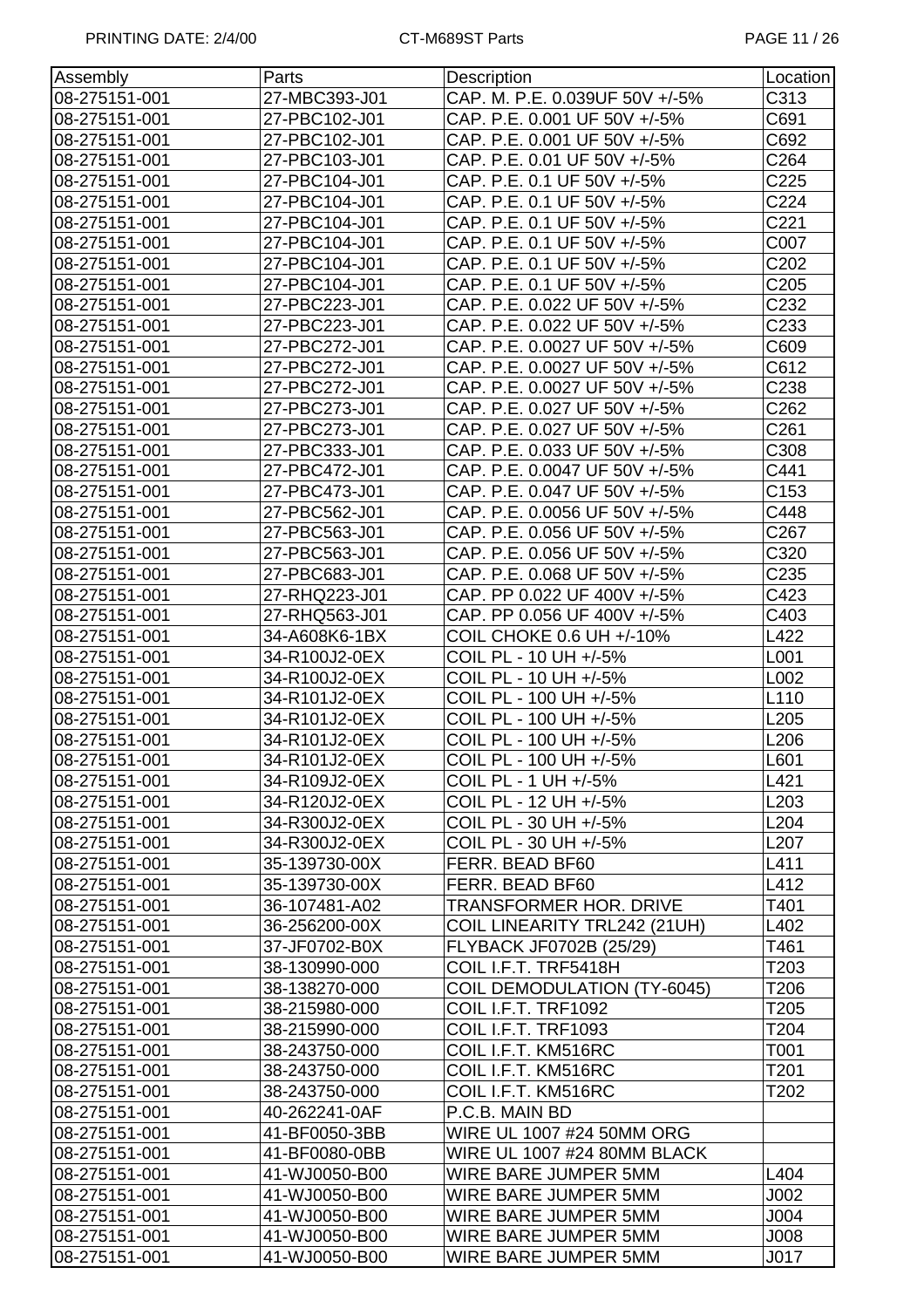| Assembly      | Parts         | Description            | Location    |
|---------------|---------------|------------------------|-------------|
| 08-275151-001 | 41-WJ0050-B00 | WIRE BARE JUMPER 5MM   | J030        |
| 08-275151-001 | 41-WJ0050-B00 | WIRE BARE JUMPER 5MM   | J040        |
| 08-275151-001 | 41-WJ0050-B00 | WIRE BARE JUMPER 5MM   | J044        |
| 08-275151-001 | 41-WJ0050-B00 | WIRE BARE JUMPER 5MM   | J069        |
| 08-275151-001 | 41-WJ0050-B00 | WIRE BARE JUMPER 5MM   | J202        |
| 08-275151-001 | 41-WJ0050-B00 | WIRE BARE JUMPER 5MM   | J223        |
| 08-275151-001 | 41-WJ0050-B00 | WIRE BARE JUMPER 5MM   | J606        |
| 08-275151-001 | 41-WJ0050-B00 | WIRE BARE JUMPER 5MM   | J613        |
| 08-275151-001 | 41-WJ0050-B00 | WIRE BARE JUMPER 5MM   | L403        |
| 08-275151-001 | 41-WJ0050-B00 | WIRE BARE JUMPER 5MM   | L401        |
| 08-275151-001 | 41-WJ0050-B00 | WIRE BARE JUMPER 5MM   | J258        |
| 08-275151-001 | 41-WJ0075-B00 | WIRE BARE JUMPER 7.5MM | J213        |
| 08-275151-001 | 41-WJ0075-B00 | WIRE BARE JUMPER 7.5MM | J906        |
| 08-275151-001 | 41-WJ0075-B00 | WIRE BARE JUMPER 7.5MM | J909        |
| 08-275151-001 | 41-WJ0075-B00 | WIRE BARE JUMPER 7.5MM | J235        |
| 08-275151-001 | 41-WJ0075-B00 | WIRE BARE JUMPER 7.5MM | J029        |
| 08-275151-001 | 41-WJ0075-B00 | WIRE BARE JUMPER 7.5MM | J001        |
| 08-275151-001 | 41-WJ0075-B00 | WIRE BARE JUMPER 7.5MM | J006        |
| 08-275151-001 | 41-WJ0075-B00 | WIRE BARE JUMPER 7.5MM | J007        |
| 08-275151-001 | 41-WJ0075-B00 | WIRE BARE JUMPER 7.5MM | J020        |
| 08-275151-001 | 41-WJ0075-B00 | WIRE BARE JUMPER 7.5MM | J022        |
| 08-275151-001 | 41-WJ0075-B00 | WIRE BARE JUMPER 7.5MM | J027        |
| 08-275151-001 | 41-WJ0075-B00 | WIRE BARE JUMPER 7.5MM | J028        |
| 08-275151-001 | 41-WJ0075-B00 | WIRE BARE JUMPER 7.5MM | J251        |
| 08-275151-001 | 41-WJ0075-B00 | WIRE BARE JUMPER 7.5MM | J222        |
| 08-275151-001 | 41-WJ0075-B00 | WIRE BARE JUMPER 7.5MM | <b>J031</b> |
| 08-275151-001 | 41-WJ0075-B00 | WIRE BARE JUMPER 7.5MM | J035        |
| 08-275151-001 | 41-WJ0075-B00 | WIRE BARE JUMPER 7.5MM | J042        |
| 08-275151-001 | 41-WJ0075-B00 | WIRE BARE JUMPER 7.5MM | J050        |
| 08-275151-001 | 41-WJ0075-B00 | WIRE BARE JUMPER 7.5MM | J070        |
| 08-275151-001 | 41-WJ0075-B00 | WIRE BARE JUMPER 7.5MM | J101        |
| 08-275151-001 | 41-WJ0075-B00 | WIRE BARE JUMPER 7.5MM | J105        |
| 08-275151-001 | 41-WJ0075-B00 | WIRE BARE JUMPER 7.5MM | J106        |
| 08-275151-001 | 41-WJ0075-B00 | WIRE BARE JUMPER 7.5MM | J107        |
| 08-275151-001 | 41-WJ0075-B00 | WIRE BARE JUMPER 7.5MM | J108        |
| 08-275151-001 | 41-WJ0075-B00 | WIRE BARE JUMPER 7.5MM | J110        |
| 08-275151-001 | 41-WJ0075-B00 | WIRE BARE JUMPER 7.5MM | J111        |
| 08-275151-001 | 41-WJ0075-B00 | WIRE BARE JUMPER 7.5MM | J113        |
| 08-275151-001 | 41-WJ0075-B00 | WIRE BARE JUMPER 7.5MM | J114        |
| 08-275151-001 | 41-WJ0075-B00 | WIRE BARE JUMPER 7.5MM | J116        |
| 08-275151-001 | 41-WJ0075-B00 | WIRE BARE JUMPER 7.5MM | J117        |
| 08-275151-001 | 41-WJ0075-B00 | WIRE BARE JUMPER 7.5MM | J122        |
| 08-275151-001 | 41-WJ0075-B00 | WIRE BARE JUMPER 7.5MM | J201        |
| 08-275151-001 | 41-WJ0075-B00 | WIRE BARE JUMPER 7.5MM | J212        |
| 08-275151-001 | 41-WJ0075-B00 | WIRE BARE JUMPER 7.5MM | J221        |
| 08-275151-001 | 41-WJ0075-B00 | WIRE BARE JUMPER 7.5MM | J224        |
| 08-275151-001 | 41-WJ0075-B00 | WIRE BARE JUMPER 7.5MM | J226        |
| 08-275151-001 | 41-WJ0075-B00 | WIRE BARE JUMPER 7.5MM | J227        |
| 08-275151-001 | 41-WJ0075-B00 | WIRE BARE JUMPER 7.5MM | J231        |
| 08-275151-001 | 41-WJ0075-B00 | WIRE BARE JUMPER 7.5MM | J244        |
| 08-275151-001 | 41-WJ0075-B00 | WIRE BARE JUMPER 7.5MM | J245        |
| 08-275151-001 | 41-WJ0075-B00 | WIRE BARE JUMPER 7.5MM | J246        |
| 08-275151-001 | 41-WJ0075-B00 | WIRE BARE JUMPER 7.5MM | J247        |
| 08-275151-001 | 41-WJ0075-B00 | WIRE BARE JUMPER 7.5MM | J248        |
| 08-275151-001 | 41-WJ0075-B00 | WIRE BARE JUMPER 7.5MM | J303        |
| 08-275151-001 | 41-WJ0075-B00 | WIRE BARE JUMPER 7.5MM | J304        |
| 08-275151-001 | 41-WJ0075-B00 | WIRE BARE JUMPER 7.5MM | J405        |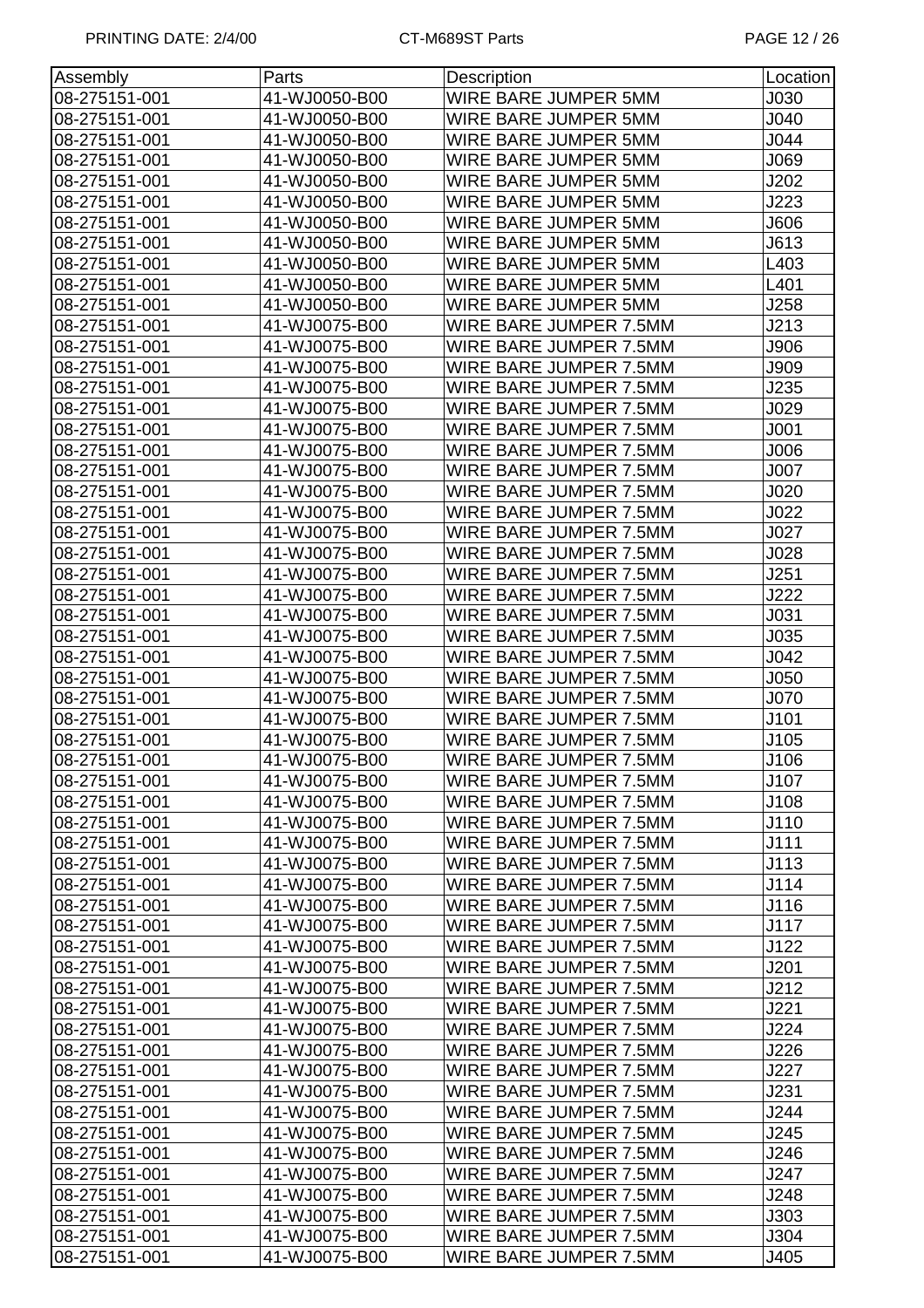| Assembly      | Parts         | Description             | Location         |
|---------------|---------------|-------------------------|------------------|
| 08-275151-001 | 41-WJ0075-B00 | WIRE BARE JUMPER 7.5MM  | J409             |
| 08-275151-001 | 41-WJ0075-B00 | WIRE BARE JUMPER 7.5MM  | J601             |
| 08-275151-001 | 41-WJ0075-B00 | WIRE BARE JUMPER 7.5MM  | J602             |
| 08-275151-001 | 41-WJ0075-B00 | WIRE BARE JUMPER 7.5MM  | <b>J607</b>      |
| 08-275151-001 | 41-WJ0075-B00 | WIRE BARE JUMPER 7.5MM  | J610             |
| 08-275151-001 | 41-WJ0075-B00 | WIRE BARE JUMPER 7.5MM  | J611             |
| 08-275151-001 | 41-WJ0075-B00 | WIRE BARE JUMPER 7.5MM  | J612             |
| 08-275151-001 | 41-WJ0075-B00 | WIRE BARE JUMPER 7.5MM  | J614             |
| 08-275151-001 | 41-WJ0075-B00 | WIRE BARE JUMPER 7.5MM  | J615             |
| 08-275151-001 | 41-WJ0100-B00 | WIRE BARE JUMPER 10MM   | J <sub>041</sub> |
| 08-275151-001 | 41-WJ0100-B00 | WIRE BARE JUMPER 10MM   | J902             |
| 08-275151-001 | 41-WJ0100-B00 | WIRE BARE JUMPER 10MM   | J903             |
| 08-275151-001 | 41-WJ0100-B00 | WIRE BARE JUMPER 10MM   | J905             |
| 08-275151-001 | 41-WJ0100-B00 | WIRE BARE JUMPER 10MM   | J907             |
| 08-275151-001 | 41-WJ0100-B00 | WIRE BARE JUMPER 10MM   | <b>J908A</b>     |
| 08-275151-001 | 41-WJ0100-B00 | WIRE BARE JUMPER 10MM   | J043             |
| 08-275151-001 | 41-WJ0100-B00 | WIRE BARE JUMPER 10MM   | J009             |
| 08-275151-001 | 41-WJ0100-B00 | WIRE BARE JUMPER 10MM   | J010             |
| 08-275151-001 | 41-WJ0100-B00 | WIRE BARE JUMPER 10MM   | J <sub>011</sub> |
| 08-275151-001 | 41-WJ0100-B00 | WIRE BARE JUMPER 10MM   | J012             |
| 08-275151-001 | 41-WJ0100-B00 | WIRE BARE JUMPER 10MM   | J016             |
| 08-275151-001 | 41-WJ0100-B00 | WIRE BARE JUMPER 10MM   | J056             |
| 08-275151-001 | 41-WJ0100-B00 | WIRE BARE JUMPER 10MM   | J057             |
| 08-275151-001 | 41-WJ0100-B00 | WIRE BARE JUMPER 10MM   | J118             |
| 08-275151-001 | 41-WJ0100-B00 | WIRE BARE JUMPER 10MM   | J120             |
| 08-275151-001 | 41-WJ0100-B00 | WIRE BARE JUMPER 10MM   | J121             |
| 08-275151-001 | 41-WJ0100-B00 | WIRE BARE JUMPER 10MM   | J206             |
| 08-275151-001 | 41-WJ0100-B00 | WIRE BARE JUMPER 10MM   | J207             |
| 08-275151-001 | 41-WJ0100-B00 | WIRE BARE JUMPER 10MM   | J208             |
| 08-275151-001 | 41-WJ0100-B00 | WIRE BARE JUMPER 10MM   | J211             |
| 08-275151-001 | 41-WJ0100-B00 | WIRE BARE JUMPER 10MM   | J220             |
| 08-275151-001 | 41-WJ0100-B00 | WIRE BARE JUMPER 10MM   | J228             |
| 08-275151-001 | 41-WJ0100-B00 | WIRE BARE JUMPER 10MM   | J229             |
| 08-275151-001 | 41-WJ0100-B00 | WIRE BARE JUMPER 10MM   | J230             |
| 08-275151-001 | 41-WJ0100-B00 | WIRE BARE JUMPER 10MM   | J232             |
| 08-275151-001 | 41-WJ0100-B00 | WIRE BARE JUMPER 10MM   | J233             |
| 08-275151-001 | 41-WJ0100-B00 | WIRE BARE JUMPER 10MM   | J234             |
| 08-275151-001 | 41-WJ0100-B00 | WIRE BARE JUMPER 10MM   | J241             |
| 08-275151-001 | 41-WJ0100-B00 | WIRE BARE JUMPER 10MM   | J249             |
| 08-275151-001 | 41-WJ0100-B00 | WIRE BARE JUMPER 10MM   | J252             |
| 08-275151-001 | 41-WJ0100-B00 | WIRE BARE JUMPER 10MM   | J259             |
| 08-275151-001 | 41-WJ0100-B00 | WIRE BARE JUMPER 10MM   | J301             |
| 08-275151-001 | 41-WJ0100-B00 | WIRE BARE JUMPER 10MM   | J402             |
| 08-275151-001 | 41-WJ0100-B00 | WIRE BARE JUMPER 10MM   | J413             |
| 08-275151-001 | 41-WJ0100-B00 | WIRE BARE JUMPER 10MM   | J414             |
| 08-275151-001 | 41-WJ0100-B00 | WIRE BARE JUMPER 10MM   | J415             |
| 08-275151-001 | 41-WJ0100-B00 | WIRE BARE JUMPER 10MM   | 000J             |
| 08-275151-001 | 41-WJ0100-B00 | WIRE BARE JUMPER 10MM   | J609             |
| 08-275151-001 | 41-WJ0125-B00 | WIRE BARE JUMPER 12.5MM | J242             |
| 08-275151-001 | 41-WJ0125-B00 | WIRE BARE JUMPER 12.5MM | J003             |
| 08-275151-001 | 41-WJ0125-B00 | WIRE BARE JUMPER 12.5MM | J019             |
| 08-275151-001 | 41-WJ0125-B00 | WIRE BARE JUMPER 12.5MM | J021             |
| 08-275151-001 | 41-WJ0125-B00 | WIRE BARE JUMPER 12.5MM | J025             |
| 08-275151-001 | 41-WJ0125-B00 | WIRE BARE JUMPER 12.5MM | J026             |
| 08-275151-001 | 41-WJ0125-B00 | WIRE BARE JUMPER 12.5MM | J036             |
| 08-275151-001 | 41-WJ0125-B00 | WIRE BARE JUMPER 12.5MM | J038             |
| 08-275151-001 | 41-WJ0125-B00 | WIRE BARE JUMPER 12.5MM | J051             |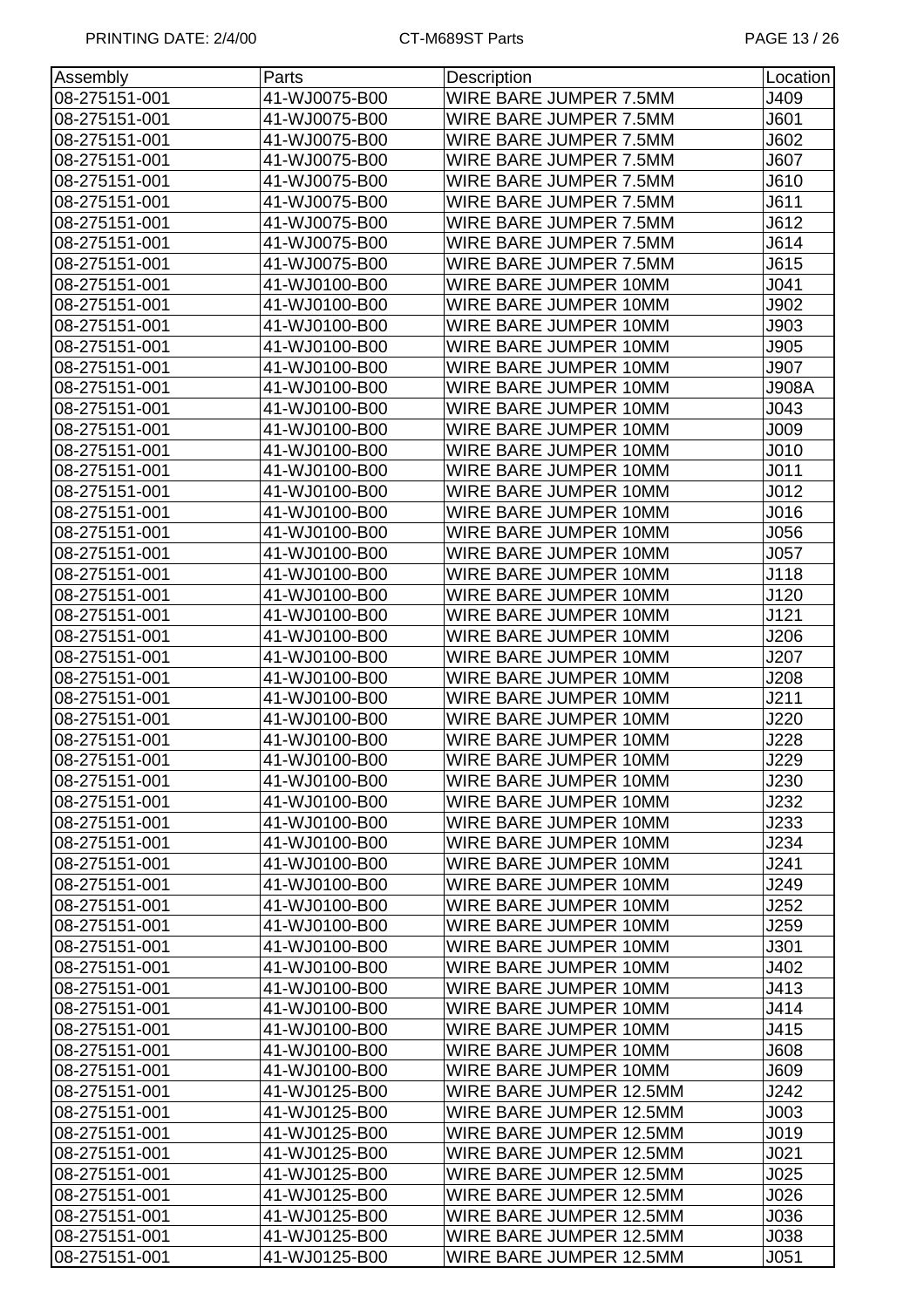| Assembly      | Parts         | Description             | Location         |
|---------------|---------------|-------------------------|------------------|
| 08-275151-001 | 41-WJ0125-B00 | WIRE BARE JUMPER 12.5MM | J052             |
| 08-275151-001 | 41-WJ0125-B00 | WIRE BARE JUMPER 12.5MM | J054             |
| 08-275151-001 | 41-WJ0125-B00 | WIRE BARE JUMPER 12.5MM | J055             |
| 08-275151-001 | 41-WJ0125-B00 | WIRE BARE JUMPER 12.5MM | J058             |
| 08-275151-001 | 41-WJ0125-B00 | WIRE BARE JUMPER 12.5MM | J059             |
| 08-275151-001 | 41-WJ0125-B00 | WIRE BARE JUMPER 12.5MM | J060             |
| 08-275151-001 | 41-WJ0125-B00 | WIRE BARE JUMPER 12.5MM | J061             |
| 08-275151-001 | 41-WJ0125-B00 | WIRE BARE JUMPER 12.5MM | J062             |
| 08-275151-001 | 41-WJ0125-B00 | WIRE BARE JUMPER 12.5MM | J065             |
| 08-275151-001 | 41-WJ0125-B00 | WIRE BARE JUMPER 12.5MM | J109             |
| 08-275151-001 | 41-WJ0125-B00 | WIRE BARE JUMPER 12.5MM | J203             |
| 08-275151-001 | 41-WJ0125-B00 | WIRE BARE JUMPER 12.5MM | J204             |
| 08-275151-001 | 41-WJ0125-B00 | WIRE BARE JUMPER 12.5MM | J217             |
| 08-275151-001 | 41-WJ0125-B00 | WIRE BARE JUMPER 12.5MM | J219             |
| 08-275151-001 | 41-WJ0125-B00 | WIRE BARE JUMPER 12.5MM | J236             |
| 08-275151-001 | 41-WJ0125-B00 | WIRE BARE JUMPER 12.5MM | J239             |
| 08-275151-001 | 41-WJ0125-B00 | WIRE BARE JUMPER 12.5MM | J243             |
| 08-275151-001 | 41-WJ0125-B00 | WIRE BARE JUMPER 12.5MM | J250             |
| 08-275151-001 | 41-WJ0125-B00 | WIRE BARE JUMPER 12.5MM | J253             |
| 08-275151-001 | 41-WJ0125-B00 | WIRE BARE JUMPER 12.5MM | J254             |
| 08-275151-001 | 41-WJ0125-B00 | WIRE BARE JUMPER 12.5MM | J255             |
| 08-275151-001 | 41-WJ0125-B00 | WIRE BARE JUMPER 12.5MM | J256             |
| 08-275151-001 | 41-WJ0125-B00 | WIRE BARE JUMPER 12.5MM | J257             |
| 08-275151-001 | 41-WJ0125-B00 | WIRE BARE JUMPER 12.5MM | J302             |
| 08-275151-001 | 41-WJ0125-B00 | WIRE BARE JUMPER 12.5MM | J403             |
| 08-275151-001 | 41-WJ0125-B00 | WIRE BARE JUMPER 12.5MM | J604             |
| 08-275151-001 | 41-WJ0125-B00 | WIRE BARE JUMPER 12.5MM | J605             |
| 08-275151-001 | 41-WJ0125-B00 | WIRE BARE JUMPER 12.5MM | J066             |
| 08-275151-001 | 41-WJ0125-B00 | WIRE BARE JUMPER 12.5MM | R417             |
| 08-275151-001 | 41-WJ0150-B00 | WIRE BARE JUMPER 15MM   | J112             |
| 08-275151-001 | 41-WJ0150-B00 | WIRE BARE JUMPER 15MM   | J064             |
| 08-275151-001 | 41-WJ0150-B00 | WIRE BARE JUMPER 15MM   | J240             |
| 08-275151-001 | 41-WJ0150-B00 | WIRE BARE JUMPER 15MM   | J416             |
| 08-275151-001 | 41-WJ0150-B00 | WIRE BARE JUMPER 15MM   | J <sub>014</sub> |
| 08-275151-001 | 41-WJ0150-B00 | WIRE BARE JUMPER 15MM   | J032             |
| 08-275151-001 | 41-WJ0150-B00 | WIRE BARE JUMPER 15MM   | J <sub>034</sub> |
| 08-275151-001 | 41-WJ0150-B00 | WIRE BARE JUMPER 15MM   | J037             |
| 08-275151-001 | 41-WJ0150-B00 | WIRE BARE JUMPER 15MM   | J047             |
| 08-275151-001 | 41-WJ0150-B00 | WIRE BARE JUMPER 15MM   | J048             |
| 08-275151-001 | 41-WJ0150-B00 | WIRE BARE JUMPER 15MM   | J049             |
| 08-275151-001 | 41-WJ0150-B00 | WIRE BARE JUMPER 15MM   | J053             |
| 08-275151-001 | 41-WJ0150-B00 | WIRE BARE JUMPER 15MM   | J205             |
| 08-275151-001 | 41-WJ0150-B00 | WIRE BARE JUMPER 15MM   | J209             |
| 08-275151-001 | 41-WJ0150-B00 | WIRE BARE JUMPER 15MM   | J215             |
| 08-275151-001 | 41-WJ0150-B00 | WIRE BARE JUMPER 15MM   | J218             |
| 08-275151-001 | 41-WJ0150-B00 | WIRE BARE JUMPER 15MM   | J225             |
| 08-275151-001 | 41-WJ0150-B00 | WIRE BARE JUMPER 15MM   | J237             |
| 08-275151-001 | 41-WJ0150-B00 | WIRE BARE JUMPER 15MM   | J410             |
| 08-275151-001 | 41-WJ0150-B00 | WIRE BARE JUMPER 15MM   | J412             |
| 08-275151-001 | 41-WJ0150-B00 | WIRE BARE JUMPER 15MM   | J013             |
| 08-275151-001 | 41-WJ0150-B00 | WIRE BARE JUMPER 15MM   | J210             |
| 08-275151-001 | 41-WJ0150-B00 | WIRE BARE JUMPER 15MM   | J067             |
| 08-275151-001 | 41-WJ0175-B00 | WIRE BARE JUMPER 17.5MM | J063             |
| 08-275151-001 | 41-WJ0175-B00 | WIRE BARE JUMPER 17.5MM | 300L             |
| 08-275151-001 | 41-WJ0175-B00 | WIRE BARE JUMPER 17.5MM | J015             |
| 08-275151-001 | 41-WJ0175-B00 | WIRE BARE JUMPER 17.5MM | J033             |
| 08-275151-001 | 41-WJ0175-B00 | WIRE BARE JUMPER 17.5MM | J046             |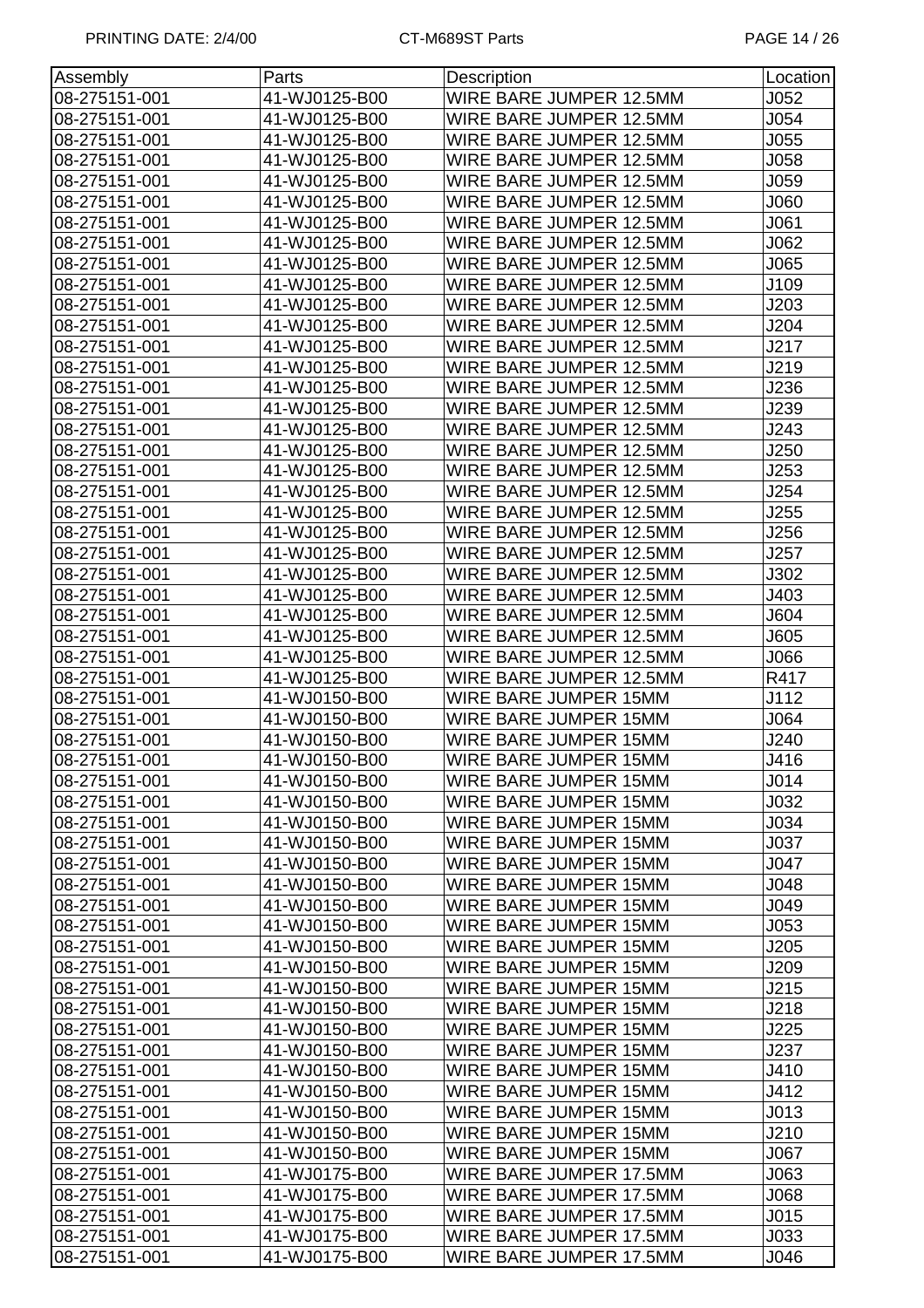| Assembly      | Parts         | Description                          | Location |
|---------------|---------------|--------------------------------------|----------|
| 08-275151-001 | 41-WJ0175-B00 | WIRE BARE JUMPER 17.5MM              | J603     |
| 08-275151-001 | 41-WJ0175-B00 | WIRE BARE JUMPER 17.5MM              | J214     |
| 08-275151-001 | 41-WJ0175-B00 | WIRE BARE JUMPER 17.5MM              | J216     |
| 08-275151-001 | 41-WJ0175-B00 | WIRE BARE JUMPER 17.5MM              | J238     |
| 08-275151-001 | 41-WJ0175-B00 | WIRE BARE JUMPER 17.5MM              | J401     |
| 08-275151-001 | 41-WJ0200-B00 | WIRE BARE JUMPER 20MM                | J115     |
| 08-275151-001 | 41-WJ0200-B00 | WIRE BARE JUMPER 20MM                | J404     |
| 08-275151-001 | 41-WJ0200-B00 | WIRE BARE JUMPER 20MM                | J406     |
| 08-275151-001 | 41-WJ0200-B00 | WIRE BARE JUMPER 20MM                | J407     |
| 08-275151-001 | 41-WJ0200-B00 | WIRE BARE JUMPER 20MM                | J408     |
| 08-275151-001 | 41-WJ0200-B00 | WIRE BARE JUMPER 20MM                | J411     |
| 08-275151-001 | 43-EN645A-11X | DELAY LINE CHROMA EFDEN645A11G X203  |          |
| 08-275151-001 | 43-YBL25E-18X | DELAY LINE LUMI. YBL25E18            | X201     |
| 08-275151-001 | 45-107190-10X | CRYSTAL 4.43 MHZ                     | X205     |
| 08-275151-001 | 45-117410-10X | CRYSTAL 3.58 MHZ                     | X204     |
| 08-275151-001 | 45-141710-100 | <b>RESONATOR CSB503F2</b>            | X202     |
| 08-275151-001 | 45-200540-200 | <b>CER. RESONATOR CSA-400MG</b>      | X001     |
| 08-275151-001 | 46-10960W-047 | PIN BASE *4 TJC3-4A                  | P401     |
| 08-275151-001 | 46-10962W-027 | PIN BASE *2 TJC2-2A                  | P602     |
| 08-275151-001 | 46-10962W-027 | PIN BASE *2 TJC2-2A                  | P603     |
| 08-275151-001 | 46-11376W-037 | PIN BASE *3 TJC2-3A                  | P404     |
| 08-275151-001 | 46-11376W-037 | PIN BASE *3 TJC2-3A                  | P607     |
| 08-275151-001 | 46-12210W-037 | PIN BASE *3 TJC3-3A                  | P002     |
| 08-275151-001 | 46-13541W-057 | PIN BASE *5 TJC3-5A                  | P201     |
| 08-275151-001 | 46-20598W-047 | PIN BASE *4 TJC1-4A                  | P421     |
| 08-275151-001 | 46-24672W-097 | PIN BASE *9 TJC3-9A                  | P001     |
| 08-275151-001 | 46-24672W-127 | PIN BASE *12 TJC3-12A                | P901     |
| 08-275151-001 | 46-27094W-017 | PIN BASE *1 TJC1-1B                  |          |
| 08-275151-001 | 46-27776H-037 | HS 3P22 150/5 BE BK TJC2-3Y          | SP05H    |
| 08-275151-001 | 46-27777H-057 | HS 5P24 250 F/W TJC3-5Y/SCN-5Y       | SP01H    |
| 08-275151-001 | 48-114820-001 | SW. BAND SELECTOR JRS1301            | SW201    |
| 08-275151-001 | 54-128372-000 | FIBRE TUBE D=1MM L=10MM              |          |
| 08-275151-001 | 54-128373-000 | FIBRE TUBE D=1MM L=15MM              |          |
| 08-275151-001 | 54-128700-0X0 | FIBRE WASHER 3.3 X 10 X 0.8          |          |
| 08-275151-001 | 62-10654X-00F | <b>UNI - TIE 2.5X95MM</b>            |          |
| 08-275151-001 | 62-227680-0UA | <b>HOLDER CABLE FOR FBT</b>          |          |
| 08-275151-001 | 62-247970-0HH | <b>BRACKET 'D' PCB</b>               |          |
| 08-275151-001 | 63-B3010X-BT4 | S/T SCREW B 3 X 10 BT                |          |
| 08-275151-001 | 63-B3508X-0B4 | S/T SCREW B 3.5 X 8 B HARD           |          |
| 08-275151-001 | 63-B4020X-AB2 | S/T SCREW B 4 X 20 AB                |          |
| 08-275151-001 | 63-P3008X-0B3 | S/T SCREW P 3 X 8 B (BLACK)          |          |
| 08-275151-001 | 63-P3508X-0B4 | S/T SCREW P 3.5 X 8 B                |          |
| 08-275151-001 | 64-B3008X-102 | M/C SCREW B 3 X 8                    |          |
| 08-275151-001 | 64-P3010X-104 | M/C SCREW P 3 X 10                   |          |
| 08-275151-001 | 64-P3510X-102 | <b>M/C SCREW P 3.5 X 10</b>          |          |
| 08-275151-001 | 65-E3305X-07E | <b>SPRING WASHER 3.3 X 5.0 X 0.7</b> |          |
| 08-275151-001 | 65-Z3005X-23M | NUT M 3                              |          |
| 08-275151-001 | 65-Z3506X-26E | <b>NUT M 3.5</b>                     |          |
| 08-275151-001 | 67-227290-0B0 | SHIELD CAN                           |          |
| 08-275151-001 | 67-237170-2A0 | <b>HEAT SINK FOR AUDIO AMP</b>       |          |
| 08-275151-001 | 67-242470-1M0 | <b>BRACKET M.BD L TYPE</b>           |          |
| 08-275151-001 | 67-264710-0A0 | <b>HEAT SINK HOR.OUTPUT</b>          |          |
| 08-275151-001 | 67-268550-0A0 | <b>HEAT SINK VERT</b>                |          |
| 08-275151-001 | 70-271510-00A | <b>SERVICE CARD</b>                  |          |
| 08-275151-001 | 71-270870-0A9 | LABEL                                |          |
| 08-275151-001 | 90-209770-000 | SILICONE GREASE G-746                |          |
| 08-275151-001 | 90-269080-000 | <b>CLEAN COATING</b>                 |          |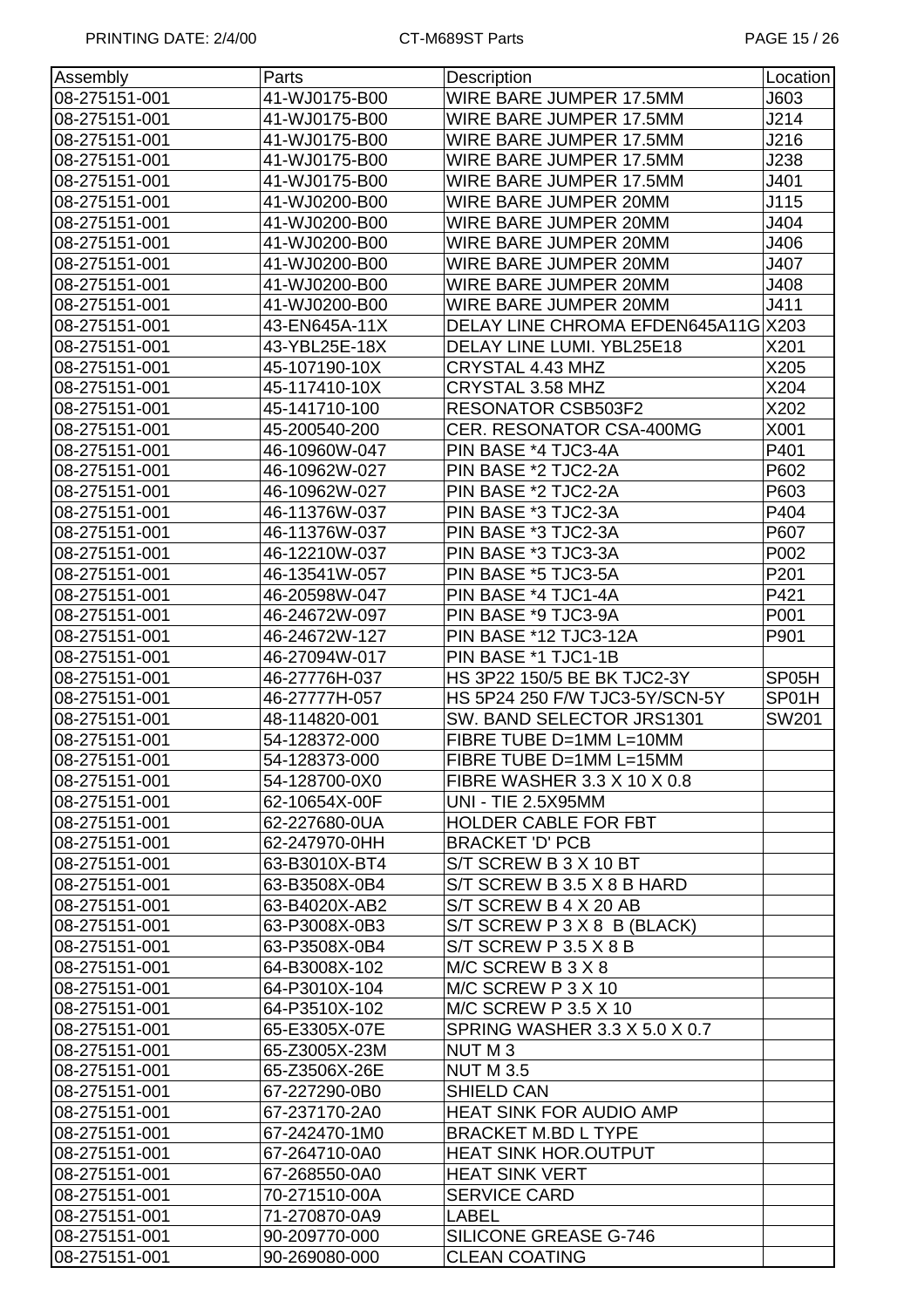| Assembly      | Parts                          | Description                    | Location     |
|---------------|--------------------------------|--------------------------------|--------------|
|               |                                |                                |              |
| 08-275161-001 | <b>ASS'Y - FAST TEST PARTS</b> |                                |              |
| 08-275161-001 | 10-1N4148-AB1                  | DIODE 1N4148 (SWITCHING)       | J716         |
| 08-275161-001 | 10-1N4148-AB1                  | DIODE 1N4148 (SWITCHING)       | D701         |
| 08-275161-001 | 11-2N3904-0B1                  | TRANSISTOR 2N3904              | Q701         |
| 08-275161-001 | 11-2N3904-0B1                  | TRANSISTOR 2N3904              | Q702         |
| 08-275161-001 | 11-2N3904-0B1                  | TRANSISTOR 2N3904              | Q703         |
| 08-275161-001 | 11-SC1815-YB1                  | TRANSISTOR 2SC1815Y            | Q705         |
| 08-275161-001 | 11-SC1815-YB1                  | TRANSISTOR 2SC1815Y            | Q704         |
| 08-275161-001 | 13-0CF702-00P                  | IC CF70200 EUROTEXT DECODER    | <b>IC702</b> |
| 08-275161-001 | 13-0CF723-06P                  | IC CF72306 DATA SLICER         | <b>IC701</b> |
| 08-275161-001 | 18-CB0102-JNX                  | RES. C.F. 1K OHM 1/6W +/-5%    | R706         |
| 08-275161-001 | 18-CB0102-JNX                  | RES. C.F. 1K OHM 1/6W +/-5%    | R714         |
| 08-275161-001 | 18-CB0102-JNX                  | RES. C.F. 1K OHM 1/6W +/-5%    | R718         |
| 08-275161-001 | 18-CB0102-JNX                  | RES. C.F. 1K OHM 1/6W +/-5%    | R719         |
| 08-275161-001 | 18-CB0102-JNX                  | RES. C.F. 1K OHM 1/6W +/-5%    | R720         |
| 08-275161-001 | 18-CB0103-JNX                  | RES. C.F. 10K OHM 1/6W +/-5%   | R705         |
| 08-275161-001 | 18-CB0153-JNX                  | RES. C.F. 15K OHM 1/6W +/-5%   | C718         |
| 08-275161-001 | 18-CB0222-JNX                  | RES. C.F. 2.2K OHM 1/6W +/-5%  | C723         |
| 08-275161-001 | 18-CB0222-JNX                  | RES. C.F. 2.2K OHM 1/6W +/-5%  | C724         |
| 08-275161-001 | 18-CB0222-JNX                  | RES. C.F. 2.2K OHM 1/6W +/-5%  | C725         |
| 08-275161-001 | 18-CB0222-JNX                  | RES. C.F. 2.2K OHM 1/6W +/-5%  | C729         |
| 08-275161-001 | 18-CB0331-JNX                  | RES. C.F. 330 OHM 1/6W +/-5%   | R726         |
| 08-275161-001 | 18-CB0331-JNX                  | RES. C.F. 330 OHM 1/6W +/-5%   | R727         |
| 08-275161-001 | 18-CB0472-JNX                  | RES. C.F. 4.7K OHM 1/6W +/-5%  | R711         |
| 08-275161-001 | 18-CB0472-JNX                  | RES. C.F. 4.7K OHM 1/6W +/-5%  | R712         |
| 08-275161-001 | 18-CB0472-JNX                  | RES. C.F. 4.7K OHM 1/6W +/-5%  | R713         |
| 08-275161-001 | 18-CB0472-JNX                  | RES. C.F. 4.7K OHM 1/6W +/-5%  | R725         |
| 08-275161-001 | 18-CB0472-JNX                  | RES. C.F. 4.7K OHM 1/6W +/-5%  | R709         |
| 08-275161-001 | 18-CB0472-JNX                  | RES. C.F. 4.7K OHM 1/6W +/-5%  | R710         |
| 08-275161-001 | 18-CB0682-JNX                  | RES. C.F. 6.8K OHM 1/6W +/-5%  | R707         |
| 08-275161-001 | 18-CB0823-JNX                  | RES. C.F. 82K OHM 1/6W +/-5%   |              |
| 08-275161-001 | 25-BCB470-M11                  | CAP. ELEC 47 UF 16V +/-20%     | C731         |
| 08-275161-001 | 26-ABC101-JZX                  | CAP. CER 100 PF 50V +/-5% SL   | C726         |
| 08-275161-001 | 26-ABC101-JZX                  | CAP. CER 100 PF 50V +/-5% SL   | C727         |
| 08-275161-001 | 26-ABC101-JZX                  | CAP. CER 100 PF 50V +/-5% SL   | C728         |
| 08-275161-001 | 26-ABC102-KBX                  | CAP. CER 1N PF 50V +/-10% B    | C708         |
| 08-275161-001 | 26-ABC102-KBX                  | CAP. CER 1N PF 50V +/-10% B    | C710         |
| 08-275161-001 | 26-ABC103-ZFX                  | CAP. CER 0.01 UF 50V +80-20% F | C702         |
| 08-275161-001 | 26-ABC103-ZFX                  | CAP. CER 0.01 UF 50V +80-20% F | C730         |
| 08-275161-001 | 26-ABC103-ZFX                  | CAP. CER 0.01 UF 50V +80-20% F | C721         |
| 08-275161-001 | 26-ABC104-ZFX                  | CAP. CER 0.1UF 50V +80-20% F   | C716         |
| 08-275161-001 | 26-ABC104-ZFX                  | CAP. CER 0.1UF 50V +80-20% F   | C707         |
| 08-275161-001 | 26-ABC104-ZFX                  | CAP. CER 0.1UF 50V +80-20% F   | C711         |
| 08-275161-001 | 26-ABC104-ZFX                  | CAP. CER 0.1UF 50V +80-20% F   | C714         |
| 08-275161-001 | 26-ABC104-ZFX                  | CAP. CER 0.1UF 50V +80-20% F   | C714A        |
| 08-275161-001 | 26-ABC150-JCX                  | CAP. CER 15 PF 50V +/-5% NPO   | C705         |
| 08-275161-001 | 26-ABC150-JCX                  | CAP. CER 15 PF 50V +/-5% NPO   | C706         |
| 08-275161-001 | 26-ABC221-JZX                  | CAP. CER 220 PF 50V +/-5% SL   | C703         |
| 08-275161-001 | 26-ABC221-JZX                  | CAP. CER 220 PF 50V +/-5% SL   | C709         |
| 08-275161-001 | 26-ABC470-JZX                  | CAP. CER 47 PF 50V +/-5% SL    | C712         |
| 08-275161-001 | 34-R101J2-0EX                  | COIL PL - 100 UH +/-5%         | L701         |
| 08-275161-001 | 41-WJ0050-B00                  | WIRE BARE JUMPER 5MM           | J702A        |
| 08-275161-001 | 41-WJ0050-B00                  | WIRE BARE JUMPER 5MM           | J708         |
| 08-275161-001 | 41-WJ0050-B00                  | WIRE BARE JUMPER 5MM           | R702         |
| 08-275161-001 | 41-WJ0075-B00                  | WIRE BARE JUMPER 7.5MM         | J709         |
| 08-275161-001 | 41-WJ0075-B00                  | WIRE BARE JUMPER 7.5MM         | <b>J709A</b> |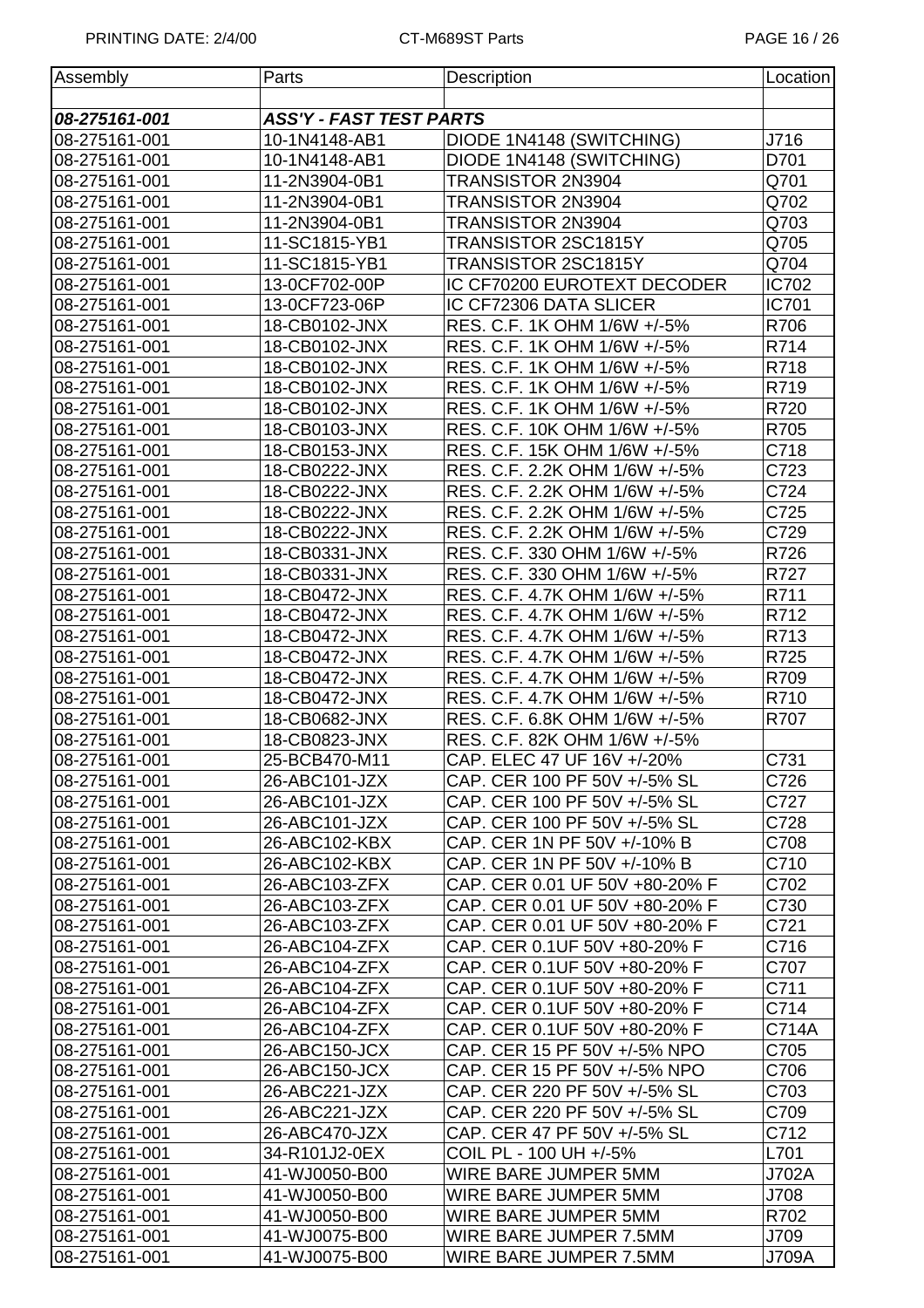| Assembly      | Parts             | Description                     | Location         |
|---------------|-------------------|---------------------------------|------------------|
| 08-275161-001 | 41-WJ0075-B00     | WIRE BARE JUMPER 7.5MM          | J710             |
| 08-275161-001 | 41-WJ0075-B00     | WIRE BARE JUMPER 7.5MM          | J715             |
| 08-275161-001 | 41-WJ0075-B00     | WIRE BARE JUMPER 7.5MM          | J713             |
| 08-275161-001 | 41-WJ0075-B00     | WIRE BARE JUMPER 7.5MM          | J712             |
| 08-275161-001 | 41-WJ0075-B00     | WIRE BARE JUMPER 7.5MM          | J701             |
| 08-275161-001 | 41-WJ0075-B00     | WIRE BARE JUMPER 7.5MM          | J705             |
| 08-275161-001 | 41-WJ0075-B00     | WIRE BARE JUMPER 7.5MM          | J706             |
| 08-275161-001 | 41-WJ0075-B00     | WIRE BARE JUMPER 7.5MM          | J707             |
| 08-275161-001 | 41-WJ0075-B00     | WIRE BARE JUMPER 7.5MM          | J717             |
| 08-275161-001 | 41-WJ0100-B00     | WIRE BARE JUMPER 10MM           | J718             |
| 08-275161-001 | 41-WJ0100-B00     | WIRE BARE JUMPER 10MM           | J714             |
| 08-275161-001 | 41-WJ0125-B00     | WIRE BARE JUMPER 12.5MM         | <b>J711A</b>     |
| 08-275161-001 | 41-WJ0125-B00     | WIRE BARE JUMPER 12.5MM         | <b>J710A</b>     |
| 08-275161-001 | 41-WJ0150-B00     | WIRE BARE JUMPER 15MM           | J702             |
| 08-275161-001 | 41-WJ0150-B00     | WIRE BARE JUMPER 15MM           | J704             |
| 08-275161-001 | 45-258150-100     | CRYSTAL 13.875MHZ               | X701             |
|               |                   |                                 |                  |
| 08-275171-001 | ASS'Y - CRT BOARD |                                 |                  |
| 08-275171-001 | 10-1N4148-AB1     | DIODE 1N4148 (SWITCHING)        | D501             |
| 08-275171-001 | 10-1N4148-AB1     | <b>DIODE 1N4148 (SWITCHING)</b> | D502             |
| 08-275171-001 | 10-1N4148-AB1     | DIODE 1N4148 (SWITCHING)        | D503             |
| 08-275171-001 | 10-1N4148-AB1     | DIODE 1N4148 (SWITCHING)        | D504             |
| 08-275171-001 | 11-SC1815-YB1     | TRANSISTOR 2SC1815Y             | Q556             |
| 08-275171-001 | 11-SC1815-YB1     | TRANSISTOR 2SC1815Y             | Q554             |
| 08-275171-001 | 11-SC1815-YB1     | TRANSISTOR 2SC1815Y             | Q555             |
| 08-275171-001 | 11-SC2482-0B1     | TRANSISTOR 2SC2482              | Q501             |
| 08-275171-001 | 11-SC4544-0A1     | TRANSISTOR 2SC4544              | Q551             |
| 08-275171-001 | 11-SC4544-0A1     | TRANSISTOR 2SC4544              | Q552             |
| 08-275171-001 | 11-SC4544-0A1     | TRANSISTOR 2SC4544              | Q553             |
| 08-275171-001 | 18-CB0101-JNX     | RES. C.F. 100 OHM 1/6W +/-5%    | R579             |
| 08-275171-001 | 18-CB0101-JNX     | RES. C.F. 100 OHM 1/6W +/-5%    | R580             |
| 08-275171-001 | 18-CB0101-JNX     | RES. C.F. 100 OHM 1/6W +/-5%    | R581             |
| 08-275171-001 | 18-CB0103-JNX     | RES. C.F. 10K OHM 1/6W +/-5%    | R501             |
| 08-275171-001 | 18-CB0122-JNX     | RES. C.F. 1.2K OHM 1/6W +/-5%   | R <sub>564</sub> |
| 08-275171-001 | 18-CB0122-JNX     | RES. C.F. 1.2K OHM 1/6W +/-5%   | R565             |
| 08-275171-001 | 18-CB0122-JNX     | RES. C.F. 1.2K OHM 1/6W +/-5%   | R566             |
| 08-275171-001 | 18-CB0150-JNX     | RES. C.F. 15 OHM 1/6W +/-5%     | R570             |
| 08-275171-001 | 18-CB0150-JNX     | RES. C.F. 15 OHM 1/6W +/-5%     | R571             |
| 08-275171-001 | 18-CB0150-JNX     | RES. C.F. 15 OHM 1/6W +/-5%     | R <sub>572</sub> |
| 08-275171-001 | 18-CB0151-JNX     | RES. C.F. 150 OHM 1/6W +/-5%    | R <sub>567</sub> |
| 08-275171-001 | 18-CB0151-JNX     | RES. C.F. 150 OHM 1/6W +/-5%    | R <sub>568</sub> |
| 08-275171-001 | 18-CB0151-JNX     | RES. C.F. 150 OHM 1/6W +/-5%    | R569             |
| 08-275171-001 | 18-CB0330-JNX     | RES. C.F. 33 OHM 1/6W +/-5%     | R502             |
| 08-275171-001 | 18-CB0330-JNX     | RES. C.F. 33 OHM 1/6W +/-5%     | R503             |
| 08-275171-001 | 18-CB0332-JNX     | RES. C.F. 3.3K OHM 1/6W +/-5%   | R582             |
| 08-275171-001 | 18-CB0332-JNX     | RES. C.F. 3.3K OHM 1/6W +/-5%   | R583             |
| 08-275171-001 | 18-CB0332-JNX     | RES. C.F. 3.3K OHM 1/6W +/-5%   | R584             |
| 08-275171-001 | 18-CB0391-JNX     | RES. C.F. 390 OHM 1/6W +/-5%    | R <sub>557</sub> |
| 08-275171-001 | 18-CB0391-JNX     | RES. C.F. 390 OHM 1/6W +/-5%    | R <sub>558</sub> |
| 08-275171-001 | 18-CB0391-JNX     | RES. C.F. 390 OHM 1/6W +/-5%    | R <sub>559</sub> |
| 08-275171-001 | 18-CB0471-JNX     | RES. C.F. 470 OHM 1/6W +/-5%    | R <sub>554</sub> |
| 08-275171-001 | 18-CB0471-JNX     | RES. C.F. 470 OHM 1/6W +/-5%    | R555             |
| 08-275171-001 | 18-CB0471-JNX     | RES. C.F. 470 OHM 1/6W +/-5%    | R556             |
| 08-275171-001 | 18-CE0154-JNX     | RES. C.F. 150K OHM 1/2W +/-5%   | R576             |
| 08-275171-001 | 18-CE0154-JNX     | RES. C.F. 150K OHM 1/2W +/-5%   | R577             |
| 08-275171-001 | 18-CE0154-JNX     | RES. C.F. 150K OHM 1/2W +/-5%   | R578             |
| 08-275171-001 | 18-CE0222-JNX     | RES. C.F. 2.2K OHM 1/2W +/-5%   | R <sub>573</sub> |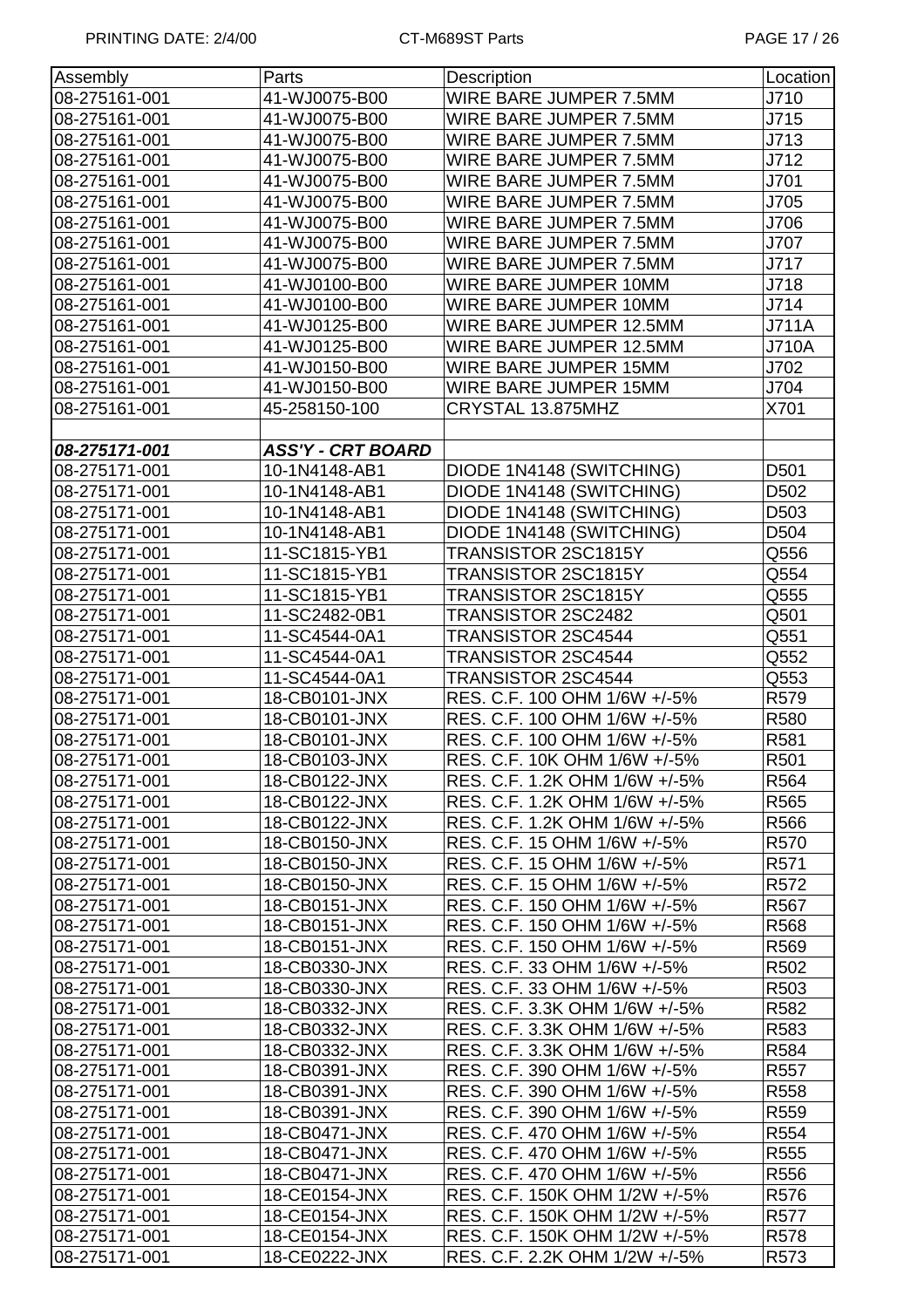| Assembly      | Parts                        | Description                    | Location         |
|---------------|------------------------------|--------------------------------|------------------|
| 08-275171-001 | 18-CE0222-JNX                | RES. C.F. 2.2K OHM 1/2W +/-5%  | R574             |
| 08-275171-001 | 18-CE0222-JNX                | RES. C.F. 2.2K OHM 1/2W +/-5%  | R575             |
| 08-275171-001 | 18-FE0121-JXX                | RES. M.O. 120 OHM 1/2W +/-5%   | R593             |
| 08-275171-001 | 18-FH0822-JI1                | RES. M.O. 8.2K OHM 3W +/-5%    | R551             |
| 08-275171-001 | 18-FH0822-JI1                | RES. M.O. 8.2K OHM 3W +/-5%    | R <sub>552</sub> |
| 08-275171-001 | 18-FH0822-JI1                | RES. M.O. 8.2K OHM 3W +/-5%    | R553             |
| 08-275171-001 | 20-216050-302                | TRIMMER B3K VERT TYPE (8MM)    | <b>VR551</b>     |
| 08-275171-001 | 20-216050-302                | TRIMMER B3K VERT TYPE (8MM)    | <b>VR552</b>     |
| 08-275171-001 | 20-216050-302                | TRIMMER B3K VERT TYPE (8MM)    | <b>VR553</b>     |
| 08-275171-001 | 20-216050-302                | TRIMMER B3K VERT TYPE (8MM)    | <b>VR554</b>     |
| 08-275171-001 | 20-216050-302                | TRIMMER B3K VERT TYPE (8MM)    | <b>VR555</b>     |
| 08-275171-001 | 25-BCA102-M11                | CAP. ELEC 1000 UF 16V +/-20%   | C501             |
| 08-275171-001 | 25-BCB101-M11                | CAP. ELEC 100 UF 16V +/-20%    | C566             |
| 08-275171-001 | 25-BFB478-M11                | CAP. ELEC 0.47 UF 50V +/-20%   | C502             |
| 08-275171-001 | 25-BLA100-M11                | CAP. ELEC 10 UF 250V +/-20%    | C570             |
| 08-275171-001 | 26-ABC102-KBX                | CAP. CER 1N PF 50V +/-10% B    | C554             |
| 08-275171-001 | 26-ABC102-KBX                | CAP. CER 1N PF 50V +/-10% B    | C <sub>555</sub> |
| 08-275171-001 | 26-ABC102-KBX                | CAP. CER 1N PF 50V +/-10% B    | C556             |
| 08-275171-001 | 26-ABC103-ZFX                | CAP. CER 0.01 UF 50V +80-20% F | C567             |
| 08-275171-001 | 26-ABC331-JZX                | CAP. CER 330 PF 50V +/-5% S    | C551             |
| 08-275171-001 | 26-ABC331-JZX                | CAP. CER 330 PF 50V +/-5% S    | C552             |
| 08-275171-001 | 26-ABC331-JZX                | CAP. CER 330 PF 50V +/-5% S    | C553             |
| 08-275171-001 | 26-AMK102-KR1                | CAP. CER 1000 PF 2KV +/-10% R  | C568             |
| 08-275171-001 | 34-R150J2-0EX                | COIL PL - 15 UH +/-5%          | L557             |
| 08-275171-001 | 34-R220K2-1CX                | COIL CHOKE 22 UH +/-10%        | L501             |
| 08-275171-001 | 34-R220K2-1CX                | COIL CHOKE 22 UH +/-10%        | L502             |
| 08-275171-001 | 34-R300J2-0EX                | COIL PL - 30 UH +/-5%          | L554             |
| 08-275171-001 | 34-R300J2-0EX                | COIL PL - 30 UH +/-5%          | L555             |
| 08-275171-001 | 34-R300J2-0EX                | COIL PL - 30 UH +/-5%          | L556             |
| 08-275171-001 | 34-R470J2-0EX                | COIL PL - 47 UH +/-5%          | L551             |
| 08-275171-001 | 34-R470J2-0EX                | COIL PL - 47 UH +/-5%          | L552             |
| 08-275171-001 | 34-R470J2-0EX                | COIL PL - 47 UH +/-5%          | L553             |
| 08-275171-001 | 40-275120-0AC                | P.C.B. CRT BD                  |                  |
| 08-275171-001 | 41-WJ0075-B00                | WIRE BARE JUMPER 7.5MM         | J502             |
| 08-275171-001 | 41-WJ0150-B00                | WIRE BARE JUMPER 15MM          | J503             |
| 08-275171-001 | 46-10967W-017                | PIN BASE *1 TJC1-1A            | P501             |
| 08-275171-001 | 46-20389H-047                | HS 4P24 460/5 F/W TJC3-4Y      | P401H            |
| 08-275171-001 | 46-27240H-057                | HS 5P24 450 F/W TJC3-5Y/SCN-5  | P201H            |
| 08-275171-001 | 47-265540-0UX                | SOCKET CRT GZS10-2-1G 29.1HB   | S501             |
| 08-275171-001 | 54-128372-000                | FIBRE TUBE D=1MM L=10MM        |                  |
|               |                              |                                |                  |
| 08-275210-001 | <b>ASS'Y - FRONT CABINET</b> |                                |                  |
| 08-275210-001 | 02-271380-00X                | ASS'Y-CRT GND WIRE & HOUS.(29) |                  |
| 08-275210-001 | 36-214681-001                | DEGAUSSING COIL 3300 +/-10MM   |                  |
| 08-275210-001 | 42-263520-006                | SPEAKER 76 X 127 MM 8 OHM 8W   | SP602            |
| 08-275210-001 | 42-263520-006                | SPEAKER 76 X 127 MM 8 OHM 8W   | SP603            |
| 08-275210-001 | 44-276600-000                | CRT 74CM A68JQP95X05 (ZX)      |                  |
| 08-275210-001 | 46-13850H-027                | HS 2P22B 750/5 WH BK           | P603H            |
| 08-275210-001 | 46-21577H-027                | HS 2P22B 580/5 RD BK           | P602H            |
| 08-275210-001 | 46-26514H-047                | HS 4P A/B 500/13 RBGW TJC1-4Y  | P421             |
| 08-275210-001 | 48-259140-00X                | SW. DOOR LOCK PR4              |                  |
| 08-275210-001 | 54-113971-0UA                | PVC TUBE #6 L=270MM            |                  |
| 08-275210-001 | 54-114000-00X                | FELT TAPE 150X19MM             |                  |
| 08-275210-001 | 54-205140-000                | SPACER CRT MOUNTING T=2MM      |                  |
| 08-275210-001 | 54-268340-000                | SPONGE CUSHION 15 X 45 X 3MM   |                  |
| 08-275210-001 | 55-256270-0CAAB              | <b>CABINET FRONT</b>           |                  |
| 08-275210-001 | 55-256280-0HHAD              | <b>DOOR</b>                    |                  |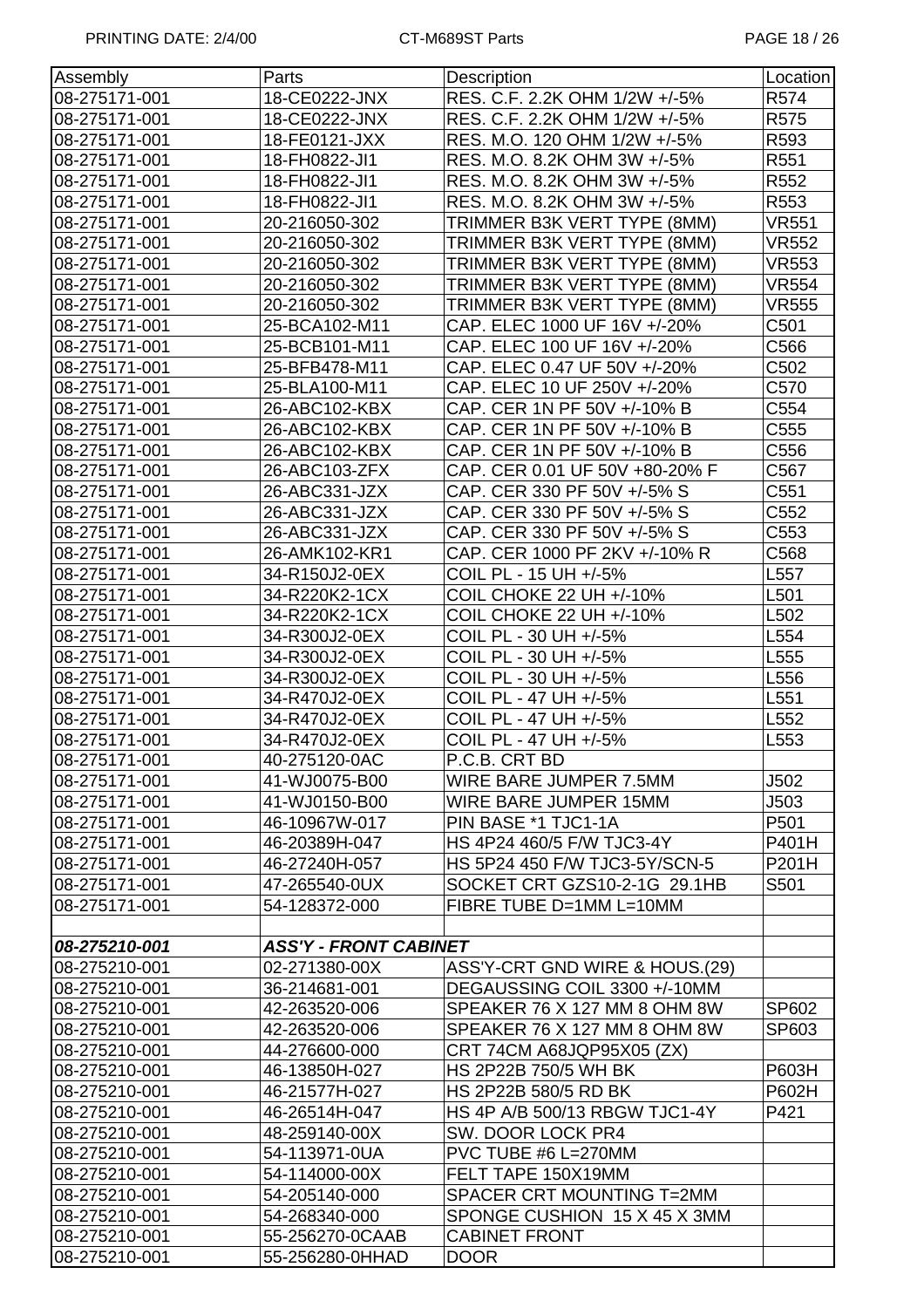| Assembly      | Parts                       | Description                     | Location |
|---------------|-----------------------------|---------------------------------|----------|
| 08-275210-001 | 55-256290-0HCAO             | <b>LEFT FRONT PANEL</b>         |          |
| 08-275210-001 | 55-256300-0HCAE             | <b>RIGHT FRONT PANEL</b>        |          |
| 08-275210-001 | 56-250220-0HAAA             | <b>PUSH BUTTON</b>              |          |
| 08-275210-001 | 56-256310-0HCAB             | POWER KNOB                      |          |
| 08-275210-001 | 56-25924P-0HNAA             | <b>SPEAKER GRILLE</b>           |          |
| 08-275210-001 | 58-25720S-2UIAB             | <b>INLAY FRONT CONTROL</b>      |          |
| 08-275210-001 | 59-130460-00X               | RUBBER PAD 25MM X 7MM           |          |
| 08-275210-001 | 62-10654X-00F               | <b>UNI - TIE 2.5X95MM</b>       |          |
| 08-275210-001 | 62-200980-0HA               | <b>MOUNTING POST</b>            |          |
| 08-275210-001 | 62-200990-0HA               | <b>CABINET SIDE CATCHER</b>     |          |
| 08-275210-001 | 62-216340-0HA               | <b>HOLDER AC POWER CORD</b>     |          |
| 08-275210-001 | 62-250170-0HD               | <b>LEFT HOLDER</b>              |          |
| 08-275210-001 | 62-250180-0HD               | <b>RIGHT HOLDER</b>             |          |
| 08-275210-001 | 62-25021P-0HA               | <b>HOLDER COVER</b>             |          |
| 08-275210-001 | 62-250270-0HA               | <b>MOUNTING POST 29'</b>        |          |
| 08-275210-001 | 62-256330-0HA               | <b>MAIN BD TRACK 'A'</b>        |          |
| 08-275210-001 | 62-256340-0HA               | MAIN BD TRACK 'B'               |          |
| 08-275210-001 | 62-256360-0HA               | POWER BD TRACK 'A'              |          |
| 08-275210-001 | 62-256370-0HA               | POWER BD TRACK 'B'              |          |
| 08-275210-001 | 62-256380-0HA               | <b>MAIN BD HOLDER</b>           |          |
| 08-275210-001 | 62-256400-0HG               | <b>CRT SPACER 'A'</b>           |          |
| 08-275210-001 | 62-256410-0HG               | <b>CRT SPACER 'B'</b>           |          |
| 08-275210-001 | 62-268090-0HA               | <b>SPACER - SPEAKER HOUSING</b> |          |
| 08-275210-001 | 62-271770-0HN               | <b>FRONT SPEAKER HOUSING</b>    |          |
| 08-275210-001 | 62-271780-0HN               | <b>BRACKET FRONT SPEAKER</b>    |          |
| 08-275210-001 | 63-B2608X-AB2               | S/T SCREW B 2.6 X 8 AB          |          |
| 08-275210-001 | 63-B3010X-BT4               | S/T SCREW B 3 X 10 BT           |          |
| 08-275210-001 | 63-B3010X-BT4               | S/T SCREW B 3 X 10 BT           |          |
| 08-275210-001 | 63-B3010X-BT4               | S/T SCREW B 3 X 10 BT           |          |
| 08-275210-001 | 63-B3010X-BT4               | S/T SCREW B 3 X 10 BT           |          |
| 08-275210-001 | 63-B3010X-BT4               | S/T SCREW B 3 X 10 BT           |          |
| 08-275210-001 | 63-B4020X-AB2               | S/T SCREW B 4 X 20 AB           |          |
| 08-275210-001 | 63-B4025X-AB4               | S/T SCREW B 4 X 25 AB           |          |
| 08-275210-001 | 63-B6025X-AB4               | S/T SCREW B 6 X 25 AB           |          |
| 08-275210-001 | 63-W3012X-AB4               | S/T SCREW W 3 X 12 AB           |          |
| 08-275210-001 | 65-A60180-20E               | EXT. TOOTH WASHTER 6X18X2       |          |
| 08-275210-001 | 67-216790-010               | SPRING 6 X 50 X 0.6MM           |          |
| 08-275210-001 | 67-250450-0E0               | <b>SPRING KNOB</b>              |          |
| 08-275210-001 | 67-274400-0A0               | LOGO ALUMINUM (TEAC)            |          |
| 08-275210-001 | 71-278160-0A0AB             | LABEL STICKER (CT-M689ST)       |          |
| 08-275210-001 | 74-112112-6YC               | POLYBAG W/SUFFOCATION WARNING   |          |
| 08-275210-001 | 89-263000-003               | DOUBLE SIDE TAPE 55.8 X429.3MM  |          |
|               |                             |                                 |          |
| 08-275220-001 | <b>ASS'Y - REAR CABINET</b> |                                 |          |
| 08-275220-001 | 54-114000-00X               | FELT TAPE 150X19MM              |          |
| 08-275220-001 | 55-250110-0ANAA             | <b>CABINET REAR</b>             |          |
| 08-275220-001 | 56-239720-0HN               | <b>REAR SPEAKER COVER R</b>     |          |
| 08-275220-001 | 56-239730-0HN               | <b>REAR SPEAKER COVER L</b>     |          |
| 08-275220-001 | 58-11484S-0UIIF             | MODEL NO. PLATE (CT-M689ST)     |          |
| 08-275220-001 | 58-25690S-2UIAD             | <b>INLAY TERMINAL BOARD</b>     |          |
| 08-275220-001 | 59-130460-00X               | RUBBER PAD 25MM X 7MM           |          |
| 08-275220-001 | 59-130460-00X               | RUBBER PAD 25MM X 7MM           |          |
| 08-275220-001 | 62-228400-0HG               | <b>HOLDER - POWER CABLE</b>     |          |
| 08-275220-001 | 63-B4020X-AB3               | S/T SCREW B 4 X 20 AB (BLACK)   |          |
| 08-275220-001 | 63-P3512X-0B4               | S/T SCREW P 3.5 X 12 B          |          |
| 08-275220-001 | 64-B3012X-103               | M/C SCREW B 3 X 12              |          |
| 08-275220-001 | 67-24180P-0E0               | <b>SPEAKER GRILLE</b>           |          |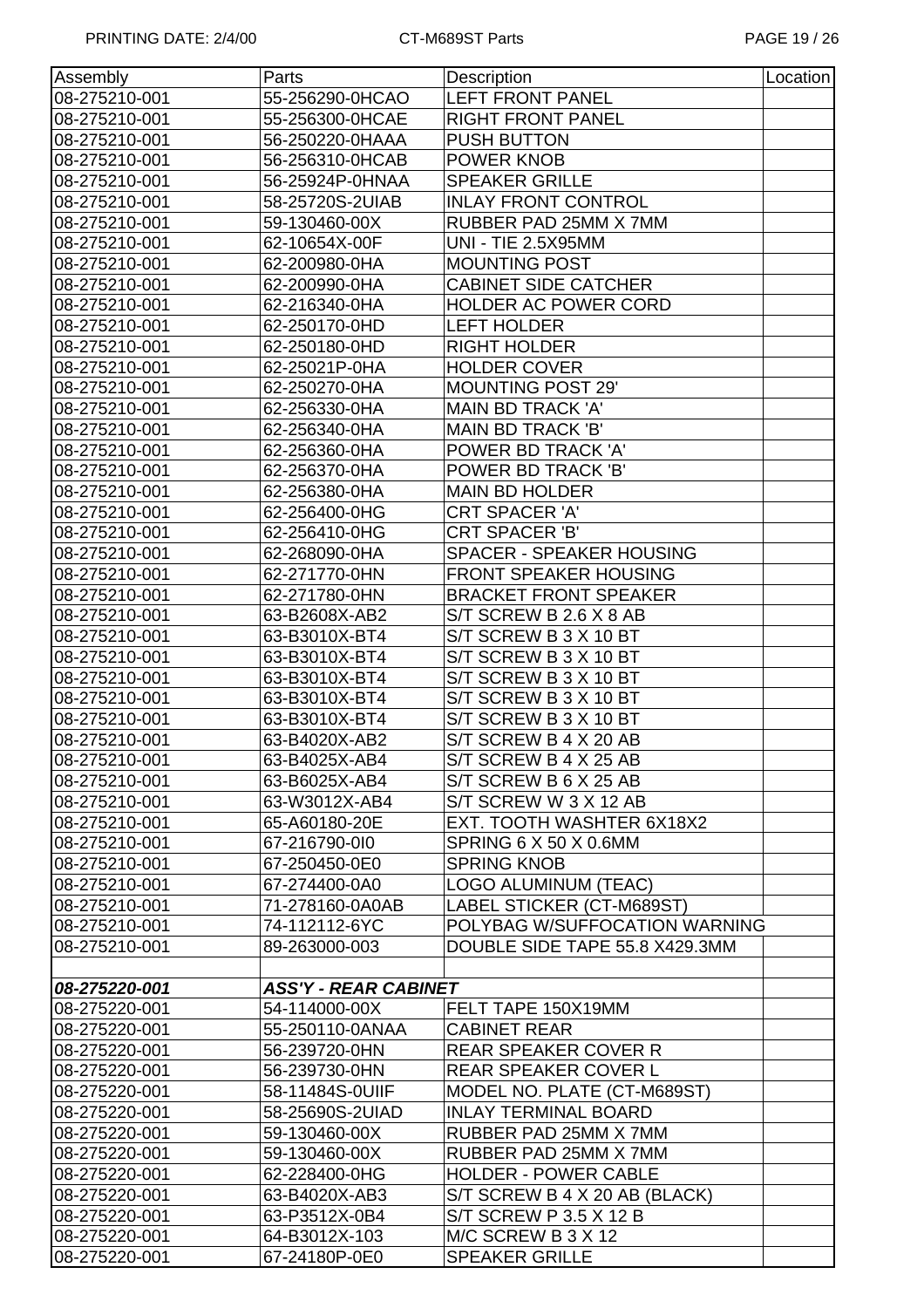| Assembly      | Parts                             | Description                         | Location         |
|---------------|-----------------------------------|-------------------------------------|------------------|
| 08-275220-001 | 71-276630-0A0AA                   | <b>LABEL SERVICE STATION (TEAC)</b> |                  |
|               |                                   |                                     |                  |
| 08-275270-001 | <b>ASS'Y - POWER SWITCH BOARD</b> |                                     |                  |
|               |                                   |                                     |                  |
| 08-275270-001 | 18-BE0105-KN1                     | RES. C.C. 1M OHM 1/2W +/-10%        | R801S            |
| 08-275270-001 | 27-AQT224-MV1                     | CAP. M.PP 0.22UF 250VAC +/-20%      | C801S            |
| 08-275270-001 | 40-256910-0AB                     | P.C.B. POWER SW BD                  |                  |
| 08-275270-001 | 46-11376W-037                     | PIN BASE *3 TJC2-3A                 | P801S            |
| 08-275270-001 | 48-256460-0C0                     | SW. POWER TV8 (PCB MOUNTING)        |                  |
| 08-275270-001 | 50-26931D-1VS                     | FUSE 3.15AT 250V 5X20MM BELL        | F801S            |
| 08-275270-001 | 51-JC0243-0CC                     | POWER CORD 8FT W/PIN TERM. SAA      |                  |
| 08-275270-001 | 54-113971-0U4                     | PVC TUBE #6 L=20MM                  |                  |
| 08-275270-001 | 62-256350-0HA                     | POWER SWITCH HOLDER                 |                  |
| 08-275270-001 | 62-262660-0HA                     | POWER SW. ADAPTOR                   |                  |
| 08-275270-001 | 63-B3010X-BT4                     | S/T SCREW B 3 X 10 BT               |                  |
| 08-275270-001 | 66-20516X-0B8                     | <b>FUSE HOLDER</b>                  |                  |
| 08-275270-001 | 74-010050-40C                     | POLYBAG FOR POWER CORD              |                  |
|               |                                   |                                     |                  |
| 08-275280-001 | <b>ASS'Y - PACKING</b>            |                                     |                  |
| 08-275280-001 | 49-268110-000                     | BATTERY AA SIZE CARBON ZINC         |                  |
| 08-275280-001 | 70-278170-00AAB                   | EASY TUNE CARD (CT-M689ST)          |                  |
| 08-275280-001 | 70-278190-00AAA                   | <b>WARRANTY CARD (TEAC)</b>         |                  |
|               |                                   |                                     |                  |
| 08-275280-001 | 70-281020-00AAA                   | <b>TOTAL CARE SHEET (TEAC)</b>      |                  |
| 08-275280-001 | 71-278150-0A0AB                   | LABEL V-NO. (CT-M689ST) 1X2PCS      |                  |
| 08-275280-001 | 71-278180-0A0AB                   | LABEL SERIAL NO. (1X4 PCS)          |                  |
| 08-275280-001 | 71-278860-0A0AA                   | LABEL BAR CODE.CT-M689ST 1X2PC      |                  |
| 08-275280-001 | 72-2988HM-EYFAA                   | <b>OPERATION MANUAL (CT-M689ST)</b> |                  |
| 08-275280-001 | 74-022032-6WE                     | POLYBAG 22 X 32CM                   |                  |
| 08-275280-001 | 74-112112-6YC                     | POLYBAG W/SUFFOCATION WARNING       |                  |
| 08-275280-001 | 75-256950-C00                     | POLYFOAM 'UL'                       |                  |
| 08-275280-001 | 75-256960-C00                     | POLYFOAM 'UR'                       |                  |
| 08-275280-001 | 75-256970-C00                     | POLYFOAM 'LL'                       |                  |
| 08-275280-001 | 75-256980-C00                     | POLYFOAM 'LR'                       |                  |
| 08-275280-001 | 76-25035X-02ABB                   | CARTON BOX (CT-M689ST)              |                  |
|               |                                   |                                     |                  |
| 08-275660-001 | <b>ASS'Y - TERMINAL BOARD</b>     |                                     |                  |
| 08-275660-001 | 18-CB0750-JNX                     | RES. C.F. 75 OHM 1/6W +/-5%         | R91              |
| 08-275660-001 | 18-CB0750-JNX                     | RES. C.F. 75 OHM 1/6W +/-5%         | R92              |
| 08-275660-001 | 26-ABC101-JZX                     | CAP. CER 100 PF 50V +/-5% SL        | C91              |
| 08-275660-001 | 26-ABC101-JZX                     | CAP. CER 100 PF 50V +/-5% SL        | C92              |
| 08-275660-001 | 40-278380-0AA                     | P.C.B. AV BD                        |                  |
| 08-275660-001 | 41-WJ0125-B00                     | WIRE BARE JUMPER 12.5MM             | J931             |
| 08-275660-001 | 41-WJ0150-B00                     | WIRE BARE JUMPER 15MM               | J933             |
| 08-275660-001 | 46-24671H-127                     | HS 12P24 180 TJC3-12Y/SCN-6Y        | P901H            |
| 08-275660-001 | 47-214700-0UX                     | JACK RCA JPJ2022-01-020 RED         | P922             |
| 08-275660-001 | 47-214710-0UX                     | JACK RCA JPJ2022-01-030 WHITE       | P921             |
|               | 47-214710-0UX                     | JACK RCA JPJ2022-01-030 WHITE       | P911             |
| 08-275660-001 |                                   |                                     |                  |
| 08-275660-001 | 47-214720-0UX                     | JACK RCA JPJ2022-01-040 YELLOW      | P913             |
| 08-275660-001 | 47-214720-0UX                     | JACK RCA JPJ2022-01-040 YELLOW      | P923             |
| 08-275660-001 | 47-239300-00X                     | JACK RCA JPJ5022-01-020 RED         | P912             |
| 08-275660-001 | 54-128700-0X0                     | FIBRE WASHER 3.3 X 10 X 0.8         |                  |
| 08-275660-001 | 62-256420-0HA                     | <b>BRACKET TERMINAL</b>             |                  |
| 08-275660-001 | 63-B3008X-0B4                     | S/T SCREW B 3 X 8 B                 |                  |
| 08-275660-001 | 63-P3508X-0B4                     | S/T SCREW P 3.5 X 8 B               |                  |
| 08-275660-001 | 67-134480-2E2                     | <b>NUT INSERTING</b>                |                  |
|               |                                   |                                     |                  |
| 08-275980-001 | <b>ASS'Y - S. WOOFER BOARD</b>    |                                     |                  |
| 08-275980-001 | 10-1N4001-EB1                     | DIODE 1N4001 (RECTIFIER)            | SD <sub>01</sub> |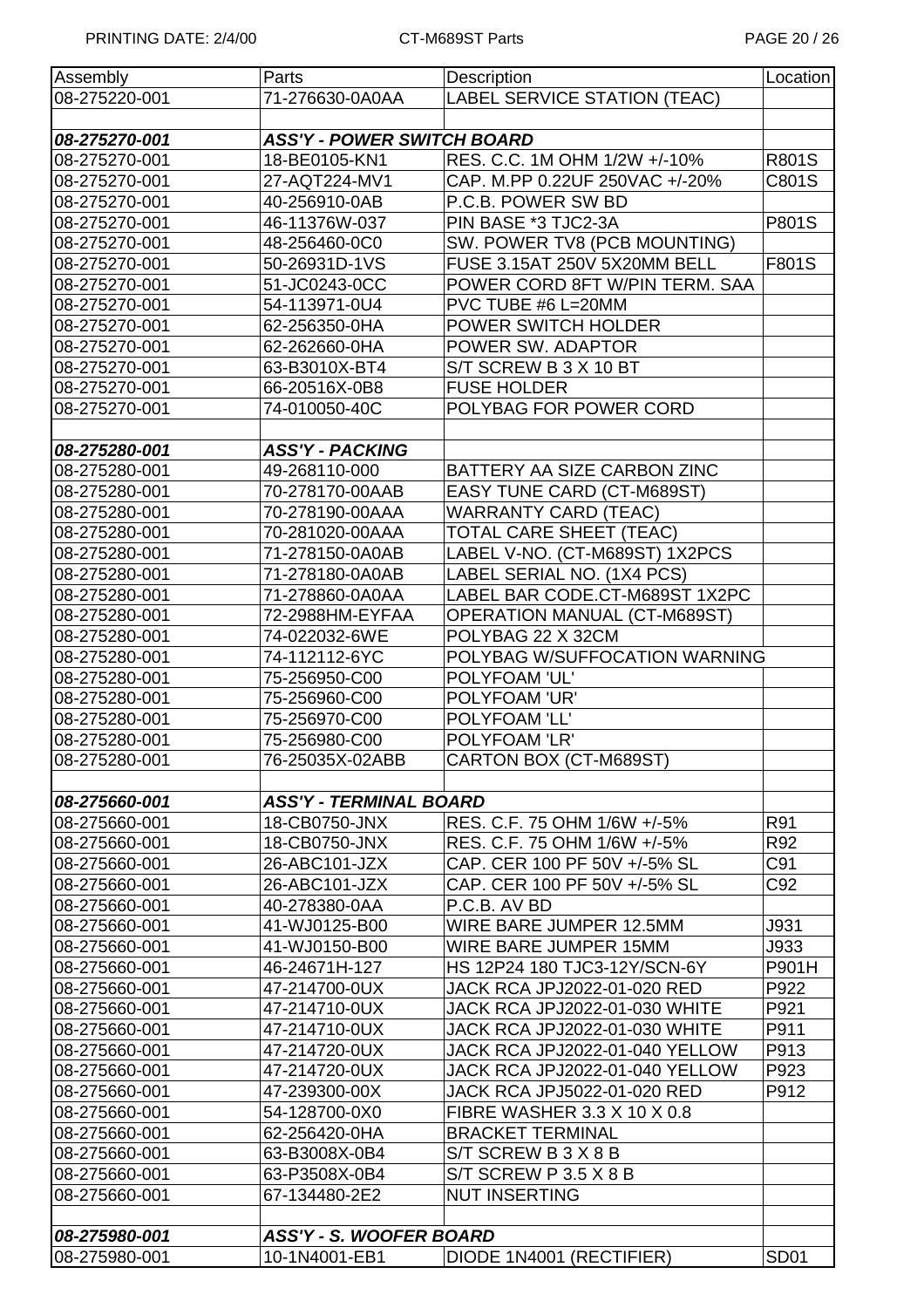| Assembly      | Parts                      | Description                      | Location          |  |
|---------------|----------------------------|----------------------------------|-------------------|--|
| 08-275980-001 | 13-00LM35-8NP              | IC LM358N                        | SIC01             |  |
| 08-275980-001 | 13-TDA200-9AS              | IC TDA2009A (AUDIO O/P)          | SIC <sub>02</sub> |  |
| 08-275980-001 | 18-CB0102-JNX              | RES. C.F. 1K OHM 1/6W +/-5%      | <b>SR18</b>       |  |
| 08-275980-001 | 18-CB0103-JNX              | RES. C.F. 10K OHM 1/6W +/-5%     | <b>SR04</b>       |  |
| 08-275980-001 | 18-CB0103-JNX              | RES. C.F. 10K OHM 1/6W +/-5%     | <b>SR06</b>       |  |
| 08-275980-001 | 18-CB0104-JNX              | RES. C.F. 100K OHM 1/6W +/-5%    | <b>SR09</b>       |  |
| 08-275980-001 | 18-CB0104-JNX              | RES. C.F. 100K OHM 1/6W +/-5%    | <b>SR10</b>       |  |
| 08-275980-001 | 18-CB0109-JNX              | RES. C.F. 1 OHM 1/6W +/-5%       | <b>SR19</b>       |  |
| 08-275980-001 | 18-CB0109-JNX              | RES. C.F. 1 OHM 1/6W +/-5%       | <b>SR20</b>       |  |
| 08-275980-001 | 18-CB0202-JNX              | RES. C.F. 2K OHM 1/6W +/-5%      | <b>SR17</b>       |  |
| 08-275980-001 | 18-CB0223-JNX              | RES. C.F. 22K OHM 1/6W +/-5%     | <b>SR12</b>       |  |
| 08-275980-001 | 18-CB0223-JNX              | RES. C.F. 22K OHM 1/6W +/-5%     | <b>SR13</b>       |  |
| 08-275980-001 | 18-CB0223-JNX              | RES. C.F. 22K OHM 1/6W +/-5%     | <b>SR14</b>       |  |
| 08-275980-001 | 18-CB0390-JNX              | RES. C.F. 39 OHM 1/6W +/-5%      | <b>SR15</b>       |  |
| 08-275980-001 | 18-CB0390-JNX              | RES. C.F. 39 OHM 1/6W +/-5%      | <b>SR16</b>       |  |
| 08-275980-001 | 18-CB0473-JNX              | RES. C.F. 47K OHM 1/6W +/-5%     | <b>SR11</b>       |  |
| 08-275980-001 | 18-CB0473-JNX              | RES. C.F. 47K OHM 1/6W +/-5%     | <b>SR01</b>       |  |
| 08-275980-001 | 18-CB0473-JNX              | RES. C.F. 47K OHM 1/6W +/-5%     | <b>SR02</b>       |  |
| 08-275980-001 | 18-CB0473-JNX              | RES. C.F. 47K OHM 1/6W +/-5%     | <b>SR03</b>       |  |
| 08-275980-001 | 18-CB0473-JNX              | RES. C.F. 47K OHM 1/6W +/-5%     | <b>SR07</b>       |  |
| 08-275980-001 | 18-CB0473-JNX              | RES. C.F. 47K OHM 1/6W +/-5%     | <b>SR08</b>       |  |
| 08-275980-001 | 18-CB0823-JNX              | RES. C.F. 82K OHM 1/6W +/-5%     | <b>SR05</b>       |  |
| 08-275980-001 | 18-FG0229-JH1              | RES. M.O. 2.2 OHM 2W +/-5%       | <b>SR00</b>       |  |
| 08-275980-001 | 25-BCA102-M11              | CAP. ELEC 1000 UF 16V +/-20%     | SC <sub>05</sub>  |  |
| 08-275980-001 | 25-BCB100-M11              | CAP. ELEC 10 UF 16V +/-20%       | SC <sub>03</sub>  |  |
| 08-275980-001 | 25-BCB100-M11              | CAP. ELEC 10 UF 16V +/-20%       | SC07              |  |
| 08-275980-001 | 25-BCB100-M11              | CAP. ELEC 10 UF 16V +/-20%       | <b>SC29</b>       |  |
| 08-275980-001 | 25-BCB221-M11              | CAP. ELEC 220 UF 16V +/-20%      | <b>SC22</b>       |  |
| 08-275980-001 | 25-BCB221-M11              | CAP. ELEC 220 UF 16V +/-20%      | <b>SC24</b>       |  |
| 08-275980-001 | 25-BEA220-M11              | CAP. ELEC 22 UF 35V +/-20%       | <b>SC21</b>       |  |
| 08-275980-001 | 25-BEA222-M11              | CAP. ELEC 2200 UF 35V +/-20%     | <b>SC28</b>       |  |
| 08-275980-001 | 25-BFB229-M11              | CAP. ELEC 2.2 UF 50V +/-20%      | <b>SC23</b>       |  |
| 08-275980-001 | 25-BFB478-M11              | CAP. ELEC 0.47 UF 50V +/-20%     | <b>SC20</b>       |  |
| 08-275980-001 | 25-BFB478-M11              | CAP. ELEC 0.47 UF 50V +/-20%     | SC <sub>09</sub>  |  |
| 08-275980-001 | 26-ABC103-ZFX              | CAP. CER 0.01 UF 50V +80-20% F   | <b>SC27</b>       |  |
| 08-275980-001 | 26-ABC104-ZFX              | CAP. CER 0.1UF 50V +80-20% F     | <b>SC30</b>       |  |
| 08-275980-001 | 26-ABC104-ZFX              | CAP. CER 0.1UF 50V +80-20% F     | SC <sub>02</sub>  |  |
| 08-275980-001 | 26-ABC104-ZFX              | CAP. CER 0.1UF 50V +80-20% F     | SC <sub>01</sub>  |  |
| 08-275980-001 | 26-ABC223-ZFX              | CAP. CER 0.022UF 50V +80-20% F   | SC <sub>04</sub>  |  |
| 08-275980-001 | 26-ABC223-ZFX              | CAP. CER 0.022UF 50V +80-20% F   | <b>SC32</b>       |  |
| 08-275980-001 | 26-ABC223-ZFX              | CAP. CER 0.022UF 50V +80-20% F   | SC <sub>06</sub>  |  |
| 08-275980-001 | 26-ABC223-ZFX              | CAP. CER 0.022UF 50V +80-20% F   | <b>SC08</b>       |  |
| 08-275980-001 | 27-MBC104-J01              | CAP. M. P.E. 0.1 UF 50V +/-5%    | <b>SC25</b>       |  |
| 08-275980-001 | 27-MBC104-J01              | CAP. M. P.E. 0.1 UF 50V +/-5%    | <b>SC26</b>       |  |
| 08-275980-001 | 40-275560-0AC              | P.C.B. S. WOOFER AMPL BD         |                   |  |
| 08-275980-001 | 46-11376W-037              | PIN BASE *3 TJC2-3A              | <b>SP05</b>       |  |
| 08-275980-001 | 46-12210W-037              | PIN BASE *3 TJC3-3A              | SP <sub>03</sub>  |  |
| 08-275980-001 | 46-13541W-057              | PIN BASE *5 TJC3-5A              | SP <sub>01</sub>  |  |
| 08-275980-001 | 46-27325H-027              | HS 2P24 200 F/W SCN2Y-SM2R YL    | SP <sub>04</sub>  |  |
| 08-275980-001 | 62-208320-00F              | <b>SPACER NICAM &amp; ST PCB</b> |                   |  |
| 08-275980-001 | 67-273420-2A0              | HEAT SINK (A=40 C=12.5)          |                   |  |
| 08-276690-001 | <b>ASS'Y - POWER BOARD</b> |                                  |                   |  |
| 08-276690-001 | 10-00EG1Z-E01              | DIODE EG1Z (FAST RECOVERY)       | D803              |  |
| 08-276690-001 | 10-00EU1Z-E01              | DIODE EU1Z (FAST RECOVERY)       | D804              |  |
| 08-276690-001 | 10-00EU1Z-E01              | DIODE EU1Z (FAST RECOVERY)       | D805              |  |
| 08-276690-001 | 10-00RG2Y-E01              | DIODE RG2Y (FAST RECOVERY)       | D809              |  |
|               |                            |                                  |                   |  |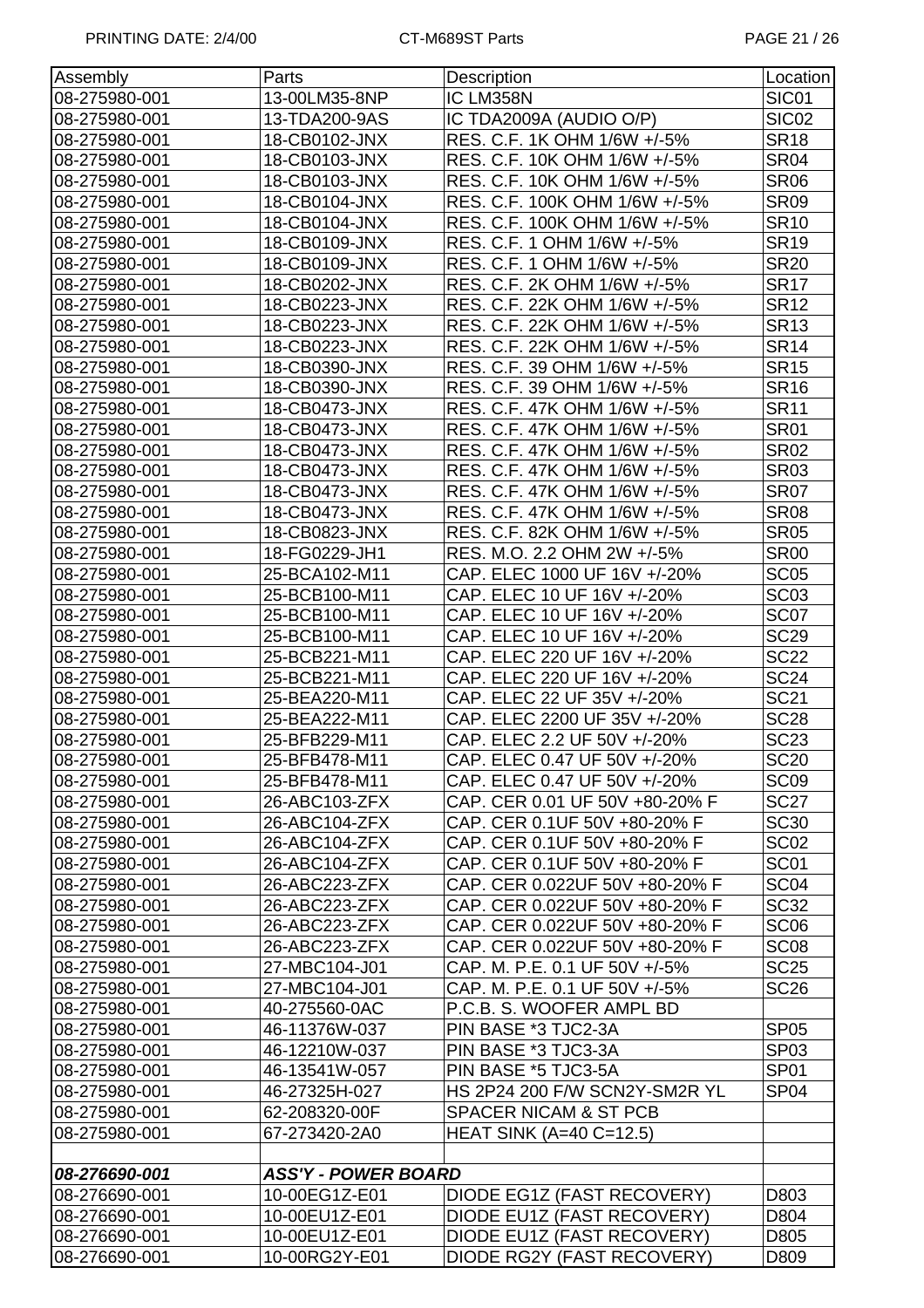| Assembly      | Parts         | Description                    | Location     |
|---------------|---------------|--------------------------------|--------------|
| 08-276690-001 | 10-0FR104-EB1 | DIODE FR104 (FAST RECOVERY)    | D808         |
| 08-276690-001 | 10-0FR104-EB1 | DIODE FR104 (FAST RECOVERY)    | D810         |
| 08-276690-001 | 10-0FR104-EB1 | DIODE FR104 (FAST RECOVERY)    | D811         |
| 08-276690-001 | 10-0RU3AM-E01 | DIODE RU3AM (FAST RECOVERY)    | D807         |
| 08-276690-001 | 10-0RU4YX-E01 | DIODE RU4YX (FAST RECOVERY)    | D806         |
| 08-276690-001 | 10-79C12V-DB1 | <b>DIODE ZENER 12V 1/2W 5%</b> | D812         |
| 08-276690-001 | 10-79C16V-DB1 | <b>DIODE ZENER 16V 1/2W 5%</b> | D815         |
| 08-276690-001 | 10-D3SB60-H71 | DIODE D3SB60 (BRIDGE RECT.)    | D800         |
| 08-276690-001 | 10-HZ9LA3-DB1 | DIODE ZENER 8.1V-8.5V 1/2W     | D813         |
| 08-276690-001 | 11-2SA817-AA1 | TRANSISTOR 2SA817AY            | Q801         |
| 08-276690-001 | 11-SC2230-YB1 | TRANSISTOR 2SC2230Y            | Q803         |
| 08-276690-001 | 11-SC3852-AA1 | TRANSISTOR 2SC3852-A HIGH HF   | Q802         |
| 08-276690-001 | 11-SC3852-AA1 | TRANSISTOR 2SC3852-A HIGH HF   | Q804         |
| 08-276690-001 | 13-00SE14-0NS | IC SE140N                      | <b>IC802</b> |
| 08-276690-001 | 13-STRS63-09S | IC STRS6309 - LF953            | <b>IC801</b> |
| 08-276690-001 | 15-00TLP6-21C | PHOTO COUPLER TLP621 (GRH)     | <b>IC803</b> |
| 08-276690-001 | 18-BE0475-KN1 | RES. C.C. 4.7M OHM 1/2W +/-10% | R815         |
| 08-276690-001 | 18-BE0475-KN1 | RES. C.C. 4.7M OHM 1/2W +/-10% | <b>R815A</b> |
| 08-276690-001 | 18-CB0333-JNX | RES. C.F. 33K OHM 1/6W +/-5%   | R851         |
| 08-276690-001 | 18-CB0333-JNX | RES. C.F. 33K OHM 1/6W +/-5%   | R835         |
| 08-276690-001 | 18-CD0101-JNX | RES. C.F. 100 OHM 1/4W +/-5%   | R812         |
| 08-276690-001 | 18-CD0101-JNX | RES. C.F. 100 OHM 1/4W +/-5%   | <b>R812A</b> |
| 08-276690-001 | 18-CD0101-JNX | RES. C.F. 100 OHM 1/4W +/-5%   | R825         |
| 08-276690-001 | 18-CD0101-JNX | RES. C.F. 100 OHM 1/4W +/-5%   | <b>R825A</b> |
| 08-276690-001 | 18-CD0102-JNX | RES. C.F. 1K OHM 1/4W +/-5%    | R816         |
| 08-276690-001 | 18-CD0102-JNX | RES. C.F. 1K OHM 1/4W +/-5%    | <b>R816A</b> |
| 08-276690-001 | 18-CD0151-JNX | RES. C.F. 150 OHM 1/4W +/-5%   | R828         |
| 08-276690-001 | 18-CD0223-JNX | RES. C.F. 22K OHM 1/4W +/-5%   | R804         |
| 08-276690-001 | 18-CD0241-JNX | RES. C.F. 240 OHM 1/4W +/-5%   | R813         |
| 08-276690-001 | 18-CD0241-JNX | RES. C.F. 240 OHM 1/4W +/-5%   | <b>R813A</b> |
| 08-276690-001 | 18-CD0332-JNX | RES. C.F. 3.3K OHM 1/4W +/-5%  | R824         |
| 08-276690-001 | 18-CD0333-JNX | RES. C.F. 33K OHM 1/4W +/-5%   | R814         |
| 08-276690-001 | 18-CD0681-JNX | RES. C.F. 680 OHM 1/4W +/-5%   | <b>R809</b>  |
| 08-276690-001 | 18-CE0332-JNX | RES. C.F. 3.3K OHM 1/2W +/-5%  | R818         |
| 08-276690-001 | 18-DF0109-JGX | RES. M.F. 1 OHM 1W +/-5%       | R811         |
| 08-276690-001 | 18-EG0109-JH1 | RES. FUS 1 OHM 2W +/-5%        | R833         |
| 08-276690-001 | 18-FF0102-JGX | RES. M.O. 1K OHM 1W +/-5%      | R832         |
| 08-276690-001 | 18-FG0104-JH1 | RES. M.O. 100K OHM 2W +/-5%    | R803         |
| 08-276690-001 | 18-FG0159-JH1 | RES. M.O. 1.5 OHM 2W +/-5%     | R831         |
| 08-276690-001 | 18-FG0159-JH1 | RES. M.O. 1.5 OHM 2W +/-5%     | R831A        |
| 08-276690-001 | 18-FG0183-JH1 | RES. M.O. 18K OHM 2W +/-5%     | R830         |
| 08-276690-001 | 18-FG0278-JH1 | RES. M.O. 0.27 OHM 2W +/-5%    | R810         |
| 08-276690-001 | 18-FH0103-JI1 | RES. M.O. 10K OHM 3W +/-5%     | R826         |
| 08-276690-001 | 18-FH0270-JI1 | RES. M.O. 27 OHM 3W +/-5%      | R807         |
| 08-276690-001 | 18-FJ0220-JI1 | RES. M.O. 22 OHM 5W +/-5%      | R806         |
| 08-276690-001 | 18-GM0339-KT1 | RES. CEMENT 3.3 OHM 7W +/-10%  | R802         |
| 08-276690-001 | 22-G200N2-702 | POSISTOR PTH451C262BG200N270   | RT800        |
| 08-276690-001 | 25-BCA222-M11 | CAP. ELEC 2200 UF 16V +/-20%   | C826         |
| 08-276690-001 | 25-BCB101-M11 | CAP. ELEC 100 UF 16V +/-20%    | C832         |
| 08-276690-001 | 25-BDA471-M11 | CAP. ELEC 470 UF 25V +/-20%    | C829         |
| 08-276690-001 | 25-BEG222-M11 | CAP. ELEC 2200 UF 35V +/-20%   | C813         |
| 08-276690-001 | 25-BJA220-M11 | CAP. ELEC 22 UF 160V +/-20%    | C815         |
| 08-276690-001 | 25-BJA330-M11 | CAP. ELEC 33 UF 160V +/-20%    | C823         |
| 08-276690-001 | 25-BJA470-M11 | CAP. ELEC 47 UF 160V +/-20%    | C814         |
| 08-276690-001 | 25-BKJ221-M11 | CAP. ELEC 220 UF 200V +/-20%   | C820         |
| 08-276690-001 | 25-BMJ221-M11 | CAP. ELEC 220 UF 400V +/-20%   | C810         |
| 08-276690-001 | 26-ABC104-ZFX | CAP. CER 0.1UF 50V +80-20% F   | C825         |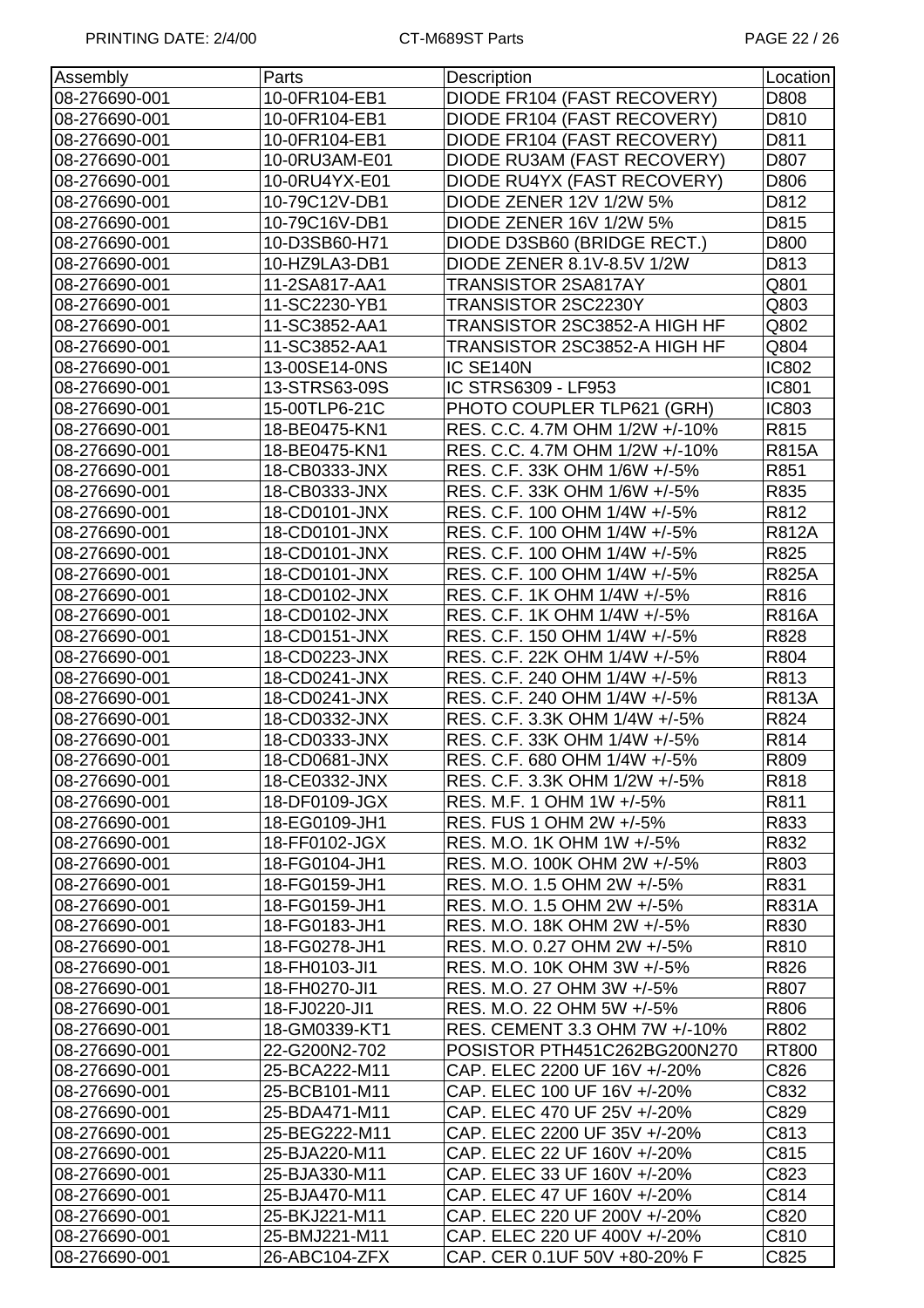| Assembly      | Parts         | Description                    | Location |
|---------------|---------------|--------------------------------|----------|
| 08-276690-001 | 26-ABC104-ZFX | CAP. CER 0.1UF 50V +80-20% F   | C828     |
| 08-276690-001 | 26-ABC104-ZFX | CAP. CER 0.1UF 50V +80-20% F   | C831     |
| 08-276690-001 | 26-ABC221-JZX | CAP. CER 220 PF 50V +/-5% SL   | C833     |
| 08-276690-001 | 26-ABC221-JZX | CAP. CER 220 PF 50V +/-5% SL   | C836     |
| 08-276690-001 | 26-AIC221-KBX | CAP. CER 220 PF 500V +/-10% B  | C839     |
| 08-276690-001 | 26-AIC221-KBX | CAP. CER 220 PF 500V +/-10% B  | C824     |
| 08-276690-001 | 26-AIC221-KBX | CAP. CER 220 PF 500V +/-10% B  | C827     |
| 08-276690-001 | 26-AIC221-KBX | CAP. CER 220 PF 500V +/-10% B  | C830     |
| 08-276690-001 | 26-AIC221-KBX | CAP. CER 220 PF 500V +/-10% B  | C837     |
| 08-276690-001 | 26-AIC221-KBX | CAP. CER 220 PF 500V +/-10% B  | C838     |
| 08-276690-001 | 26-AIM103-KBX | CAP. CER 0.01 UF 500V +/-10% B | C809     |
| 08-276690-001 | 26-AIM103-KBX | CAP. CER 0.01 UF 500V +/-10% B | C819     |
| 08-276690-001 | 26-AIM103-KBX | CAP. CER 0.01 UF 500V +/-10% B | C822     |
| 08-276690-001 | 26-AKK471-KB1 | CAP. CER 470 PF 1KV +/-10% B   | C818     |
| 08-276690-001 | 26-AKK471-KB1 | CAP. CER 470 PF 1KV +/-10% B   | C821     |
| 08-276690-001 | 26-APK222-MEJ | CAP. CER 2200PF 400VAC+/-20% E | C817     |
| 08-276690-001 | 26-APK471-KBJ | CAP. CER 470PF 400VAC +/-10% B | C802     |
| 08-276690-001 | 26-APK471-KBJ | CAP. CER 470PF 400VAC +/-10% B | C803     |
| 08-276690-001 | 26-AQK472-ZF1 | CAP.CER 4700PF 250VAC +80-20%F | C805     |
| 08-276690-001 | 26-AQK472-ZF1 | CAP.CER 4700PF 250VAC +80-20%F | C806     |
| 08-276690-001 | 26-AQK472-ZF1 | CAP.CER 4700PF 250VAC +80-20%F | C807     |
| 08-276690-001 | 26-AQK472-ZF1 | CAP.CER 4700PF 250VAC +80-20%F | C808     |
| 08-276690-001 | 27-ALQ222-J01 | CAP. M.PP 0.0022UF 1.6KV +/-5% | C811     |
| 08-276690-001 | 27-MHW104-K01 | CAP. METAL P.E. 0.1UF 400V 10% | C804     |
| 08-276690-001 | 27-PBC102-J01 | CAP. P.E. 0.001 UF 50V +/-5%   | C816     |
| 08-276690-001 | 27-RCK333-J01 | CAP. PP 0.033UF 100V +/-5%     | C812     |
| 08-276690-001 | 34-R101K2-1BX | COIL CHOKE 100 UH +/-10%       | L801     |
| 08-276690-001 | 34-R101K2-1BX | COIL CHOKE 100 UH +/-10%       | L816     |
| 08-276690-001 | 35-139730-00X | FERR. BEAD BF60                | L804     |
| 08-276690-001 | 35-139730-00X | FERR. BEAD BF60                | L805     |
| 08-276690-001 | 35-139730-00X | FERR. BEAD BF60                | L806     |
| 08-276690-001 | 35-139730-00X | FERR. BEAD BF60                | L807     |
| 08-276690-001 | 35-139730-00X | FERR. BEAD BF60                | L808     |
| 08-276690-001 | 35-139730-00X | FERR. BEAD BF60                | L809     |
| 08-276690-001 | 35-139730-00X | FERR. BEAD BF60                | L810     |
| 08-276690-001 | 35-139730-00X | FERR. BEAD BF60                | L811     |
| 08-276690-001 | 35-139730-00X | FERR. BEAD BF60                | L814     |
| 08-276690-001 | 35-237250-00X | FERR. BEAD HF70                | L812     |
| 08-276690-001 | 35-237250-00X | FERR. BEAD HF70                | L813     |
| 08-276690-001 | 36-238300-A02 | LINE FILTER                    | T801     |
| 08-276690-001 | 36-274820-002 | <b>TRANSF, CONVERTER</b>       | T803     |
| 08-276690-001 | 40-273691-0AB | P.C.B. POWER BD                |          |
| 08-276690-001 | 41-AJ0050-BEE | WIRE BARE JUMPER 5MM           | L815     |
| 08-276690-001 | 41-AJ0050-BEE | WIRE BARE JUMPER 5MM           | L818     |
| 08-276690-001 | 41-AJ0050-BEE | WIRE BARE JUMPER 5MM           | L819     |
| 08-276690-001 | 41-AJ0075-BEE | WIRE BARE JUMPER 7.5MM         | D830     |
| 08-276690-001 | 41-AJ0100-BEE | WIRE BARE JUMPER 10MM          | J804     |
| 08-276690-001 | 41-AJ0100-BEE | WIRE BARE JUMPER 10MM          | J805     |
| 08-276690-001 | 41-AJ0100-BEE | WIRE BARE JUMPER 10MM          | J812     |
| 08-276690-001 | 41-AJ0100-BEE | WIRE BARE JUMPER 10MM          | J817     |
| 08-276690-001 | 41-AJ0100-BEE | WIRE BARE JUMPER 10MM          | J807     |
| 08-276690-001 | 41-AJ0100-BEE | WIRE BARE JUMPER 10MM          | J806     |
| 08-276690-001 | 41-AJ0100-BEE | WIRE BARE JUMPER 10MM          | J809     |
| 08-276690-001 | 41-AJ0100-BEE | WIRE BARE JUMPER 10MM          | J810     |
| 08-276690-001 | 41-AJ0100-BEE | WIRE BARE JUMPER 10MM          | J811     |
| 08-276690-001 | 41-AJ0100-BEE | WIRE BARE JUMPER 10MM          | J808     |
| 08-276690-001 | 41-AJ0100-BEE | WIRE BARE JUMPER 10MM          | F801     |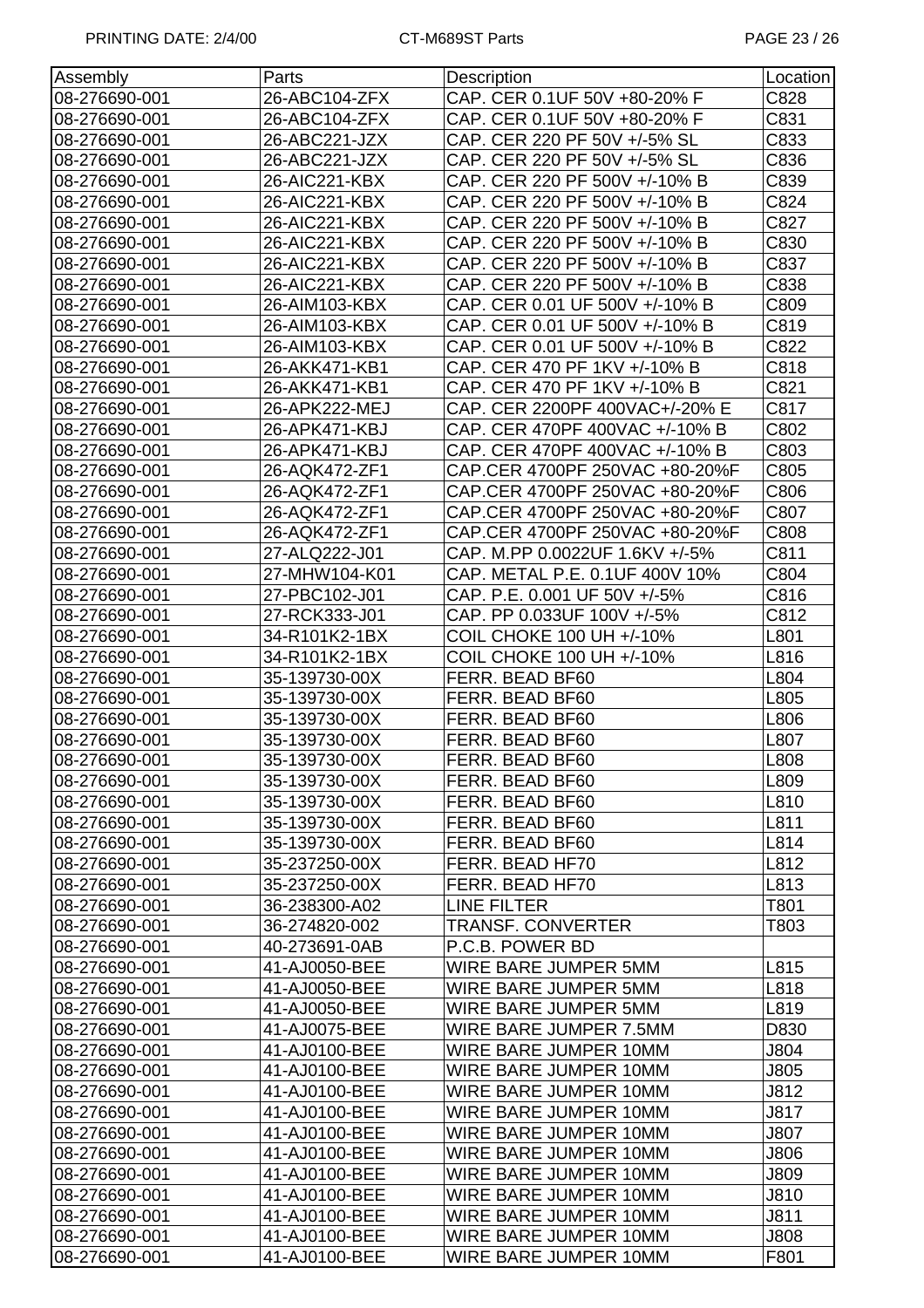| Assembly      | Parts                              | Description                          | Location     |  |
|---------------|------------------------------------|--------------------------------------|--------------|--|
| 08-276690-001 | 41-AJ0125-BEE                      | WIRE BARE JUMPER 12.5MM              | J803         |  |
| 08-276690-001 | 41-AJ0125-BEE                      | WIRE BARE JUMPER 12.5MM              | J813         |  |
| 08-276690-001 | 41-AJ0125-BEE                      | WIRE BARE JUMPER 12.5MM              | D831         |  |
| 08-276690-001 | 41-AJ0150-BEE                      | WIRE BARE JUMPER 15MM                | <b>R803A</b> |  |
| 08-276690-001 | 41-AJ0175-BEE                      | WIRE BARE JUMPER 17.5MM              | R831         |  |
| 08-276690-001 | 41-AJ0200-BEE                      | WIRE BARE JUMPER 20MM                | J802         |  |
| 08-276690-001 | 41-AJ0200-BEE                      | WIRE BARE JUMPER 20MM                | <b>J802A</b> |  |
| 08-276690-001 | 41-AJ0200-BEE                      | WIRE BARE JUMPER 20MM                | J801         |  |
| 08-276690-001 | 41-RE0260-1BB                      | WIRE UL 1672 #22 260MM BROWN         |              |  |
| 08-276690-001 | 46-10962W-027                      | PIN BASE *2 TJC2-2A                  | P801         |  |
| 08-276690-001 | 46-24767H-037                      | HS 3P22 520/7 GN RD TJC2-3Y          | P404H        |  |
| 08-276690-001 | 46-24768H-037                      | HS 3P22 330/7 BE BK TJC2-3Y          | P607H        |  |
| 08-276690-001 | 46-27157H-037                      | HS 3P24 330/5 F/W TJC3-3Y            | P002H        |  |
| 08-276690-001 | 46-27361H-037                      | HS 3P22B 450/7 BN BE TJC2-3Y         |              |  |
| 08-276690-001 | 54-128372-000                      | FIBRE TUBE D=1MM L=10MM              |              |  |
| 08-276690-001 | 62-10654X-00F                      | <b>UNI - TIE 2.5X95MM</b>            |              |  |
| 08-276690-001 | 62-234570-0UA                      | <b>BRACKET POWER BD</b>              |              |  |
| 08-276690-001 | 62-269980-0HG                      | <b>CABLE CLAMP</b>                   |              |  |
| 08-276690-001 | 63-B3008X-0B4                      | S/T SCREW B 3 X 8 B                  |              |  |
| 08-276690-001 | 64-B3008X-102                      | M/C SCREW B 3 X 8                    |              |  |
| 08-276690-001 | 64-P3014X-102                      | M/C SCREW P 3 X 14                   |              |  |
| 08-276690-001 | 65-E3305X-07E                      | <b>SPRING WASHER 3.3 X 5.0 X 0.7</b> |              |  |
| 08-276690-001 | 67-344236-3A0                      | HEAT SINK (A=80 D=29 E=26)           |              |  |
| 08-276690-001 | 67-344647-2A0                      | <b>HEAT SINK (H=60MM)</b>            |              |  |
| 08-276690-001 | 71-242640-0A2                      | <b>LABEL WARNING LIVE PARTS</b>      |              |  |
| 08-276690-001 | 90-209770-000                      | <b>SILICONE GREASE G-746</b>         |              |  |
|               |                                    |                                      |              |  |
| 08-277160-001 | <b>ASS'Y - FRONT CONTROL BOARD</b> |                                      |              |  |
|               |                                    |                                      |              |  |
| 08-277160-001 | 14-255670-LR2                      | LED RED L-53ID                       | <b>DK01</b>  |  |
| 08-277160-001 | 18-CB0100-JNX                      | RES. C.F. 10 OHM 1/6W +/-5%          | <b>RK01</b>  |  |
| 08-277160-001 | 18-CB0102-JNX                      | RES. C.F. 1K OHM 1/6W +/-5%          | <b>RK02</b>  |  |
| 08-277160-001 | 18-CB0102-JNX                      | RES. C.F. 1K OHM 1/6W +/-5%          | <b>RK04</b>  |  |
| 08-277160-001 | 20-24642X-103                      | VARIABLE RES. B10K H=6.5 S=20        | <b>VR601</b> |  |
| 08-277160-001 | 25-BCB220-M11                      | CAP. ELEC 22 UF 16V +/-20%           | CK01         |  |
| 08-277160-001 | 40-268740-0AC                      | P.C.B. FRONT CTL BD                  |              |  |
| 08-277160-001 | 41-BF0050-0BB                      | WIRE UL 1007 #24 50MM BLK            |              |  |
| 08-277160-001 | 41-BF0050-3BB                      | WIRE UL 1007 #24 50MM ORG            |              |  |
| 08-277160-001 | 41-WJ0075-B00                      | WIRE BARE JUMPER 7.5MM               | <b>RK03</b>  |  |
| 08-277160-001 | 41-WJ0075-B00                      | WIRE BARE JUMPER 7.5MM               | <b>JK01</b>  |  |
| 08-277160-001 | 41-WJ0075-B00                      | WIRE BARE JUMPER 7.5MM               | <b>JK02</b>  |  |
| 08-277160-001 | 41-WJ0075-B00                      | WIRE BARE JUMPER 7.5MM               | JK03         |  |
| 08-277160-001 | 46-26603H-097                      | HS 9P24 200 TJC3-9Y/SCN-9Y           | P001H        |  |
| 08-277160-001 | 46-27778H-037                      | HS 3P SHIELD 370 TJC3/SCN-3Y         | SP03H        |  |
| 08-277160-001 | 48-231010-00B                      | SW. TACT VERT. (H=4MM L=6.4MM)       | SWK01        |  |
| 08-277160-001 | 48-231010-00B                      | SW. TACT VERT. (H=4MM L=6.4MM)       | SWK02        |  |
| 08-277160-001 | 48-231010-00B                      | SW. TACT VERT. (H=4MM L=6.4MM)       | SWK03        |  |
| 08-277160-001 | 48-231010-00B                      | SW. TACT VERT. (H=4MM L=6.4MM)       | SWK04        |  |
| 08-277160-001 | 48-231010-00B                      | SW. TACT VERT. (H=4MM L=6.4MM)       | SWK05        |  |
| 08-277160-001 | 48-231010-00B                      | SW. TACT VERT. (H=4MM L=6.4MM)       | SWK06        |  |
| 08-277160-001 | 48-267660-00X                      | SWITCH SLIDE SK-22F05G13             | SW601        |  |
| 08-277160-001 | 62-226920-1HA                      | <b>HOLDER LED</b>                    |              |  |
| 08-277160-001 | 62-251200-0UA                      | <b>BRACKET (FRONT PCB)</b>           |              |  |
| 08-277160-001 | 62-256390-0HA                      | FRONT CONTROL BD HOLDER              |              |  |
| 08-277160-001 | 63-B3010X-BT4                      | S/T SCREW B 3 X 10 BT                |              |  |
| 08-277160-001 | 63-B3010X-BT4                      | S/T SCREW B 3 X 10 BT                |              |  |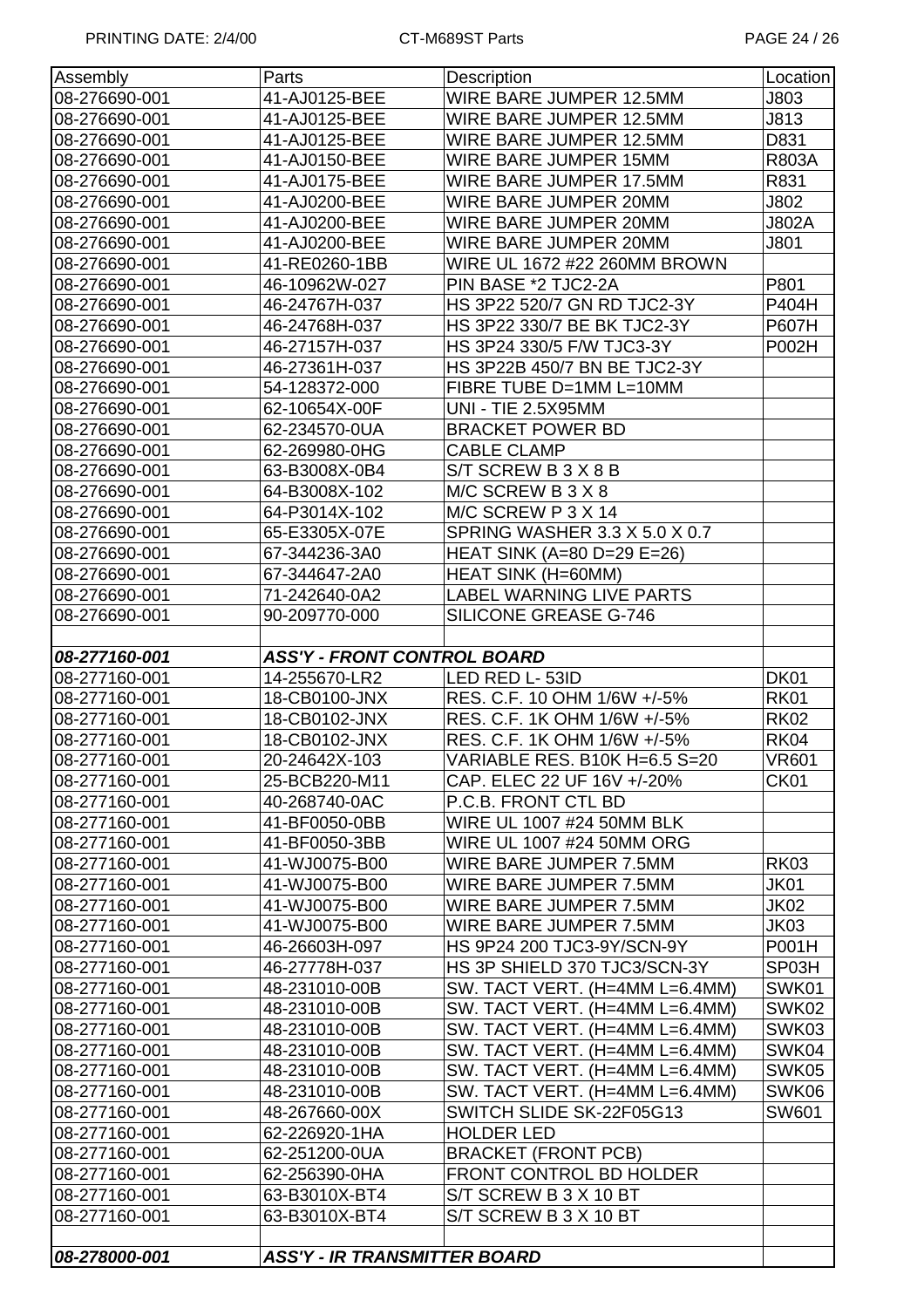| Assembly      | Parts                   | Location<br>Description            |                  |  |
|---------------|-------------------------|------------------------------------|------------------|--|
| 08-278000-001 | 11-0BC338-0B1           | TRANSISTOR BC338-40<br>Q1401       |                  |  |
| 08-278000-001 | 13-9012F0-11P           | IC TC9012F-011                     | IC1401           |  |
| 08-278000-001 | 15-0TSU54-02D           | <b>DIODE INFRARED TSU5402</b>      | D1401            |  |
| 08-278000-001 | 18-CB0229-JNX           | RES. C.F. 2.2 OHM 1/6W +/-5%       | R1401            |  |
| 08-278000-001 | 25-BBA100-K31           | CAP. TAN 10 UF 10V +/-10%          | C1403            |  |
| 08-278000-001 | 26-ABC101-JZX           | CAP. CER 100 PF 50V +/-5% SL       | C1401            |  |
| 08-278000-001 | 26-ABC101-JZX           | CAP. CER 100 PF 50V +/-5% SL       | C1402            |  |
| 08-278000-001 | 40-258610-0AA           | P.C.B. HANDSET BD                  |                  |  |
| 08-278000-001 | 41-AJ0075-BEE           | WIRE BARE JUMPER 7.5MM             | J1401            |  |
| 08-278000-001 | 45-120550-201           | <b>CER RESONATOR 455KHZ</b>        | X1401            |  |
| 08-278000-001 | 49-258641-00XAA         | <b>RUBBER PAD 32 KEYS</b>          |                  |  |
| 08-278000-001 | 55-258330-0HABJ         | <b>CASE UPPER - REMOTE HANDSET</b> |                  |  |
| 08-278000-001 | 55-258340-0HAAE         | <b>CASE LOWER-REMOTE HANDSET</b>   |                  |  |
| 08-278000-001 | 55-258350-0HAAE         | DOOR BATTERY-REMOTE HANDSET        |                  |  |
| 08-278000-001 | 56-258360-0HC           | LENS REMOTE HANDSET                |                  |  |
| 08-278000-001 | 58-25837S-0UIAH         | <b>INLAY IR TRANSMITTER BOARD</b>  |                  |  |
| 08-278000-001 | 67-22223X-0E2           | BATT. TERMINAL (+/-)               |                  |  |
| 08-278000-001 | 67-25865X-0E2           | BATTERY CONTACT SPRING (+)         |                  |  |
| 08-278000-001 | 67-25866X-0E2           | <b>BATTERY CONTACT SPRING (-)</b>  |                  |  |
| 08-278000-001 | 74-009022-60C           | POLYBAG HANDSET                    |                  |  |
|               |                         |                                    |                  |  |
| 08-278141-001 | <b>ASS'Y - IF BOARD</b> |                                    |                  |  |
| 08-278141-001 | 11-SC1815-YB1           | TRANSISTOR 2SC1815Y                | Q102             |  |
| 08-278141-001 | 11-SC388A-MB1           | TRANSISTOR 2SC388ATM (RF AMPL)     | Q101             |  |
| 08-278141-001 | 13-00LA75-77P           | <b>IC LA7577</b>                   | IC101            |  |
| 08-278141-001 | 18-CB0101-JNX           | RES. C.F. 100 OHM 1/6W +/-5%       | R146             |  |
| 08-278141-001 | 18-CB0101-JNX           | RES. C.F. 100 OHM 1/6W +/-5%       | C <sub>101</sub> |  |
| 08-278141-001 | 18-CB0102-JNX           | RES. C.F. 1K OHM 1/6W +/-5%        | R <sub>103</sub> |  |
| 08-278141-001 | 18-CB0102-JNX           | RES. C.F. 1K OHM 1/6W +/-5%        | R <sub>120</sub> |  |
| 08-278141-001 | 18-CB0102-JNX           | RES. C.F. 1K OHM 1/6W +/-5%        | R <sub>122</sub> |  |
| 08-278141-001 | 18-CB0102-JNX           | RES. C.F. 1K OHM 1/6W +/-5%        | R <sub>135</sub> |  |
| 08-278141-001 | 18-CB0150-JNX           | RES. C.F. 15 OHM 1/6W +/-5%        | R <sub>108</sub> |  |
| 08-278141-001 | 18-CB0153-JNX           | RES. C.F. 15K OHM 1/6W +/-5%       | R119             |  |
| 08-278141-001 | 18-CB0182-JNX           | RES. C.F. 1.8K OHM 1/6W +/-5%      | R <sub>114</sub> |  |
| 08-278141-001 | 18-CB0221-JNX           | RES. C.F. 220 OHM 1/6W +/-5%       | R <sub>106</sub> |  |
| 08-278141-001 | 18-CB0222-JNX           | RES. C.F. 2.2K OHM 1/6W +/-5%      | R <sub>117</sub> |  |
| 08-278141-001 | 18-CB0222-JNX           | RES. C.F. 2.2K OHM 1/6W +/-5%      | R <sub>145</sub> |  |
| 08-278141-001 | 18-CB0224-JNX           | RES. C.F. 220K OHM 1/6W +/-5%      | R <sub>121</sub> |  |
| 08-278141-001 | 18-CB0331-JNX           | RES. C.F. 330 OHM 1/6W +/-5%       | R148             |  |
| 08-278141-001 | 18-CB0331-JNX           | RES. C.F. 330 OHM 1/6W +/-5%       | R <sub>147</sub> |  |
| 08-278141-001 | 18-CB0332-JNX           | RES. C.F. 3.3K OHM 1/6W +/-5%      | R <sub>129</sub> |  |
| 08-278141-001 | 18-CB0470-JNX           | RES. C.F. 47 OHM 1/6W +/-5%        | R <sub>123</sub> |  |
| 08-278141-001 | 18-CB0470-JNX           | RES. C.F. 47 OHM 1/6W +/-5%        | R <sub>102</sub> |  |
| 08-278141-001 | 18-CB0471-JNX           | RES. C.F. 470 OHM 1/6W +/-5%       | R <sub>107</sub> |  |
| 08-278141-001 | 18-CB0472-JNX           | RES. C.F. 4.7K OHM 1/6W +/-5%      | R118             |  |
| 08-278141-001 | 18-CB0562-JNX           | RES. C.F. 5.6K OHM 1/6W +/-5%      | R <sub>105</sub> |  |
| 08-278141-001 | 20-201260-203           | TRIMMER B20K VERT TYPE             | <b>VR101</b>     |  |
| 08-278141-001 | 25-BCB101-M11           | CAP. ELEC 100 UF 16V +/-20%        | C115             |  |
| 08-278141-001 | 25-BFB478-K1A           | CAP. ELEC 0.47UF 50V 10% CEC-K     | C112             |  |
| 08-278141-001 | 25-BFB478-M11           | CAP. ELEC 0.47 UF 50V +/-20%       | C120             |  |
| 08-278141-001 | 26-ABC102-KBX           | CAP. CER 1N PF 50V +/-10% B        | C119             |  |
| 08-278141-001 | 26-ABC103-ZFX           | CAP. CER 0.01 UF 50V +80-20% F     | C104             |  |
| 08-278141-001 | 26-ABC103-ZFX           | CAP. CER 0.01 UF 50V +80-20% F     | C105             |  |
| 08-278141-001 | 26-ABC103-ZFX           | CAP. CER 0.01 UF 50V +80-20% F     | C111             |  |
| 08-278141-001 | 26-ABC103-ZFX           | CAP. CER 0.01 UF 50V +80-20% F     | C113             |  |
| 08-278141-001 | 26-ABC103-ZFX           | CAP. CER 0.01 UF 50V +80-20% F     | C114             |  |
| 08-278141-001 | 26-ABC103-ZFX           | CAP. CER 0.01 UF 50V +80-20% F     | C116             |  |
|               |                         |                                    |                  |  |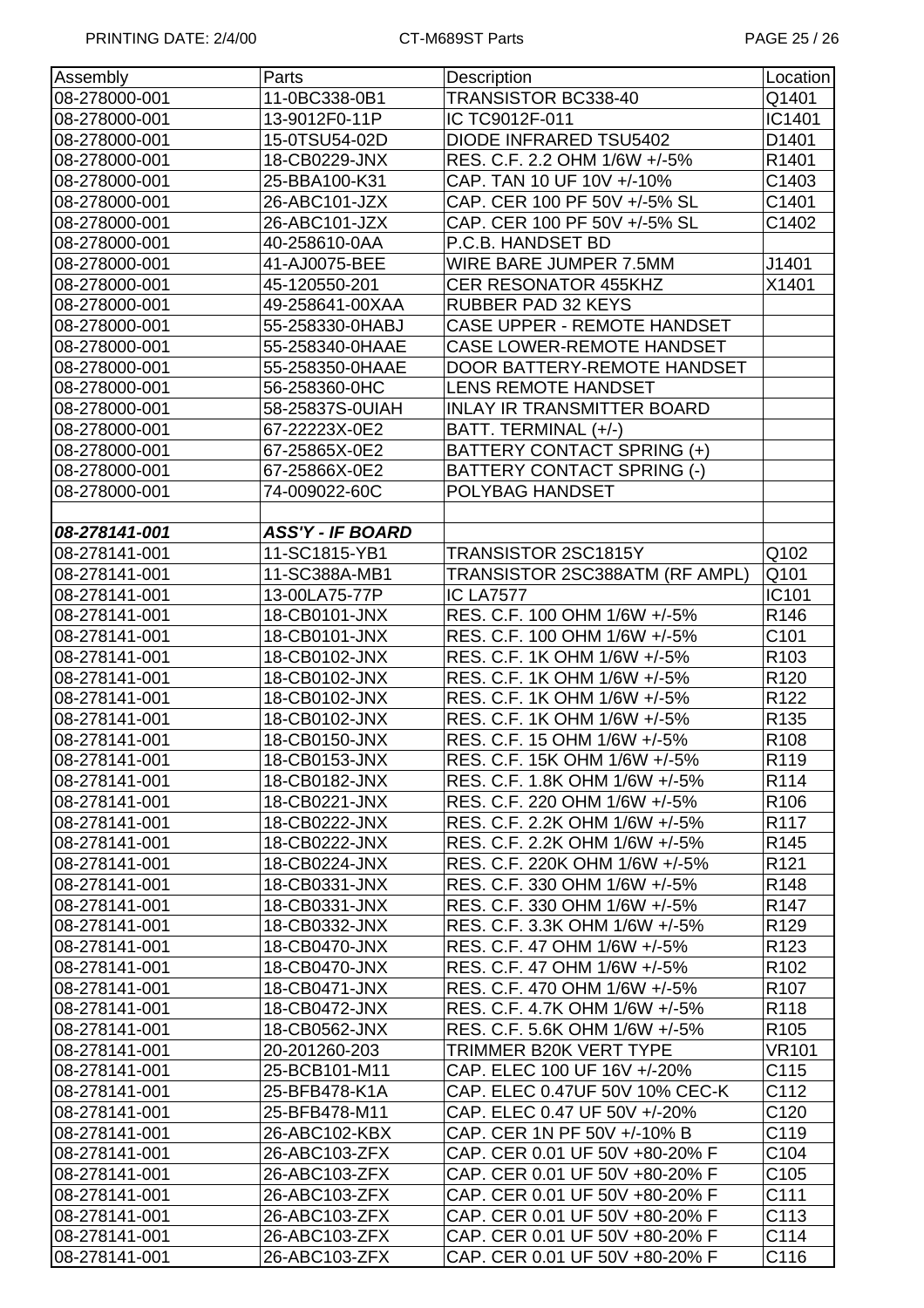| Assembly      | Parts         | Description                       | Location         |
|---------------|---------------|-----------------------------------|------------------|
| 08-278141-001 | 26-ABC103-ZFX | CAP. CER 0.01 UF 50V +80-20% F    | C117             |
| 08-278141-001 | 26-ABC103-ZFX | CAP. CER 0.01 UF 50V +80-20% F    | C121             |
| 08-278141-001 | 26-ABC103-ZFX | CAP. CER 0.01 UF 50V +80-20% F    | C123             |
| 08-278141-001 | 26-ABC103-ZFX | CAP. CER 0.01 UF 50V +80-20% F    | C126             |
| 08-278141-001 | 26-ABC103-ZFX | CAP. CER 0.01 UF 50V +80-20% F    | C144             |
| 08-278141-001 | 26-ABC103-ZFX | CAP. CER 0.01 UF 50V +80-20% F    | C136             |
| 08-278141-001 | 26-ABC103-ZFX | CAP. CER 0.01 UF 50V +80-20% F    | C140             |
| 08-278141-001 | 26-ABC220-JCX | CAP. CER 22 PF 50V +/-5% NPO      | C138             |
| 08-278141-001 | 26-ABC270-JCX | CAP. CER 27 PF 50V +/-5% NPO      | C127             |
| 08-278141-001 | 26-ABC330-JCX | CAP. CER 33 PF 50V +/-5% NPO      | C139             |
| 08-278141-001 | 26-ABC509-JCX | CAP. CER 5 PF 50V +/-5% NPO       | C137             |
| 08-278141-001 | 27-PBC683-J01 | CAP. P.E. 0.068 UF 50V +/-5%      | C118             |
| 08-278141-001 | 34-A568K0-1IX | COIL CHOKE 0.56 UH +/-10%         | L102             |
| 08-278141-001 | 34-R100J2-0EX | COIL PL - 10 UH +/-5%             | L <sub>106</sub> |
| 08-278141-001 | 34-R330J2-0EX | COIL PL - 33 UH +/-5%             | L <sub>103</sub> |
| 08-278141-001 | 38-236550-000 | <b>COIL I.F.T. 236550 FOR AFT</b> | T104             |
| 08-278141-001 | 38-236560-000 | COIL I.F.T. 236560 FOR VCO        | T105             |
| 08-278141-001 | 38-258430-000 | COIL I.F.T. TRF3290B 32MHZ        | T108             |
| 08-278141-001 | 38-266450-000 | COIL I.F.T. 266450 FOR MATCHIN    | T102             |
| 08-278141-001 | 40-262361-0AC | P.C.B. IF BD                      |                  |
| 08-278141-001 | 41-WJ0050-B00 | WIRE BARE JUMPER 5MM              |                  |
| 08-278141-001 | 41-WJ0050-B00 | WIRE BARE JUMPER 5MM              | J107             |
| 08-278141-001 | 41-WJ0050-B00 | WIRE BARE JUMPER 5MM              | J101             |
| 08-278141-001 | 41-WJ0050-B00 | WIRE BARE JUMPER 5MM              | J105             |
| 08-278141-001 | 41-WJ0050-B00 | WIRE BARE JUMPER 5MM              | R <sub>104</sub> |
| 08-278141-001 | 41-WJ0075-B00 | WIRE BARE JUMPER 7.5MM            | J102             |
| 08-278141-001 | 41-WJ0075-B00 | WIRE BARE JUMPER 7.5MM            | J103             |
| 08-278141-001 | 41-WJ0075-B00 | WIRE BARE JUMPER 7.5MM            | J104             |
| 08-278141-001 | 41-WJ0075-B00 | WIRE BARE JUMPER 7.5MM            | J106             |
| 08-278141-001 | 41-WJ0075-B00 | WIRE BARE JUMPER 7.5MM            | J108             |
| 08-278141-001 | 41-WJ0075-B00 | WIRE BARE JUMPER 7.5MM            | J109             |
| 08-278141-001 | 41-WJ0075-B00 | WIRE BARE JUMPER 7.5MM            | L <sub>101</sub> |
| 08-278141-001 | 41-WJ0175-B00 | WIRE BARE JUMPER 17.5MM           | J119             |
| 08-278141-001 | 45-126172-300 | SAW FILTER F1037C                 | Z101             |
| 08-278141-001 | 45-135070-600 | CER. TRAP TPS 5.5MHZ              | Z102             |
| 08-278141-001 | 54-128372-000 | FIBRE TUBE D=1MM L=10MM           |                  |
| 08-278141-001 | 67-257880-0T0 | SHIELD CAN BOTTOM                 |                  |
|               |               |                                   |                  |
|               |               |                                   |                  |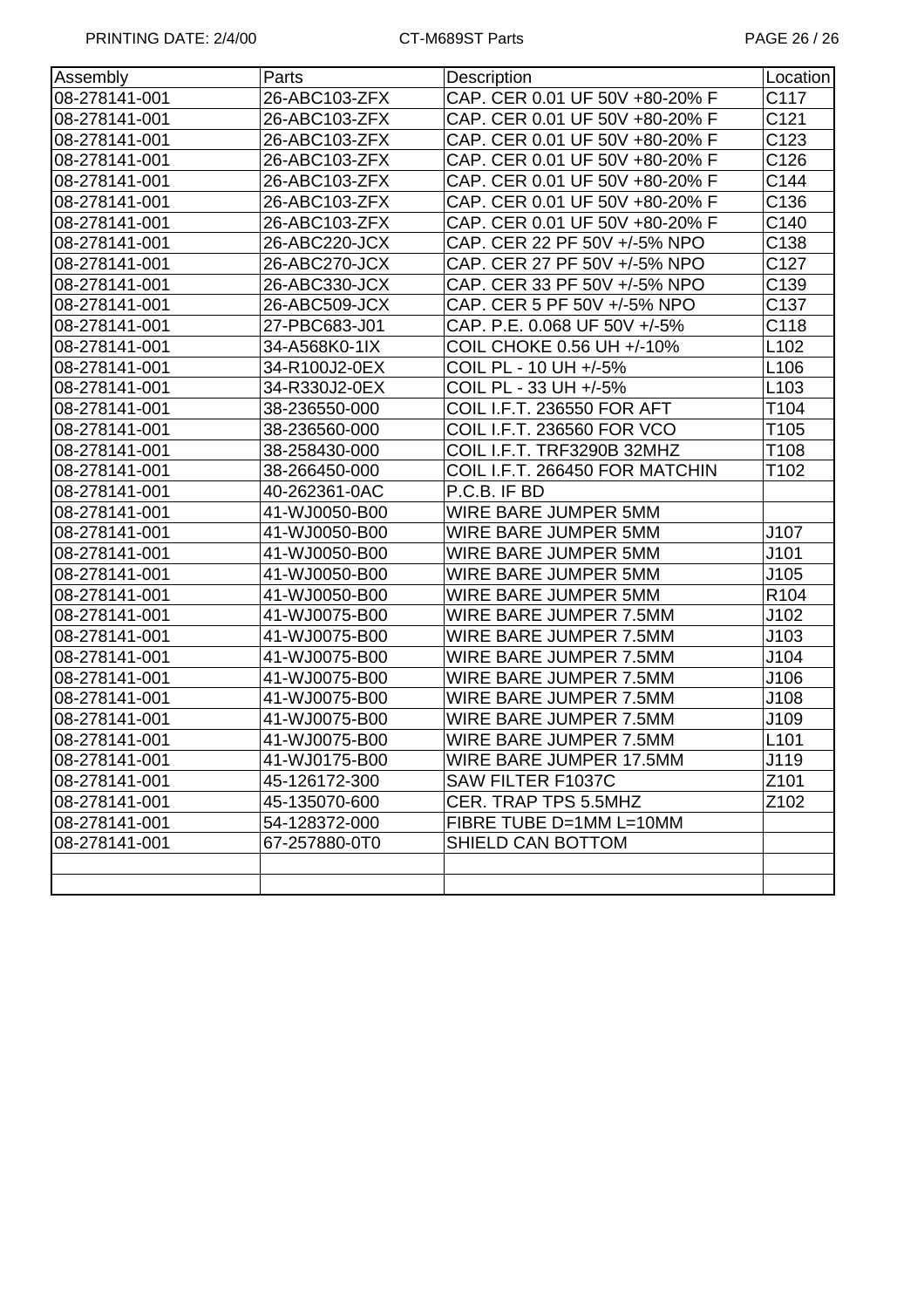

28/10/97

28/10/97

TCL- 2568, 2588, 2828, 2988, 2989 & 2990 POWER SCHEMATIC DIAGRAM.

 $\bullet$ 

 $\epsilon$ 

 $\sqrt{ }$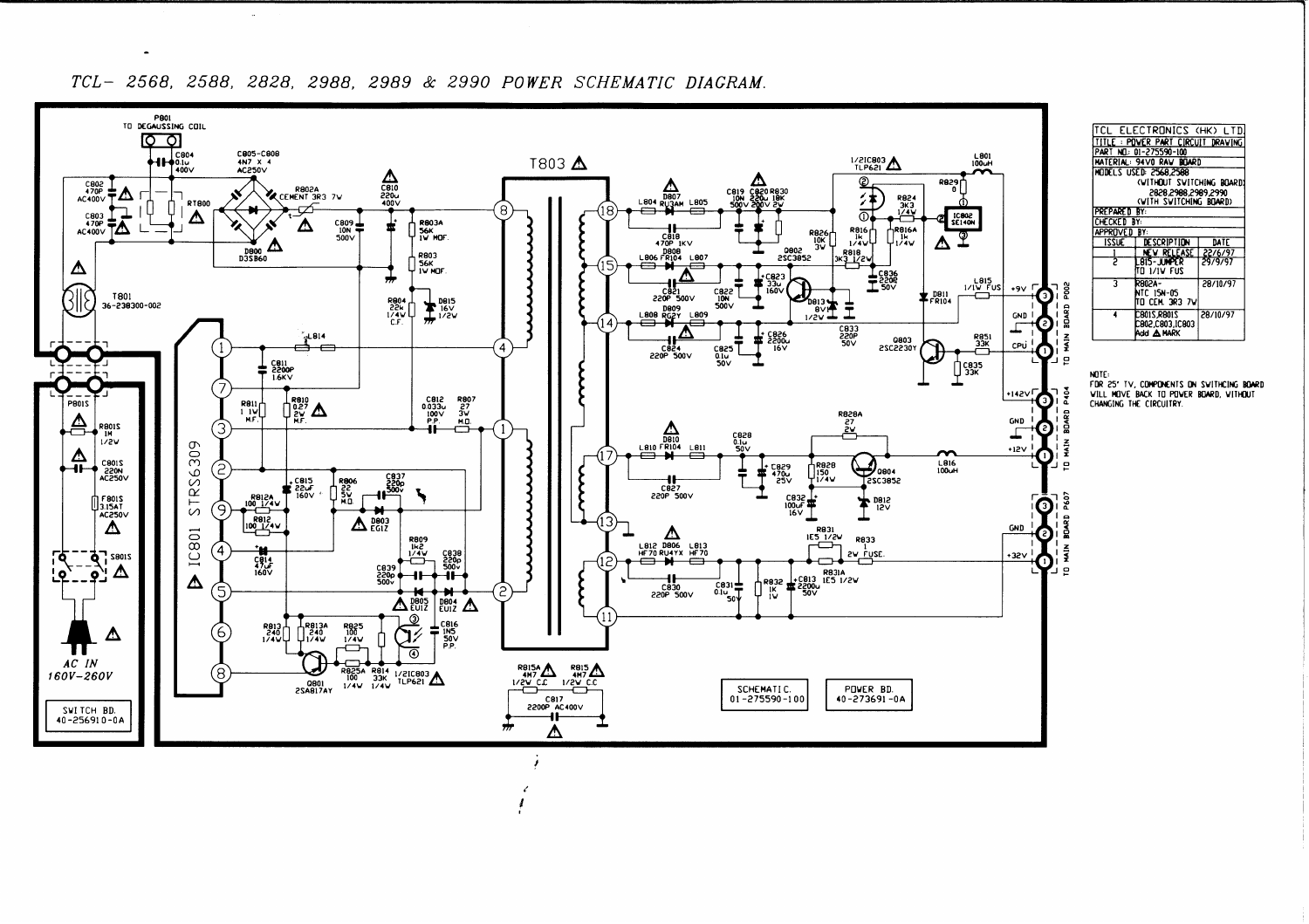

 $\bullet$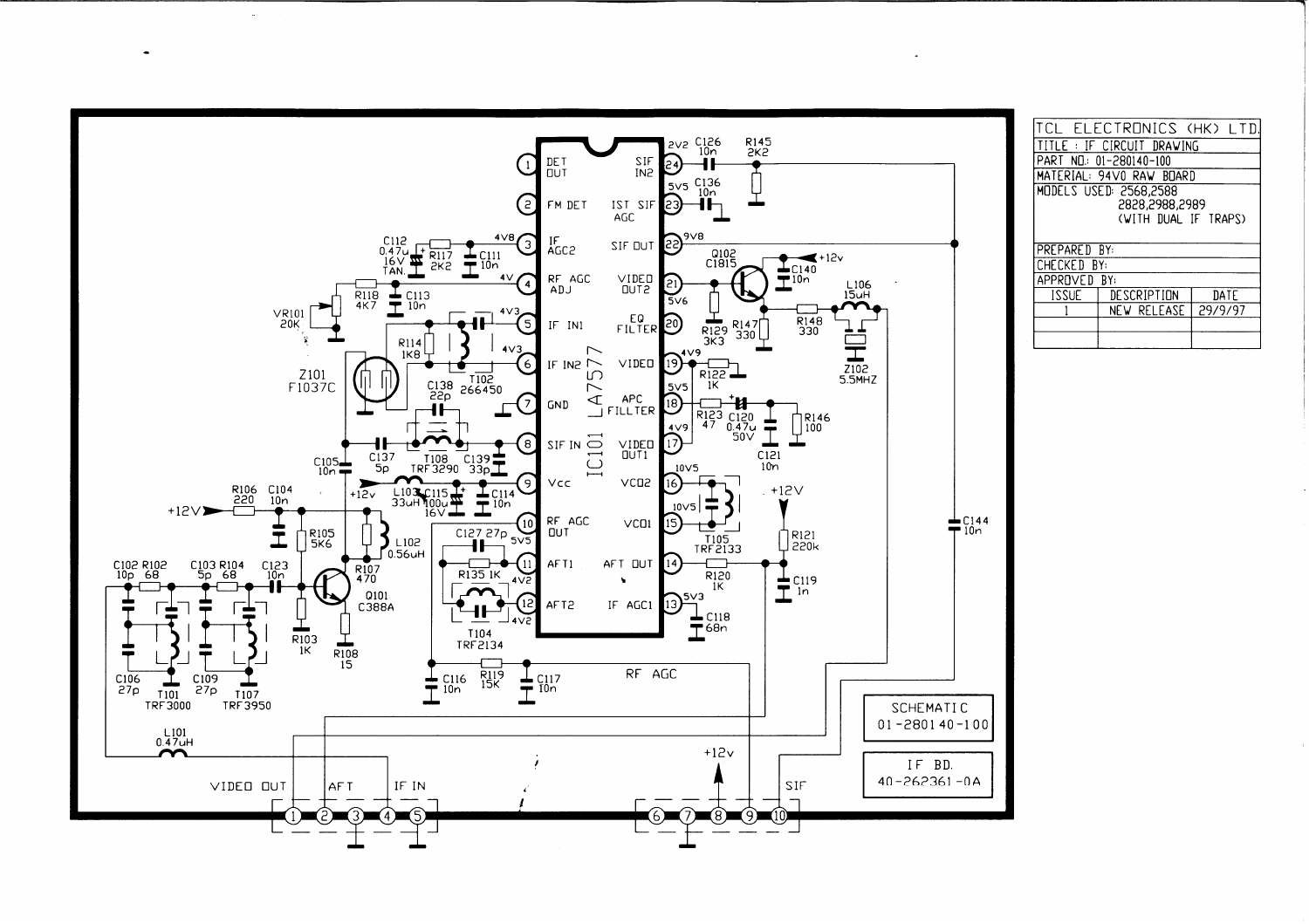

 $\prime$